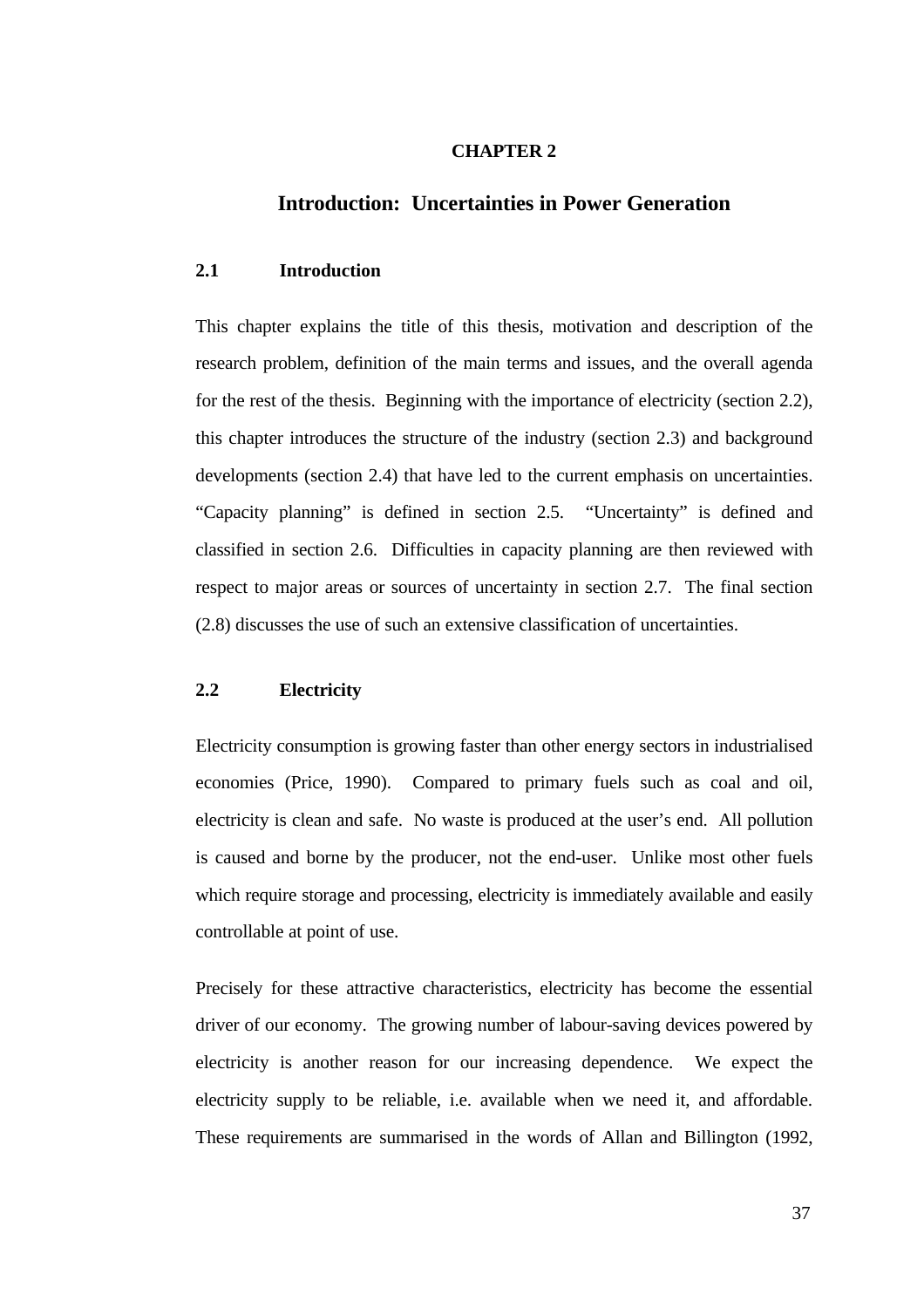page 121): "the primary technical function of a power system is to provide electrical energy to its customers as economically as possible with an acceptable degree of continuity and quality, known as reliability."

Traditionally, centralised regulation of the electricity supply industry was considered necessary to ensure security of supply and efficiency of production. Efficiency was achieved through economies of scale. However, many countries have since restructured and deregulated their ESI to introduce competition, which was believed to improve cost efficiency, increase diversity of fuel supply, and provide additional benefits to the consumer.

In the UK, recent privatisation of public sector companies have changed the priorities of the industry and introduced new responsibilities. Companies are now concerned about profitability and maintaining a competitive edge. No longer a public sector monopoly, a private firm cannot rely on a guaranteed market or government funding. The new utilities must consider the interests of all stakeholders, the higher cost of capital, and competitive forces that did not exist before.

## **2.3 Industry Structure**

The business of providing electricity is characterised by four independent but related functions: generation, transmission, distribution, and supply. Generation and transmission are wholesale functions while distribution and supply are predominantly retail functions. Transmission is a natural monopoly given the high fixed costs of transmission lines. Distribution is transmission at the retail level, i.e. delivery to final end-users. Supply consists of metering, maintenance, billing, and revenue-collection.

Responsibilities in the electricity supply industry vary from country to country according to the degree of deregulation and vertical integration. In Europe, for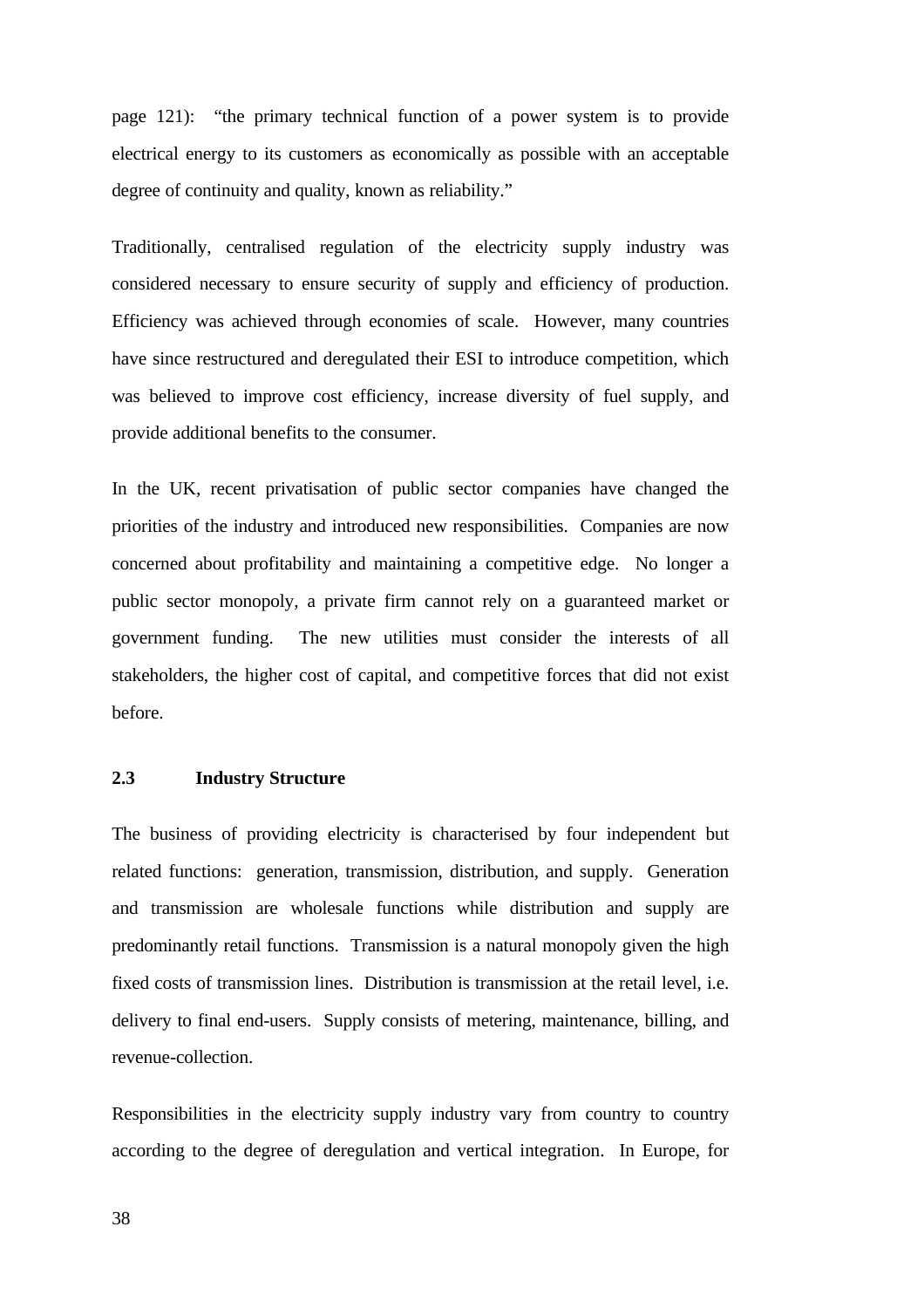instance, it ranges from the nationalised French industry to the very fragmented private ownership in the Netherlands and Germany. The industry structure partly determines the limitations and opportunities open to power generation.

# **2.3.1 The Privatised UK Electricity Supply Industry**

### **STRUCTURE OF ENGLAND AND WALES**

Privatisation was possible in the UK because of favourable conditions such as political stability, total state ownership, over-capacity (removing the immediate risk of power shortages), low indebtedness (with little plant built since 1979 to the time of privatisation), and relatively high efficiency (due to the integrated grid system). Before 1990, electricity in the England and Wales was generated and transmitted by the Central Electricity Generating Board (CEGB), a monopoly wholly owned by the government, and, as a result, was able to make long-term investment decisions for the whole country. The twelve regional area boards then distributed and supplied the electricity to their respective locally monopolised geographical sectors.

In 1990-1991, the UK ESI was restructured considerably and privatised with great emphasis on competition in generation through vertical dis-integration. The single vertically integrated public utility CEGB was split and its assets sold to the private sector as two generating companies National Power and PowerGen and twelve regional electricity companies (RECs.) The nuclear assets were transferred to a newly formed public sector company Nuclear Electric. The responsibilities for generation were separated from that of transmission and supply. An independent regulator, Office of Electricity Regulation (OFFER), was set up to look after the restructured industry. Table 2.1 and Figure 2.1 illustrate the new structure in England and Wales. Further details on the structure, organisation, and operation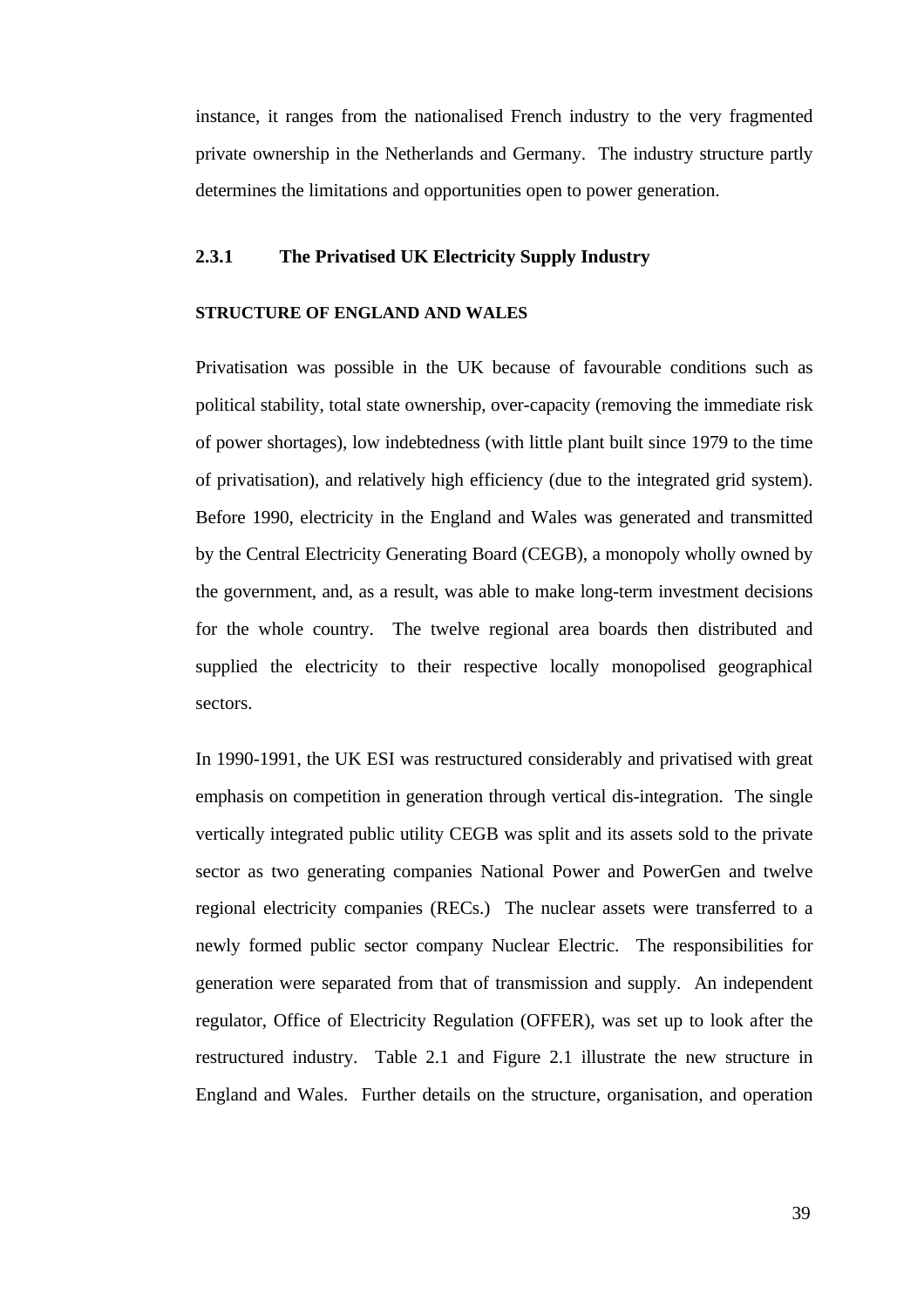of this market are given in Williams (1990), EA (1992), Energy Committee (1992), and Hunt and Shuttleworth (1993).

| <b>Function</b> (estimated           | <b>Description</b>                   | <b>Players</b>                        |
|--------------------------------------|--------------------------------------|---------------------------------------|
| proportion of price<br>to consumer*) |                                      |                                       |
| Generation                           | the manufacture of electricity       | • National Power                      |
| $(65\%)$                             | and its sale to the electricity spot | • Power Gen                           |
|                                      | market, also known as the pool,      | • Nuclear Power                       |
|                                      | or by contracting with large users   | • Independent power producers         |
|                                      | and RECs                             | (including the 12 RECs, see below)    |
|                                      |                                      | • Imports from Scotland and France    |
|                                      |                                      | via the "link"                        |
| Transmission                         | the bulk transportation of           | • National Grid Company               |
| $(10\%)$                             | electricity on a national scale      |                                       |
| Distribution                         | the local transportation of          |                                       |
| $(20\%)$                             | electricity and delivery to the      | • 12 Regional Electricity Companies   |
|                                      | individual consumers                 | (RECs)                                |
| Supply                               | the purchase of electricity from     | • generation companies (direct supply |
| (5%)                                 | the pool and its sale to             | to large consumers)                   |
|                                      | consumers                            | $\cdot$ RECs                          |

**Table 2.1 Privatised Structure in England and Wales**

*Source: Williams (1990) \*June 1990 estimates*



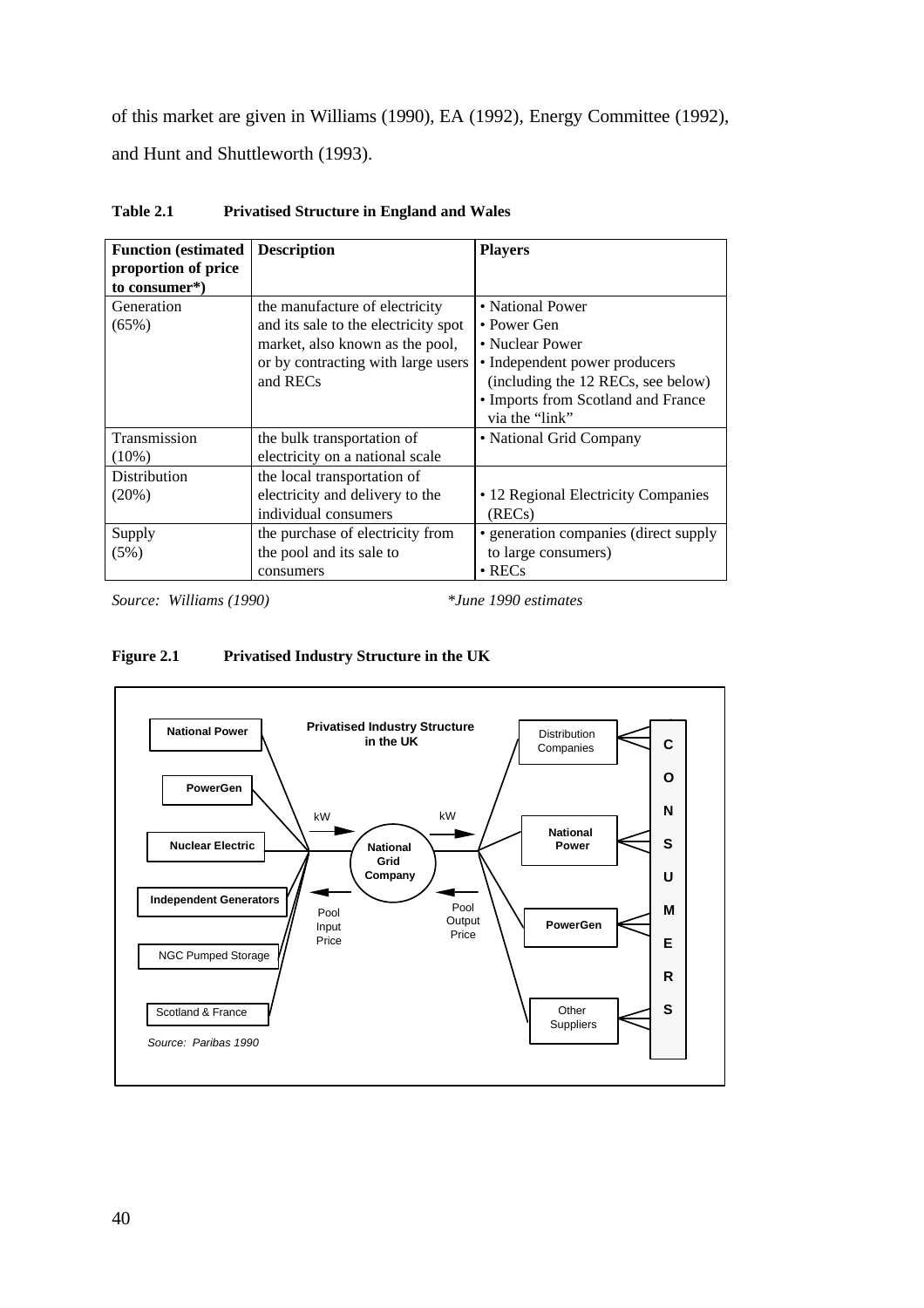After privatisation and deregulation, the new companies are commercially oriented and their responsibilities governed by contractual relationships. The obligation to serve is no longer a statutory requirement but rather a contractual one, as reflected in the supply contracts between the end-users and the distribution companies, the short-term and long-term contracts between the generators and the distributors, contracts between the National Grid Company (NGC) and the generators, contracts between the NGC and the distributors, direct sales contracts, and implied contracts with all classes of consumers. The Regulator and the NGC, rather than generators, are responsible for the reliability of the system and security of supply. The incentive to invest is contained in the wholesale pricing formula which determines the price at which electricity is traded.

### **THE POWER POOL**

The NGC was set up to look after the operation of the bulk transmission system as well as to administer the trading of electricity through the daily power pool. The daily power pool is intended to serve three purposes. First, it determines which generating stations are run, based on bid prices rather than the former merit order ranking of costs. Secondly, the mechanics of the pool determine the cost and price of electricity traded. Finally, the pool exists to ensure that sufficient generating capacity is provided to maintain security of supply in the long-term. By means of "signals" to existing and potential generators in the form of large or small capacity credits, these financial incentives encourage generators to plan for additional capacity. Effectively, these signals supplement the traditional use of long-term demand forecasting.

The half-hourly spot market for electricity was designed to cope with the nonstorability of electricity. Therefore it is run for every single day of the year. Generators tell the NGC how much electricity each of their generating units can provide and their bid prices for each half-hour period for the next day. The NGC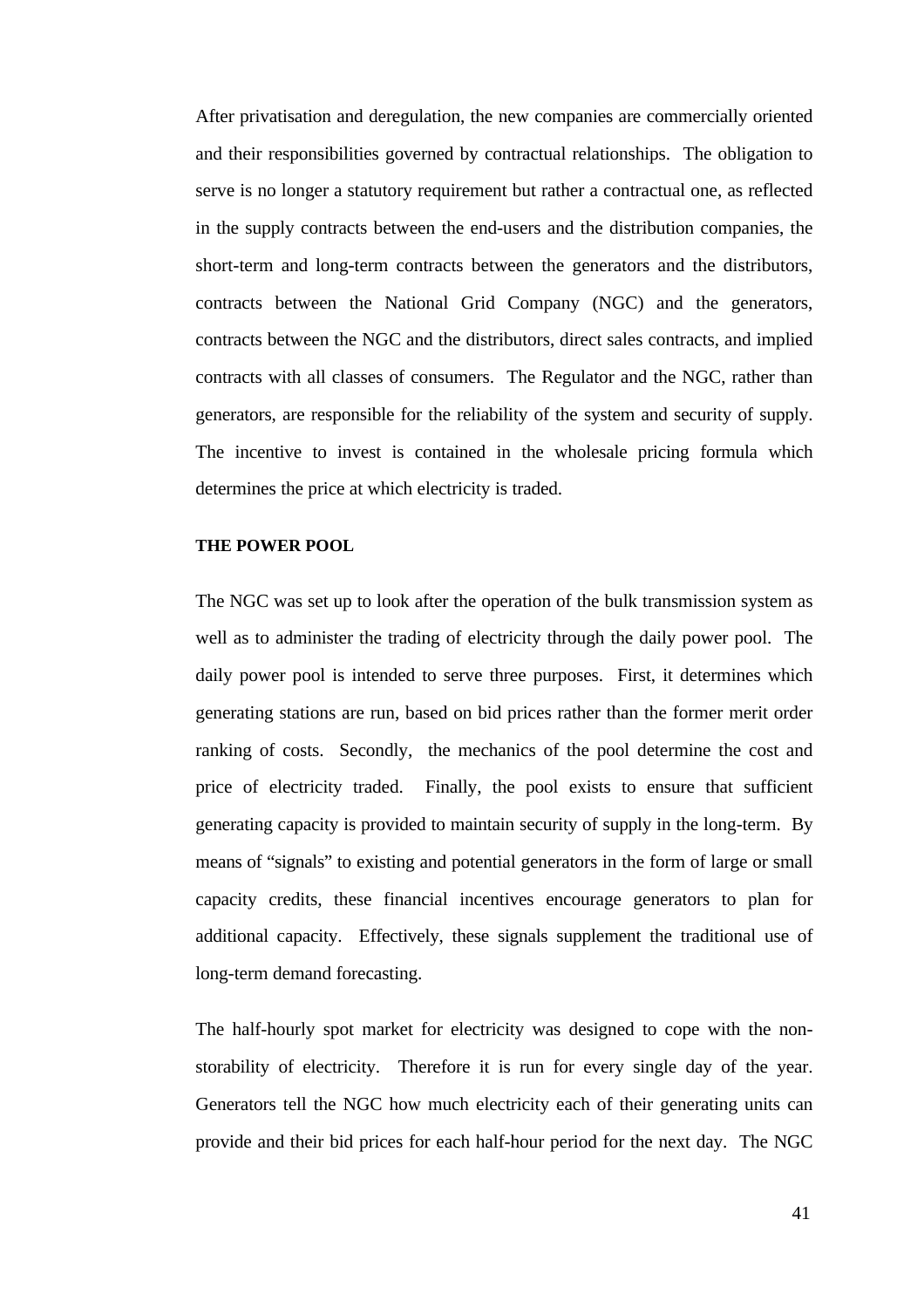ranks the stations in order of bid prices and selects the cheapest to meet the estimated demand per half hour.

The NGC produces three different schedules (unconstrained, operational, and outturn) for all power stations called to run. The unconstrained schedule ranks all power stations according to ascending order of their offer prices and descending order of plant availabilities with respect to forecasted demand. This schedule is used to calculate the System Marginal Price (SMP). After taking into account transmission constraints and inflexible plant, the NGC modifies this schedule into an operational one. Since bidding occurs the day before generation, actual electricity demand and plant availability may *turn out* differently from expected. The actual order of plants called to run is the out-turn schedule. The out-turn availability is used if it is less than the declared availability in the calculation of the Pool Input Price for the generator.

The 24 hour market is governed by the fluctuations of Pool Input Price (PIP) also known as the Pool Purchase Price (PPP) and the Pool Output Price (POP) also known as the Pool Selling Price (PSP). The PIP is recalculated every half hour to reflect the changing cost of generation with the fluctuation of demand. All sellers of electricity receive the same PIP per unit of electricity, which is expressed in pence per kilowatt hour. Likewise, the buyers of electricity purchase at the current POP value. The difference between the PIP and the POP consists of a charge, called the uplift, which covers all additional costs of keeping reserve power on line, plant availability, forecasting errors, transmission constraints, and ancillary services. The size of the uplift varies through out the day but is typically around 6% of the total pool price.

There are two components of the PIP which reflect the cost of energy production (energy credit) and the provision of capacity (capacity credit). The cost of energy production, SMP, reflects the running costs of electricity generation. Intended to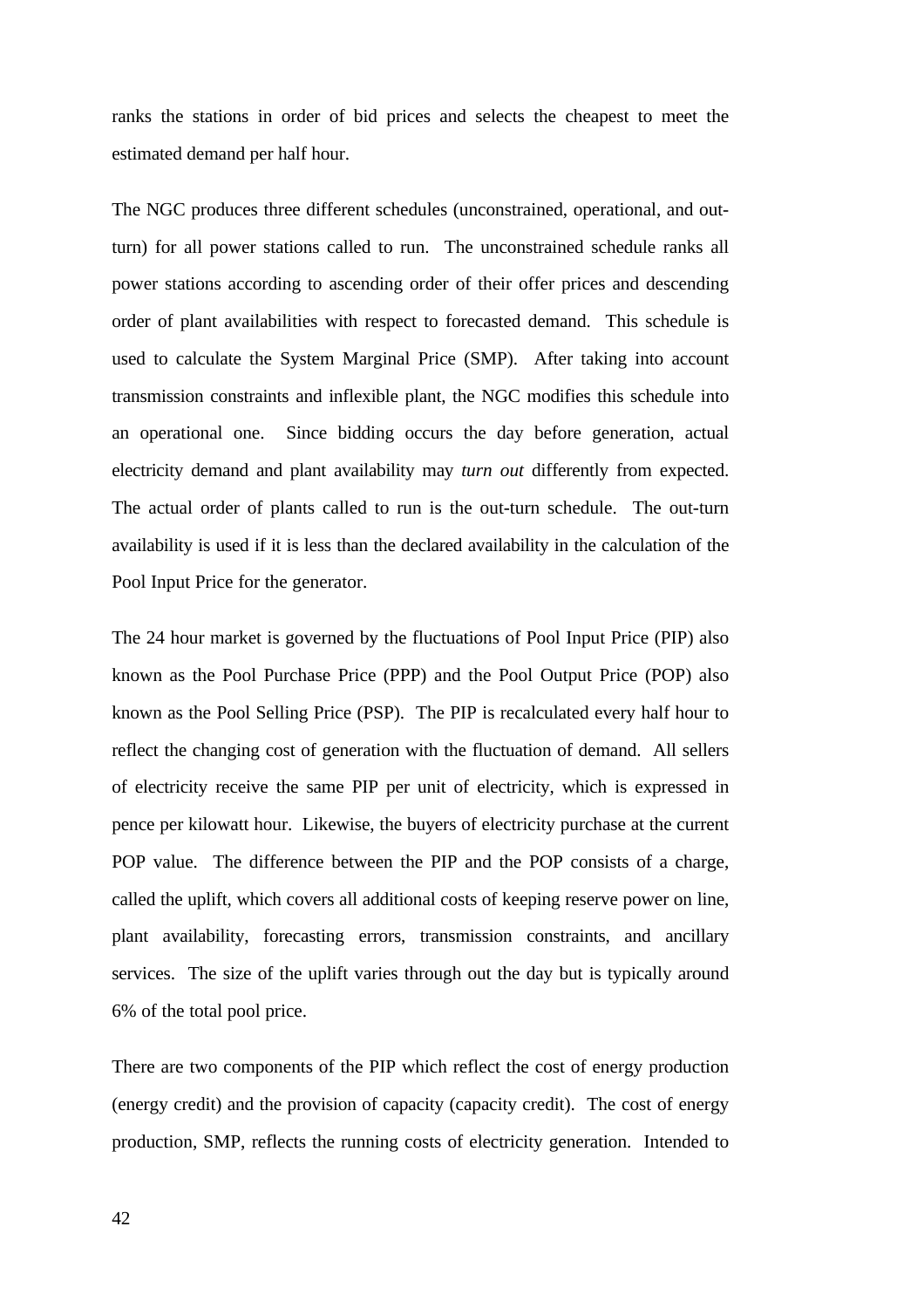cover the generator's investment costs, there is a "capacity payment" equal to LOLP  $*$  (VOLL - SMP), where LOLP is the loss of load probability, VOLL the value of loss of load, and SMP the system marginal price. The price formulae for PIP and POP are as follows:

## **PIP = SMP + capacity payment**

### **POP = SMP + capacity payment + uplift.**

These parameters are calculated by the NGC. The schedule of plants and SMPs also indicate the level of market activity.

The LOLP is the probability within any half hour of demand exceeding available generating capacity. It accounts for demand uncertainty and the probabilistic reliability of individual plants in meeting the load as planned. It reflects the balance of supply and demand. For any half hour, if demand is significantly higher than available capacity, LOLP will be high. LOLP will be higher during the winter peak than the summer trough. LOLP is intended to give the incentive to invest in future plant capacity.

VOLL (or VLL) is the price that pool members have to pay to ensure that no supply is lost. This has been initially set at £2/kWh. VOLL is closely related to the planning margin. Excess capacity causes planning margins to rise. To reduce the margins, the NGC can set a lower VOLL so that capacity credit will be low even if LOLP is high at certain times, thereby discouraging new capacity investment. Similarly, a high VOLL provides an incentive to invest in new capacity. Unlike in the former CEGB days, the planning margin is not pre-determined but market dependent.

The SMP is the offer price of the most expensive station in operation in each half hour, expressed in pence/kWh. Power stations that are bid into the operational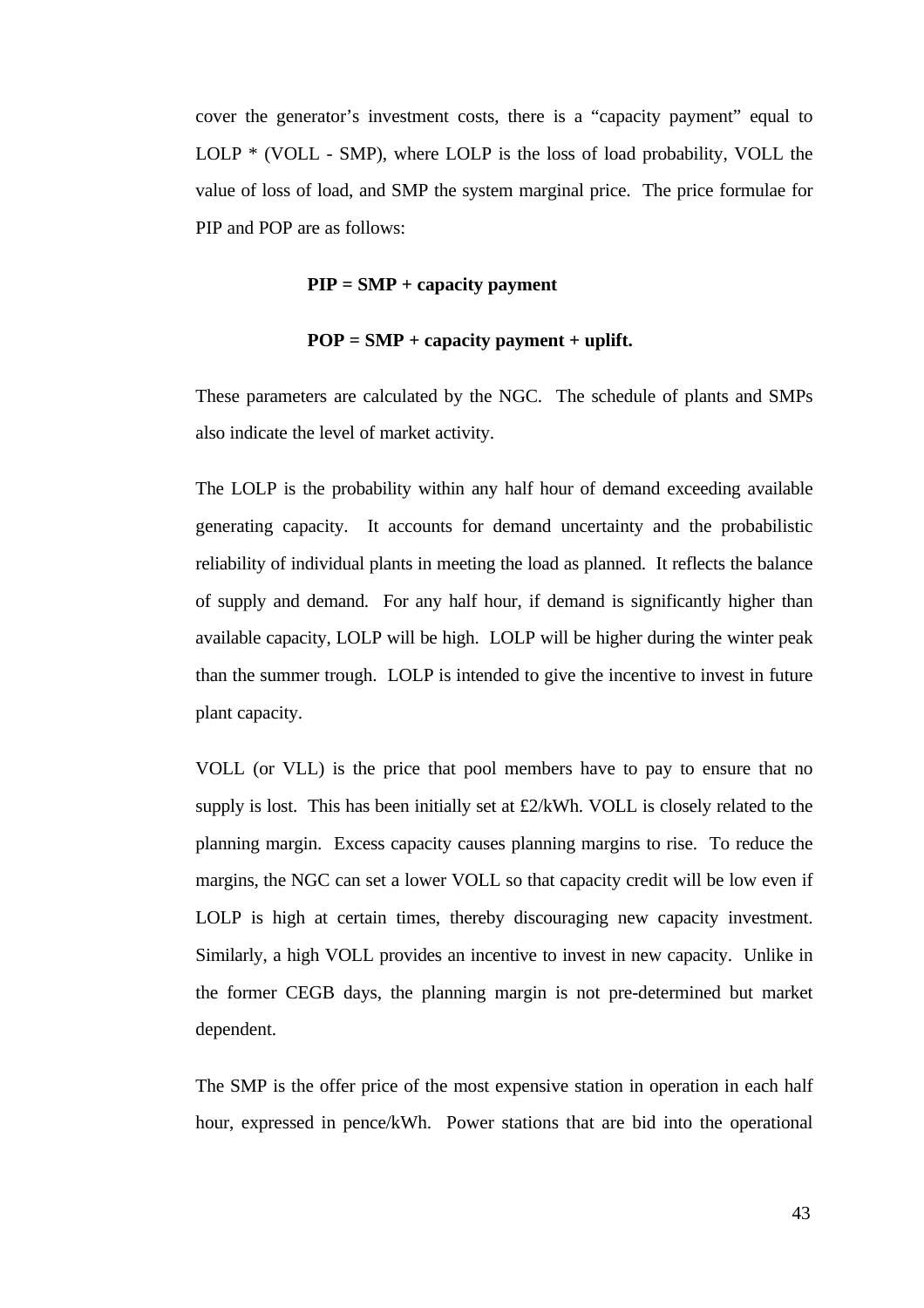schedule will receive the SMP. The difference between this SMP and its own marginal cost of production is the profit. To maximise profit on energy credits, a utility will bid as many power stations into the merit order as it can while keeping down costs of generation. To remain profitable, a generator's marginal cost of production should be lower than the SMP. The merit order is also determined by plant characteristics such as black-start capability, load following, and geographic location.

While it was intended for the "bulk" of trading to be transacted through the pool, initially buyers and sellers actually entered into "contracts for differences" to reduce the exposure to pool price volatility. The risk averse attitude that prevails in an unfamiliar business environment drives the buyers and sellers of electricity to enter into these contracts which effectively stabilise the price of electricity for both parties. In the first year of privatisation, 95% of all electricity supply was covered by such contracts so that less than 5% of electricity was actually "traded" through the pool. "Back-to-back" contracts can also provide the necessary security to raise funds for independent power producers if gas supplies are similarly hedged by long-term contract. In the direct sales market, generation companies have direct contracts with large industrial consumers. The ancillary services market is beginning to enable generators to sell products generally associated with facilitating electricity supply, such as keeping plant on standby to start at short notice.

#### **STATE OF THE INDUSTRY**

The following summarises the state of the UK ESI four years after privatisation (Reuters, May 1994.) The market shares of the two major generators (duopolists) National Power and PowerGen have fallen from a total of 73% at vesting to 61% due to the entry of independent power producers, who own a total of 3,225 MW of new CCGT plant. The total capacity ratio of National Power and PowerGen has stayed at roughly two to one (40%: 22%). Nuclear Electric's market share has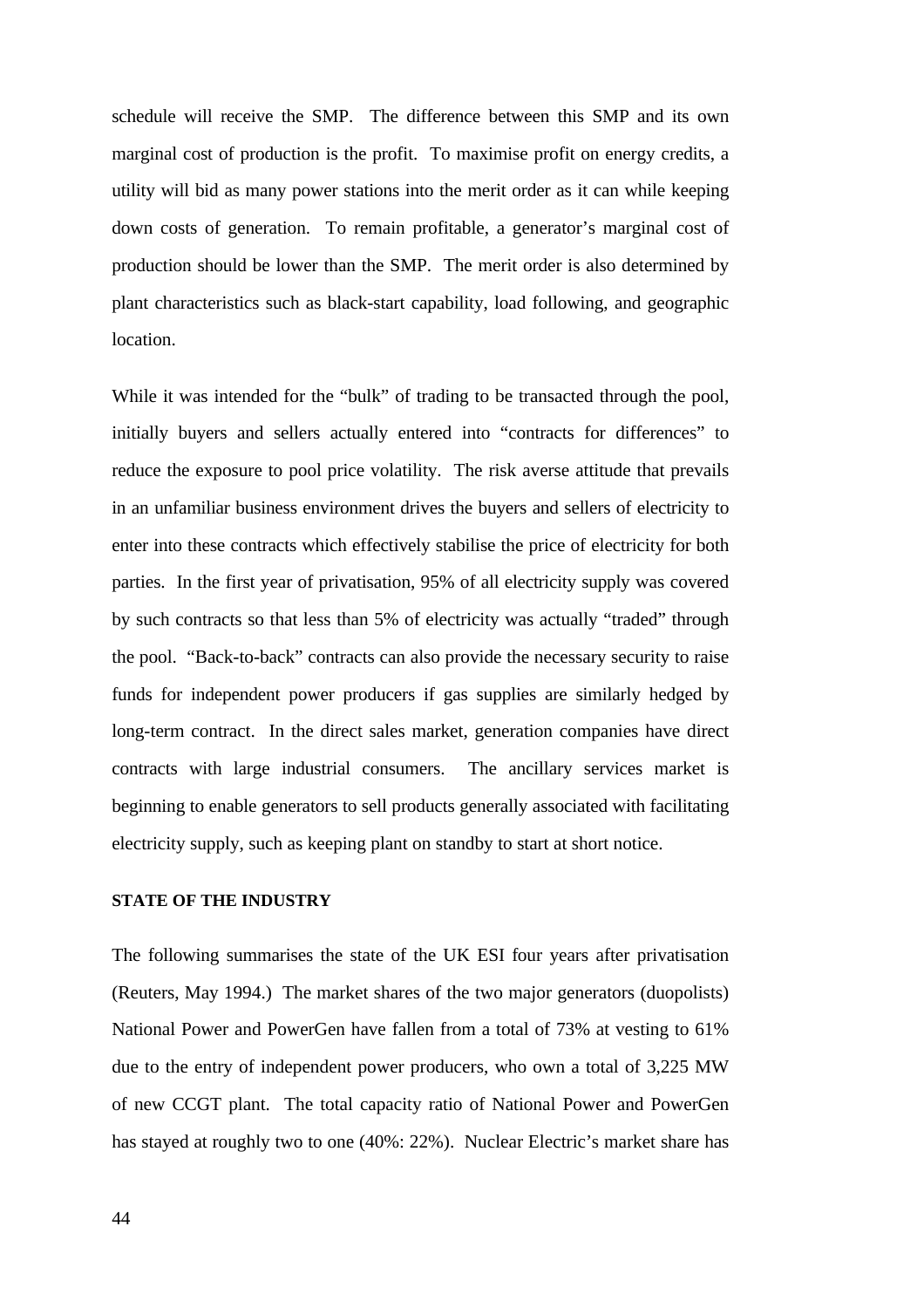increased to 25%. Behaving like wholesale companies, the generation companies have found lucrative business in supplying large energy consumers through direct sales, thus taking business from the distribution companies. On the other hand, any of the distribution companies (RECs) can generate up to 20% of their power needs and sell it through the grid. They are keen to purchase electricity more cheaply, reduce business risk, promote competition in generation, and produce profits in their own right. Likewise, non-energy producers can generate electricity for their own use, provided they have a licence or exemption as stipulated by the Electricity Act 1989. Deregulation has paved the way for more diverse solutions and alternative ways of doing business.

While the effects of privatisation are still being felt, some obvious concerns face the UK industry today: public awareness of the environment, the cost of cleaning up, fuel switching from coal to gas, new entrants to the market, electricity trade in the EC, potential over-capacity, and the future of nuclear power. The definition of economic plant now includes greater consideration for the environment and thermal efficiency as well as shorter lead-time and modular units. While it was intended that competition leads to greater efficiency and security by diversity of supply (or suppliers) and greater sensitivity to changing markets (Grimston, 1993), privatisation has also introduced considerable market uncertainties and higher cost of capital. In their analysis of the UK market structure, Vickers and Yarrow (1991) identify several sources of possible problems for potential market failure: the non-storability of the product (electricity) coupled with fluctuating levels of demand; vertical coordination among generation, transmission, distribution, and supply to final customers; dependence of supply on the maintenance of electrical equilibrium in the network; industry's capital intensity and level of sunk costs, investment lead times and short run capacity constraints; natural monopoly conditions in transmission and distribution; and major environmental externalities. Since 1991, a number of new issues have surfaced: over-contracting for new gas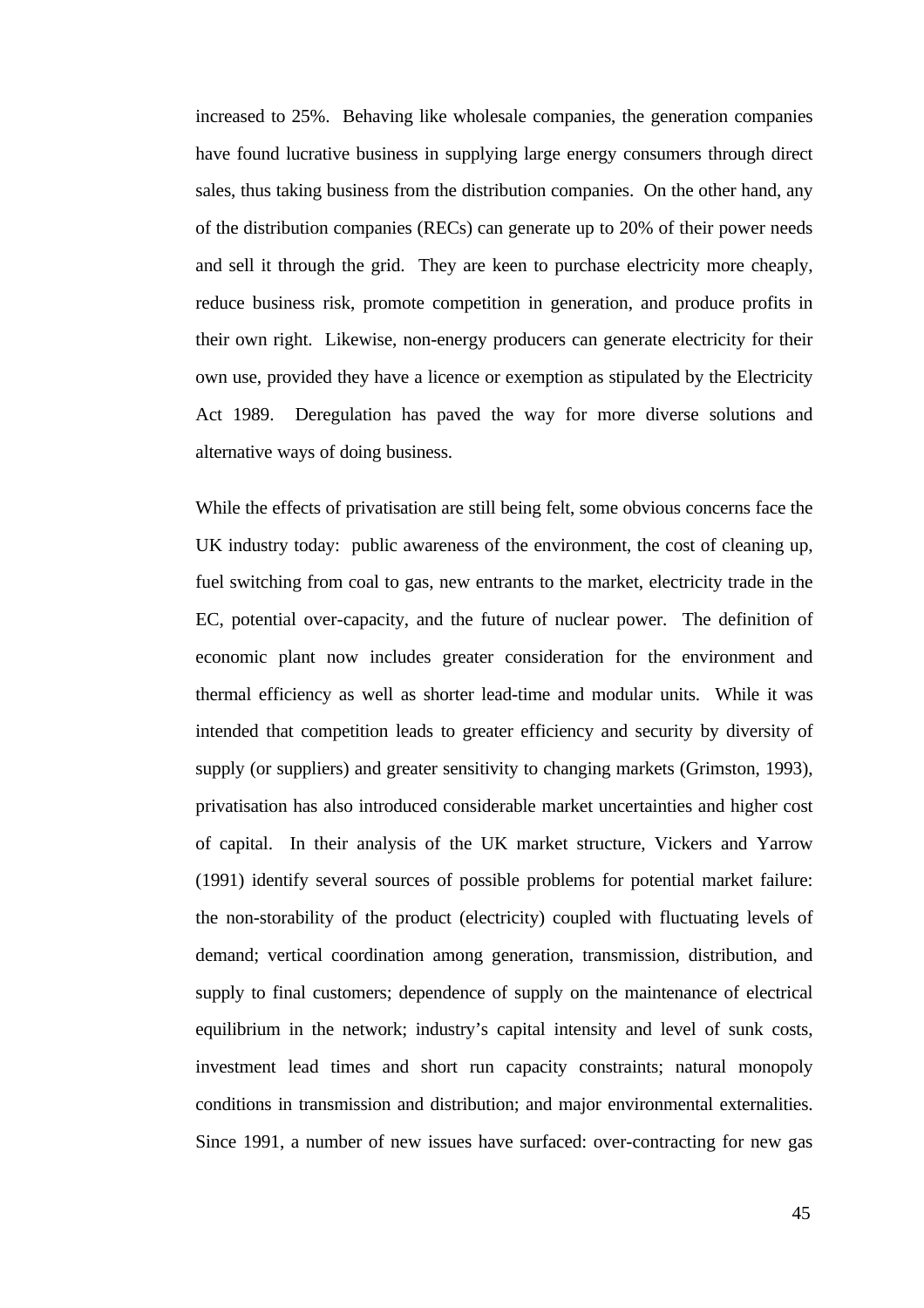plants, protective contracts for British Coal, instability of the LOLP and the "capacity payment system." In an industry involving long-term investments and long-term fuel supply contracts, it remains to be seen how such long-term decisions can be driven by the short-term bid prices. The fact that only a portion of all electricity is actually traded through the pool gives an element of artificiality about the pool prices that is unsettling for customers and generators. Furthermore, the pool is only half a market, that is, supply-side bidding only. These weaknesses and potential problems reflect market and regulatory uncertainties that have to be managed through the intervention of the Regulator.

# **2.3.2 ESI of Other Countries**

There are currently three types of ESI structures in the world: unitary integrated state-owned system, mixed dominant state incumbent systems, and decentralised mixed ownership system. The degree of fragmentation and competition in the electricity supply industry varies greatly from country to country. Table 2.2 shows the industry structures of six high electricity consumption countries.

| Source: Paribas (1990)              | <b>UK</b> | <b>France</b> | W.Germany    | <b>USA</b>          | <b>Spain</b>    | Japan           |
|-------------------------------------|-----------|---------------|--------------|---------------------|-----------------|-----------------|
| Privatised?                         | yes       | no            | yes          | yes                 | yes             | yes             |
| Vertically-Integrated<br>companies? | $no*$     | yes           | yes          | yes                 | yes**           | yes             |
| Pool system?                        | yes       | no            | yes          | several             | yes             | no              |
| Competition in generation?          | yes       | no            | yes          | yes***              | yes             | some            |
| Fragmentation?                      | average   | little        | highly       | highly              | average         | average         |
| Regulation style                    | RPI-X     | n/a           | fixed tariff | Return on<br>Equity | fixed<br>tariff | fixed<br>tariff |

**Table 2.2 Comparison of Industry Structures**

\* except Scotland \*\* except ENDESA \*\*\* depends on region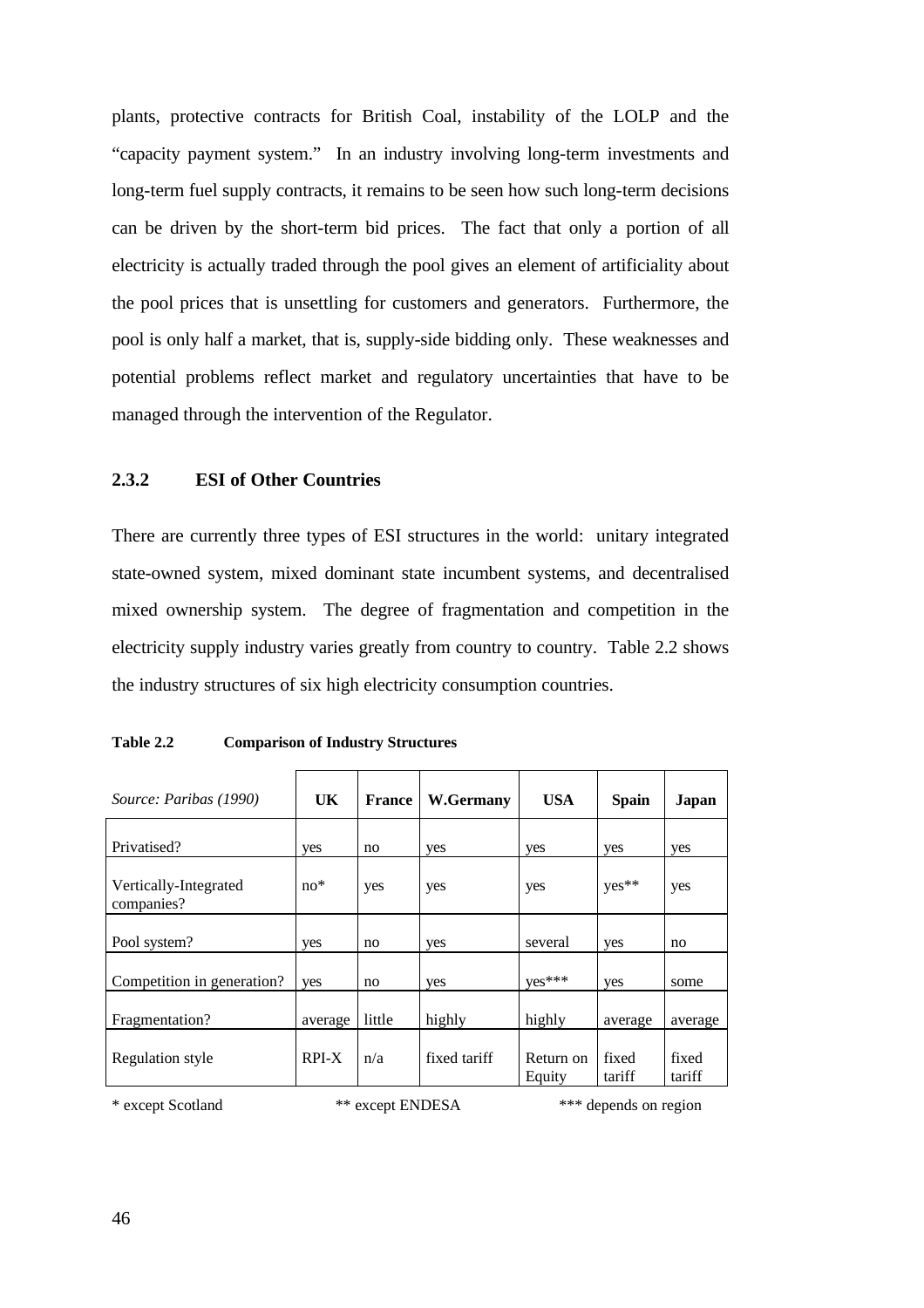In a vertically integrated industry, demand-side management is promoted as an alternative to supply-side planning. Options such as time of use pricing, interruptible supply, and real time pricing are designed to change consumer's utilisation behaviour so that the utilities can better manage load distribution. These demand-side alternatives along with energy efficiency practices appeal to American utilities who may generate and import power as well as supply to the end-user. With separate ownership of and responsibility for generation and distribution, the UK companies do not have such incentives and run the risk of over-capacity.

In the US, the price of electricity is monitored by regulatory agencies and consumer bodies. Operating a rate-of-return regulation, the regulators ensure a fair return to investors. In the UK, the price of electricity is governed by competitive forces in the electricity market, with the independent regulator OFFER acting as the watchdog for the industry. The merit order dispatch principle, where power stations are scheduled to generate electricity in order of lowest operating cost, still applies. However, unlike the US and most other countries where the merit order is based on cost, the National Grid Company sets out the order based on the cheapest offer price quoted in the UK spot market.

The imbalance of electricity needs in Europe is one reason for the cross border trade in electricity. Excess generation capacity makes France a net exporter of electricity, to Germany which faces a high cost of domestic power and to Italy a shortage of capacity. The UK buys electricity from France through the crosschannel link. The transitions of the economies of Eastern and Central Europe offer potentially more opportunities for trade. In theory, the European Commission would like to see the industry broken up in each country into a generating sector, a supply sector, and a transmission sector, the latter being open to third-party access. However, complex issues such as ownership of the grid and legislative mechanisms have to be ironed out, not least to alleviate opposition from member countries and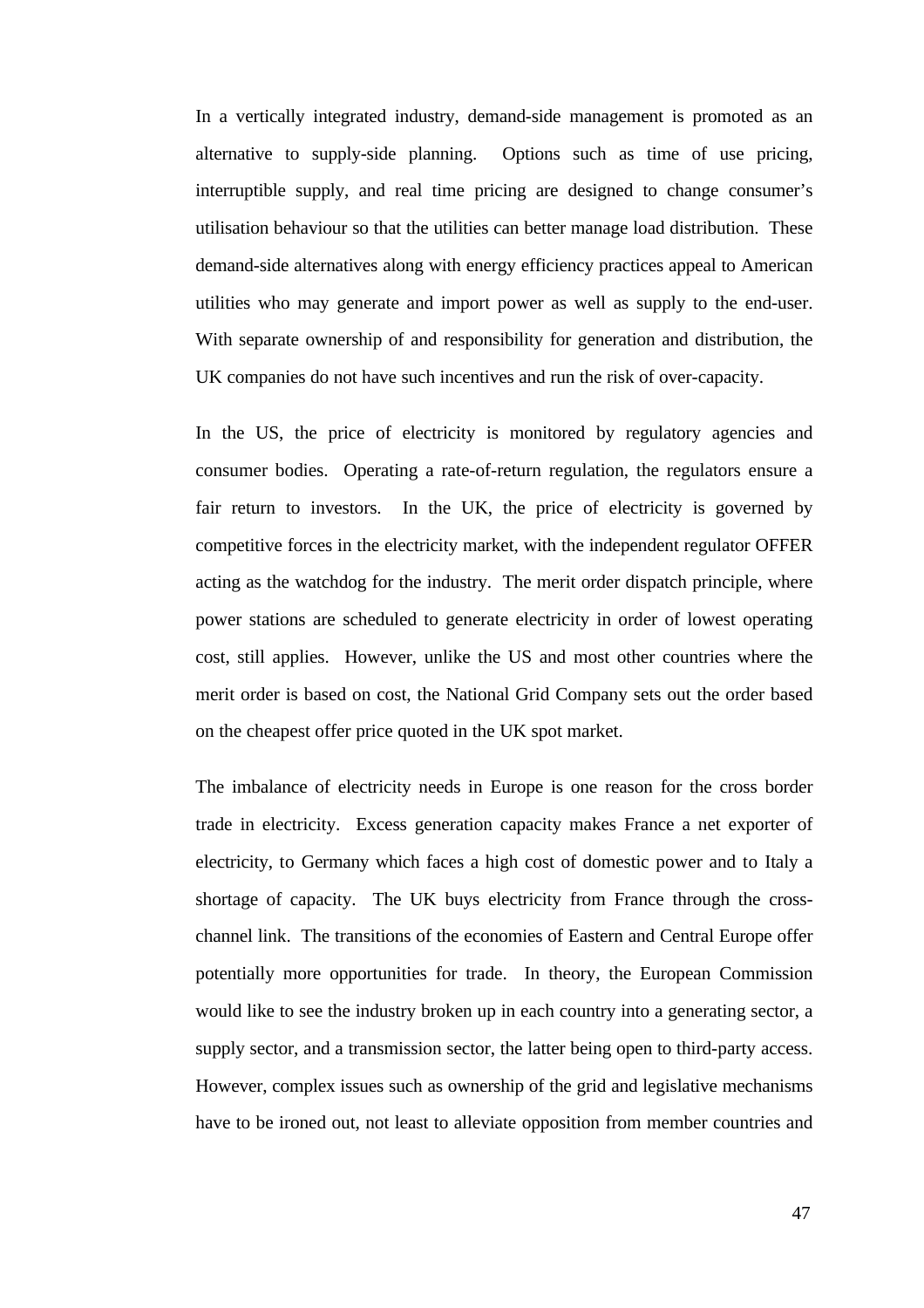special interest groups. The growing number of privatisations<sup>1</sup> around the world support the relevance of this thesis. Electricity supply industries in other countries are described in Helm and McGowan (1989) and Joskow and Schmalensee (1983).

# **2.4 Background Developments**

History suggests that we are more capable of reacting to and dealing with shortterm uncertainties than long-term ones (Senge, 1990.) Indeed, gradual changes over a long period of time seem to have less impact than sudden changes. While we may react immediately to a price spike, we seldom react to slow and minor increases in price. Similarly, while we may be aware of the the hazards of pollution, as long as we are healthy we are not too concerned. We run the risk of being too reactive to short-term events and too inert to long-term trends. The history of power generation is full of such tales, and these have determined the attitudes that power companies have taken to capacity planning and uncertainty.

Before the oil shock of the 1970's, fuel prices and electricity demand were relatively stable and predictable. For planning purposes, demand was easily forecast by trend analysis using compounded rates of past growth. There was no reason to expect the future to depart from this stable pattern.

In 1973 and 1974, oil prices quadrupled and led to unprecedented leaps in related fuel prices. The resulting energy crisis combined with the effects of a world-wide recession led to a down-trend in electricity demand. Scheduled investments and installations in new capacity, which had been planned in anticipation of continued growth in demand, had to be cancelled or postponed. Short-term measures, such

 $\overline{a}$ 

<sup>1</sup> During the period from February to August 1994, the following countries have privatised, started privatising, or announced intentions of privatising full or parts of their electricity supply industries: Argentina, Australia, Austria, Brazil, Canada, Chile, Congo, Czech Republic, Germany, Hungary, India, Indonesia, Italy, Kuwait, Mexico, Morocco, New Zealand, Pakistan, Peru, Portugal, Slovakia, Spain, Sweden, and Thailand. (Reuters, 1994)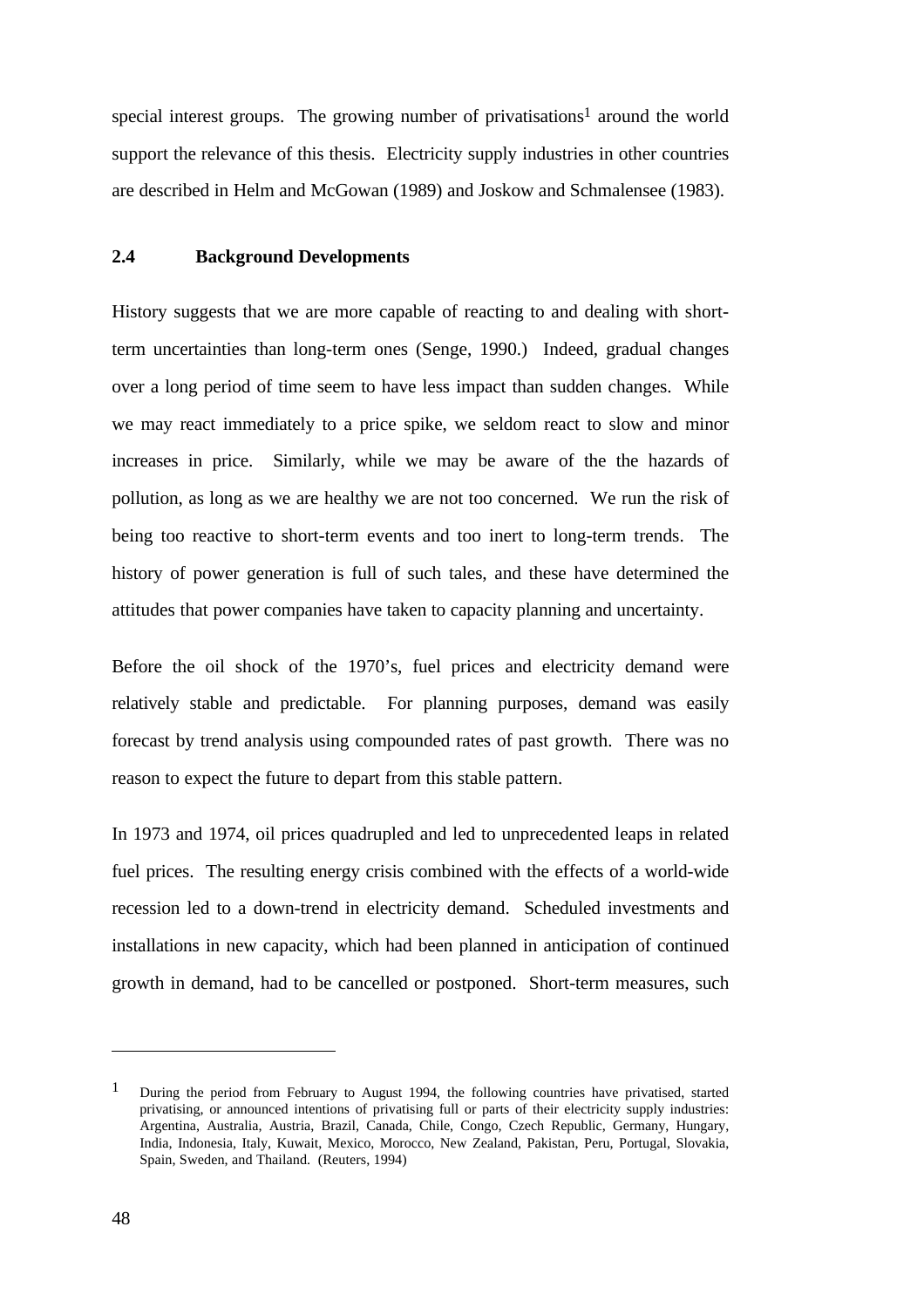as cutting back by cancelling new orders or deferring construction, were costly to cope with deviations from predictions. Over-supply in the 1970's led to caution in the 1980's. Henderson et al (1988) outline the historic trends in capacity and load and the resulting problems faced by some of the utilities in the US at the time.

Another disruption to the stable scene was the series of nuclear accidents which led to a dramatic cancellation of new orders and cast serious doubt on the future of nuclear power. The Three-Mile Island accident and the Chernobyl disaster caused negative public reaction and government response. Public concern for health and safety rose above the minimum cost objective of capacity planning. The promise of cheap electricity from nuclear power was questioned as countries like Sweden put a moratorium on their nuclear programme. The anti-nuclear sentiment was partly a result of the influential green movement that originated in the United States and Germany. Special interest groups such as Greenpeace and Friends of the Earth voiced their disapproval of nuclear power and actively campaigned for legislative action. Detailed historic accounts of environmental and anti-nuclear movements are given in Holmes (1987) and Price (1990).

Meanwhile, scientific evidence of global warming and ozone depletion brought attention to the environmental aspects of power generation, especially the consequences of fossil-fuel burning. These environmental concerns have been voiced at national and international levels. International collaboration led to the 1987 Montreal Protocol on chlorofluorocarbons (CFC) production controls for the protection of the ozone layer, the 1988 Toronto Treaty on the reduction of carbon dioxide emissions, and the 1992 Rio Summit on global environmental concerns. As emission limits are being discussed at the global level, individual countries are translating the targets into national legislation. Talk of carbon tax and emissions trading permits, for example, has made coal-fired plants potentially less competitive. Squeezed from both sides by the hazards of nuclear and the adverse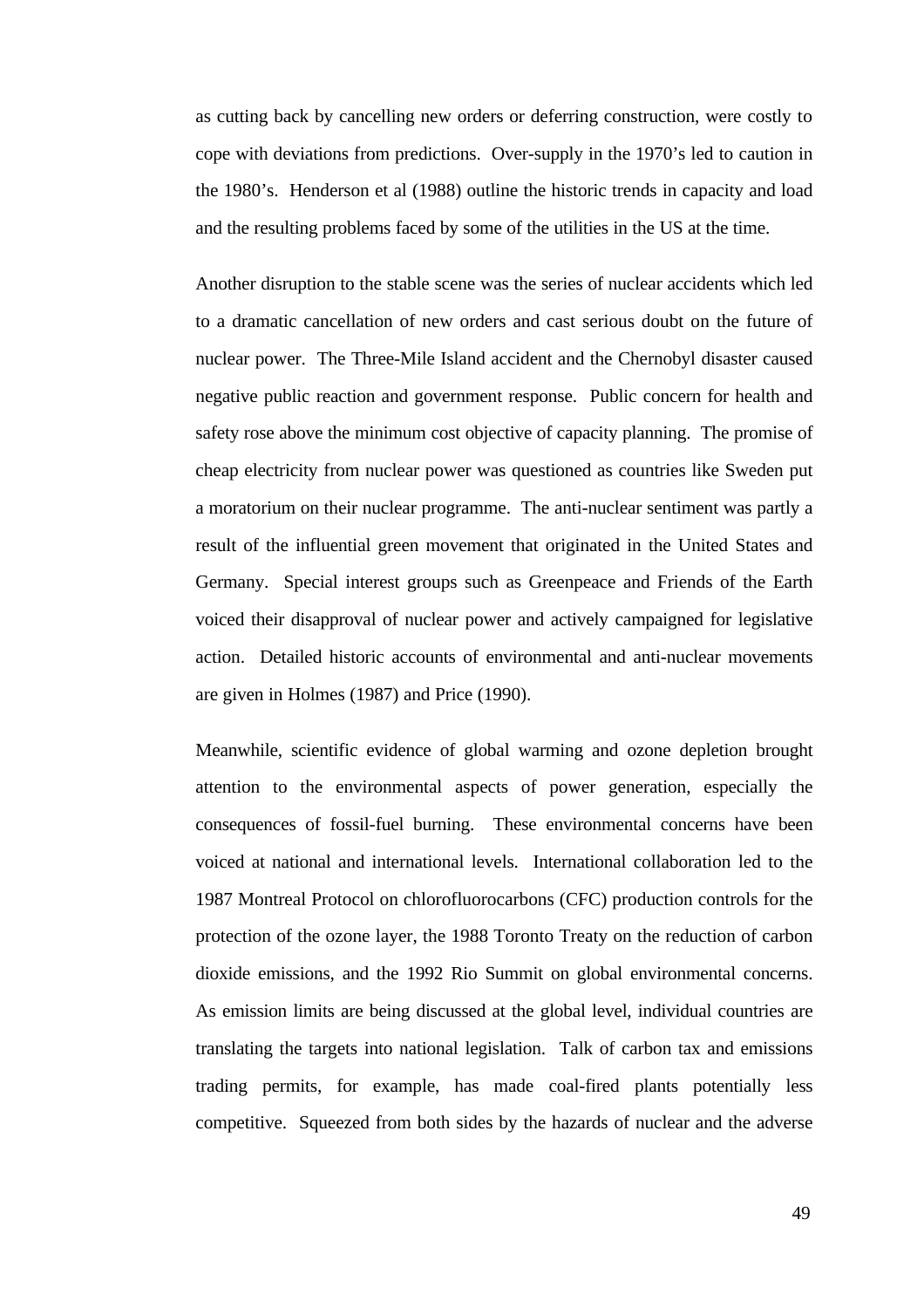environmental effects of fossil fuels, companies are turning to other forms of energy.

Environmental legislation in the form of emission limits and fuel taxes favours cleaner and more efficient plant. Confronted with increasingly stringent emission controls, generating companies in the UK are considering the early closure of less economic and "dirty" coal and oil fired stations, life extension of existing Magnox nuclear power stations, and investment in cleaner plant. Concern for the environment and competition in the new electricity market have led to the phenomenon known as the "dash for gas." No longer restricted from use in electricity generation, natural gas is now a much sought after fuel. The high availability of cheap gas from the North Sea and the new technology of combined cycle gas turbines (CCGT) answer the call to lower emissions with its negligible sulphur and reduced carbon dioxide emissions. Its high thermal efficiency, typically around 50%, gives greater electricity output and thus value for money. Shorter construction times make CCGT an attractive and viable choice of new plant as well as a means for independent power producers to enter this competitive market. In addition, both extra capacity in Scotland and cheap electricity from France threaten potential over-capacity in England and Wales. The industry has responded with announcements of early closure of uneconomic plant and cancellation of new projects.

# **2.5 Capacity Planning**

Capacity planning has always been necessary because of long lead times and other characteristics of the power generation business. Traditionally, such planning was mainly undertaken to ensure sufficient capacity to meet future demand. It is even more important now to anticipate and prepare for surprises. For example, ten years ago, there was no uncertainty surrounding the "cost of capital", which was set at 5% in the UK public sector. However, in the run up to privatisation it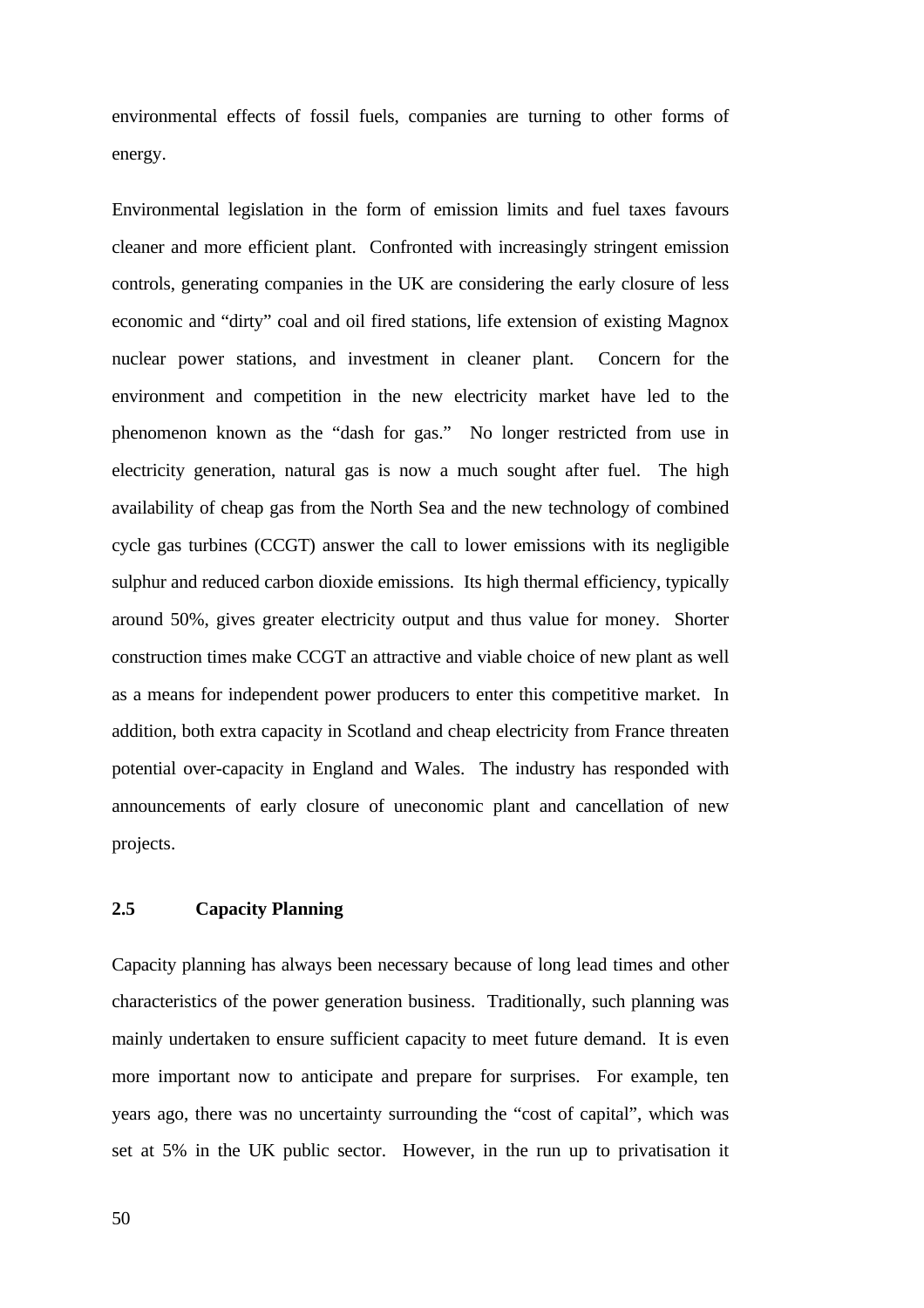became a big issue. The companies are now "at risk" of business failure and indeed hostile take-overs in a way that the CEGB was not.

In times of growth, capacity planning is also known as capacity expansion planning. Planning to determine the right level of capacity to have at any time is necessary for the replacement of retiring, uneconomic, or unfavourable plant. In the UK, a number of uneconomic and environmentally unfriendly plant have been retired prematurely or sold in favour of new gas-fired plant.

Capacity planning in the electricity supply industry is largely governed by three types of decisions about power plant investment: 1) what to build (choice and mix of technology), 2) how much to build (capacity), and 3) when to build (timing and sequencing). The choice of technology depends upon available technologies, their performance levels, expected operating lives, construction time and cost, fuel cost, and other external factors. How much and when to build depend on demand projections, existing capacity, and the retirement schedule. Combined together, the three decisions constitute what is otherwise known as power system expansion planning, which is defined by the International Atomic Energy Agency (IAEA, 1984) as "the process of analysing, evaluating, and recommending what new facilities and equipment must be added to the power system in order to replace worn-out facilities and equipment and to meet the changing demand for electricity."

The resulting schedule of investment decisions indicates the dates for installing new capacity and the dates for retiring old plants over a period of forty to fifty years. In capacity planning, it is often required to focus on specific issues and decisions, such as making a choice between a known technology as opposed to a new one, evaluating the costs and benefits of over- and under-capacity, and assessing whether or not to invest in anticipation of regulatory changes.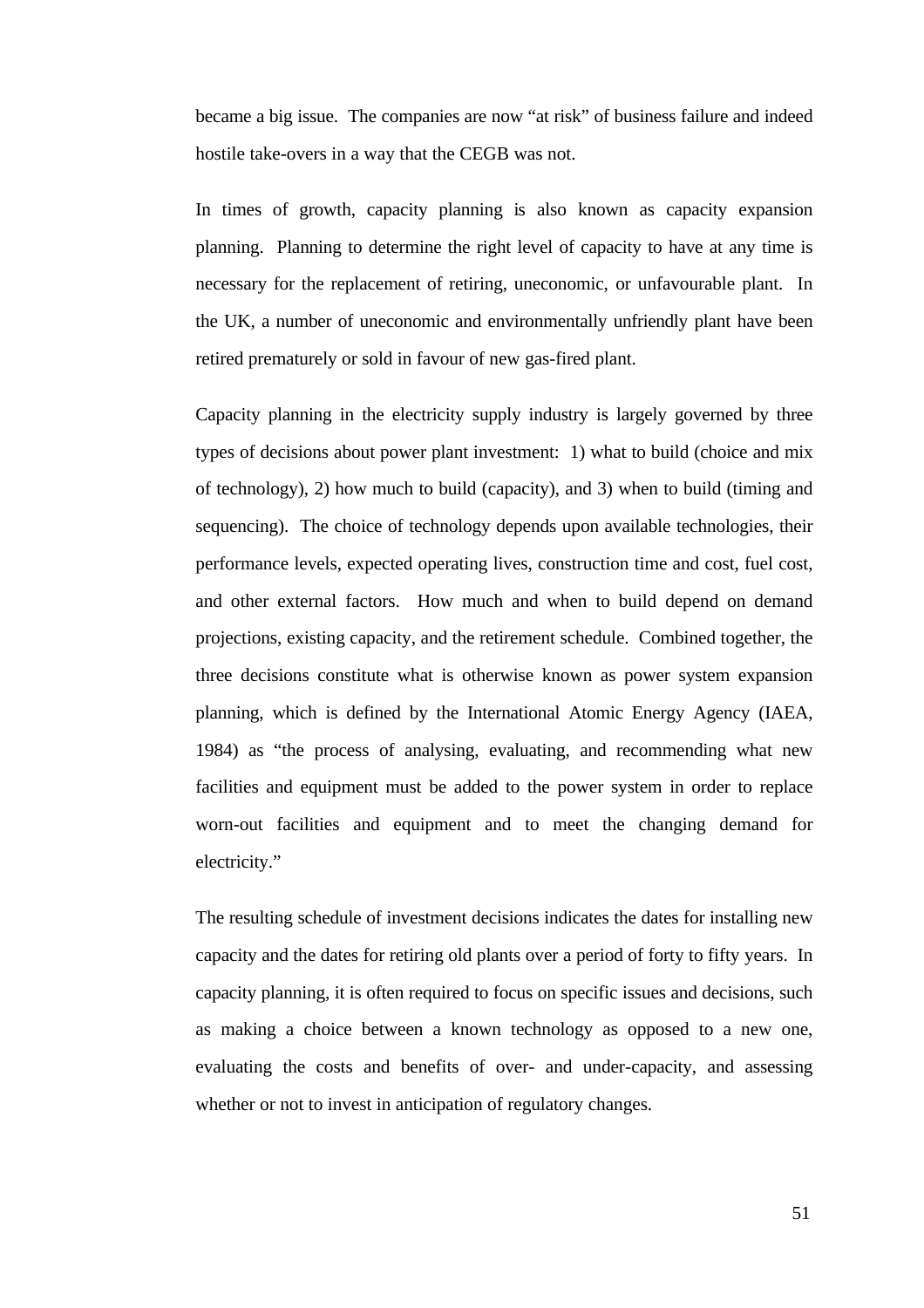Changing business environments have shifted the planning emphasis over the years, leading to the development of more suitable planning methods, e.g. table 2.3 for the US. The techniques used for planning purposes have evolved with the needs of the industry. The dramatic restructuring of the UK ESI implies a similar evolution.

| <b>Time</b>             | <b>Business Environment</b>                                                       |                                                                            | <b>Planning</b><br><b>Emphasis</b>                                                          | <b>Planning Method</b>                                                                                                                                        |                                                             |
|-------------------------|-----------------------------------------------------------------------------------|----------------------------------------------------------------------------|---------------------------------------------------------------------------------------------|---------------------------------------------------------------------------------------------------------------------------------------------------------------|-------------------------------------------------------------|
| <b>Period</b>           | <b>Supply</b>                                                                     | <b>Markets</b>                                                             | <b>Regulation</b>                                                                           |                                                                                                                                                               |                                                             |
| <b>Before</b><br>1960's | Declining<br>cost                                                                 | Strong<br>growth                                                           | Favourable<br>and stable                                                                    | Supply reliability;<br>Revenue<br>requirement<br>minimisation                                                                                                 | Optimisation;<br>Probabilistic<br>analysis of<br>production |
| $1960's -$<br>1970's    | Gradual<br>cost<br>increase                                                       | Continued<br>growth                                                        | Emerging<br>environmental<br>concerns                                                       | Economic,<br>reliability and<br>environment trade-<br>offs                                                                                                    | Cost-benefit<br>analysis of<br>capacity planning<br>margin  |
| $1970's -$<br>1980's    | Sharp cost<br>increases                                                           | Slowdown                                                                   | Conservation<br>and PURPA*                                                                  | Demand-side and<br>renewable options;<br>Risk management                                                                                                      | Integrated resource<br>planning;<br>Decision analysis       |
| 1990's<br>and<br>beyond | High and<br>uncertain<br>cost:<br>Adoption of<br>information<br>technolo-<br>gies | Moderate<br>growth;<br>Increasing<br>heteroge-<br>neity and<br>uncertainty | Increasing<br>competition;<br>Changing<br>structure;<br>Global<br>environmental<br>concerns | Enhancing value<br>of utility services<br>and business to<br>shareholders.<br>customers, and the<br>public-at-large;<br>Transaction-based<br>resource options | "Integrated value-<br>based planning"                       |

**Table 2.3 Evolution of Electricity Planning in the USA**

*Source: Yu and Chao (1989)* \*Public Utility Regulatory Policies Act 1978

The traditional approach to capacity planning under uncertainty has been that of fitting plans to forecasts. As described in Nicholson (1971) and others in Chapter 3, this modelling approach primarily consists of running an optimisation algorithm against a forecast of future electricity demand and fuel supply. Accurate, reliable forecasts of demand and timely delivery of supply are needed otherwise costly consequences such as rationing, forced interruptions of power supply, and possible import of expensive foreign fuel result. On the other hand, over-estimates of demand and over-capacity tie up capital. The cost of investment must be spread over less output, resulting in higher unit costs. As a result of these uncertainties,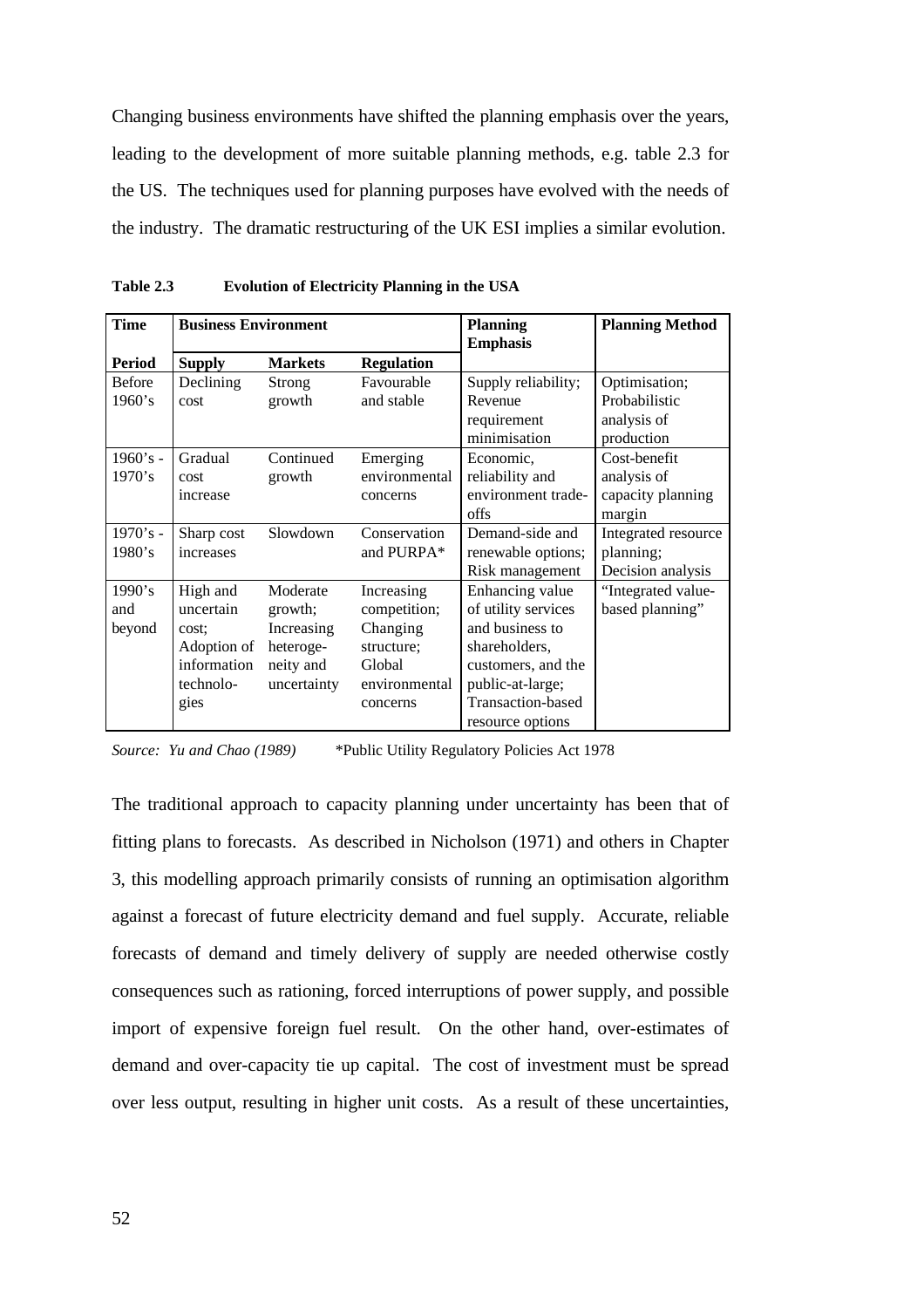the effects of over- and under-investment are much greater. [See Munasinghe 1990, Ford and Yabroff 1980.]

A compromise has to be made somewhere as accurate forecasting is now far more difficult than before. Historic accounts of forecasts based on proven methods demonstrate their inability to predict shocks to the system and the resulting impacts. In the absence of an ability to hold "stocks" of electricity, one way to ensure the security of supply is to keep a reserve margin. This excess of installed capacity is required to cater for unexpected peaks in demand. The installed capacity must be greater than expected peak capacity to cater for planned maintenance of plants as well as to cover unforeseen plant breakdowns and variations in peak demand. Since capacity decisions have to be made years in advance, the reserve margin is intended to close the gap between actual and forecast peak demand. More sophisticated approaches (Eden et al, 1981) use probabilistic concepts such as loss of load probability and expected unserved energy.

# **2.6 "Uncertainty" and Types of Uncertainty**

Uncertainties are the reasons why planning is difficult and why plans are not optimal (Dowlatabadi and Toman, 1990). Others view the acute areas of uncertainty as being floating exchange rates, changing social and political values, growing environmental awareness, government regulation, technological change, pollution control regulation, energy cost, and raw material availability. Volatility and instability of fuel prices lead to more uncertainties. The complex interactions between different sources of uncertainty require multi-disciplinary considerations (Berrie and McGlade 1991 and Merrill et al 1982), such as engineering, environmental, economic, and political trade-offs.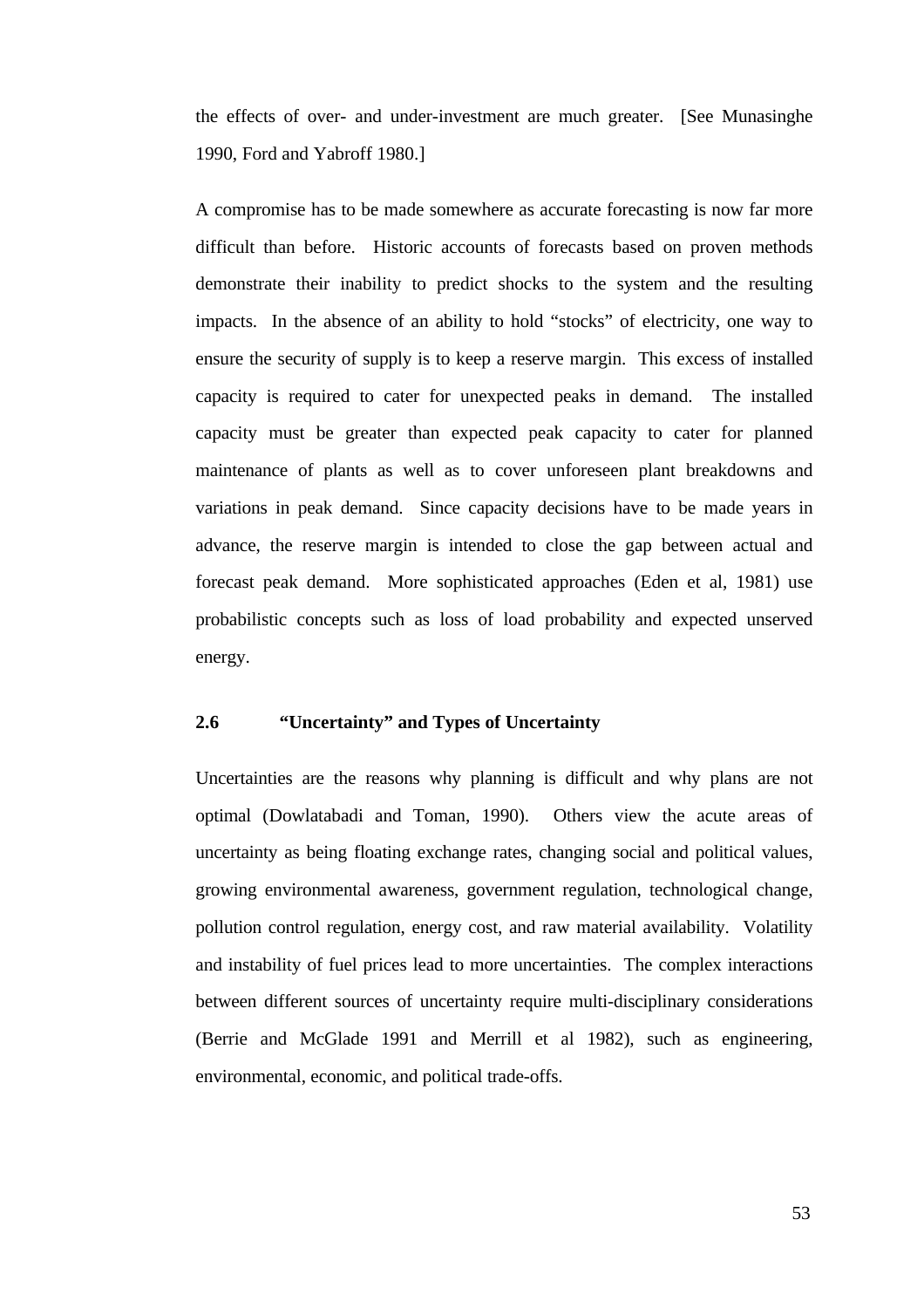It is important to identify and understand uncertainties, especially the major ones, because they have potentially negative consequences. Too much or too little capacity translates to higher costs, as over investment raises electricity prices and under investment risks black-outs. Based on the information available today, companies may invest in technologies which under-perform tomorrow due to the changing circumstances caused by new fuel supplies and new competitive technologies.

It is also necessary to evaluate the relationships between various sources of uncertainty as they may lead to further uncertainty and undesirable effects. For example, Ford (1985) has identified a "spiral of impossibility" in figure 2.2, where the plus signs indicate a positive relationship. As higher prices discourage demand, a utility's capital costs must be spread over a smaller number of kilowatt hours which in turn leads to still higher prices, inducing a loss of customers. Some of them turn to building their own power plants; others switch to alternative forms of energy.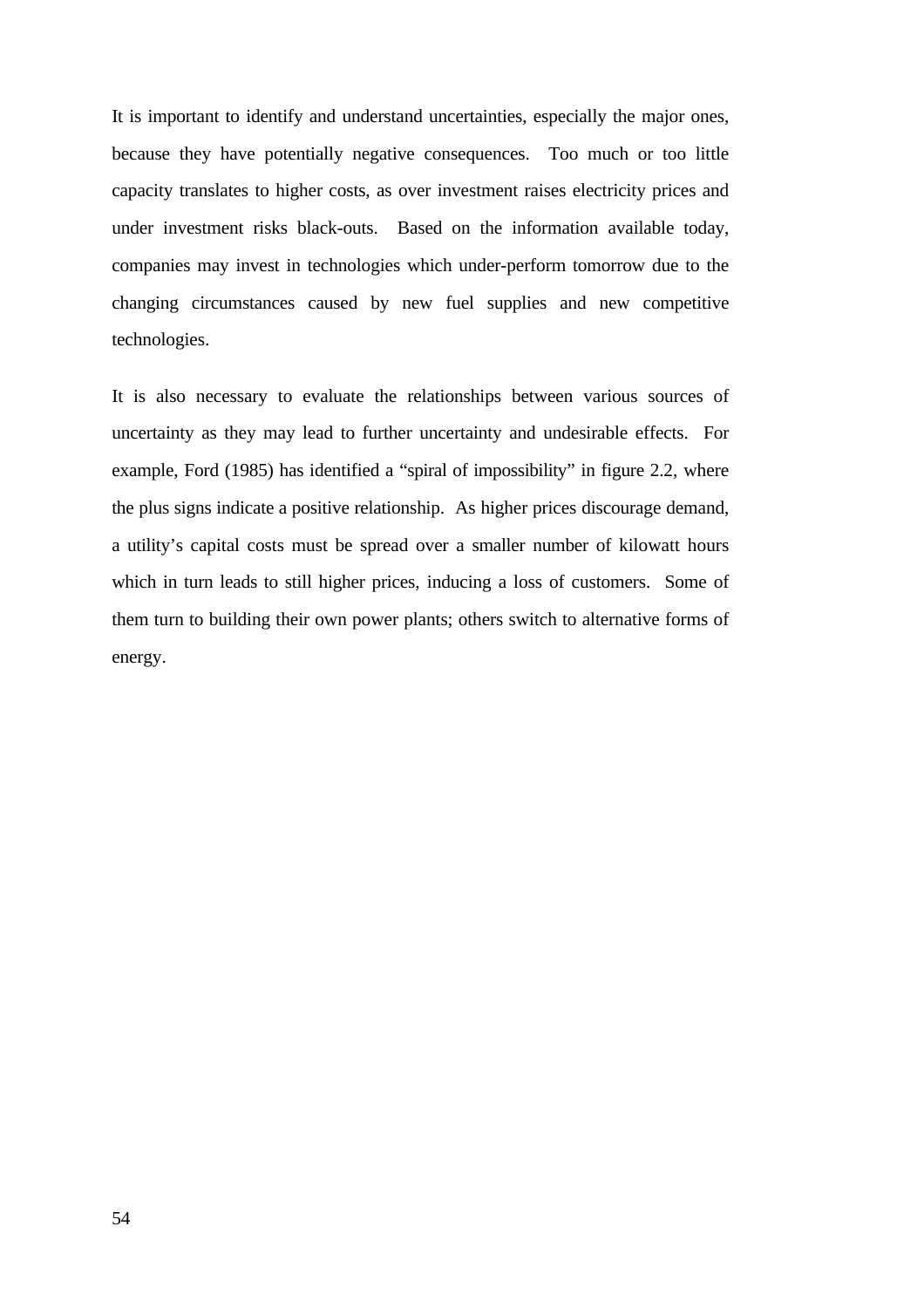



To clarify the meaning of "uncertainty," we discuss the literature definition and view of uncertainty. Then we list different "types" of uncertainty as viewed from the literature. We distinguish between "types" and "areas" of uncertainty, which parallel closely with Morgan and Henrion's (1992) distinction between types and sources of uncertainty. Sources of uncertainty refer to the areas or variables which are unknown or uncertain, while types of uncertainty refer to the nature, characteristic, or extent of uncertainty itself. Types of uncertainty give insight to the modelling treatment, i.e. "how to model", while areas of uncertainty give insight to the variables that must be included, i.e. "what to model." Finally, to summarise the above, we give our interpretation of uncertainty and classifications, for the context of this thesis.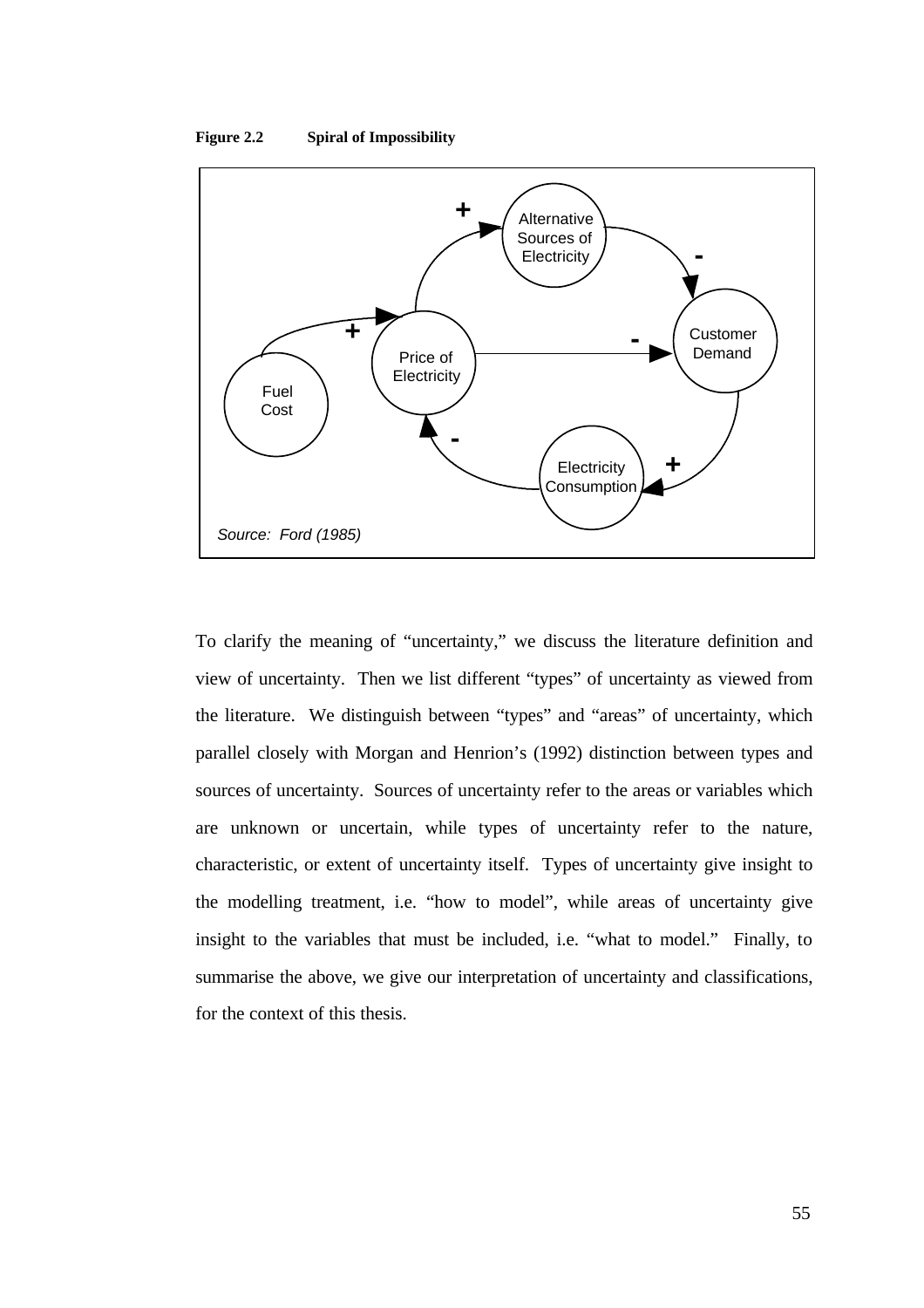#### **LITERATURE DEFINITIONS**

"Uncertainty" is a generic term used to describe something that is not known either because it occurs in the future or has an impact that is unknown. Uncertainty relates to the unknown at a given point in time, although it is not necessarily the "unknow-able." The term "uncertainty" has been used to mean an "unknown" that cannot be solved deterministically or an "unknown" that can only be resolved through time. Schweppe et al (1989) define uncertainties as quantities or events that are beyond the decision maker's foreknowledge or control. Paraskevopolous et al (1991) attribute the origins of uncertainties to errors in specification, statistical estimation of relationships, and assumptions of exogenous variables. Uncertainty arises because of incomplete information such as disagreement between information sources, linguistic imprecision, ambiguity, impreciseness, or simply missing information. Such incomplete information may also come from simplifications and approximations that are necessary to make models tractable. Uncertainty sometimes refers to randomness in nature or variability in data.

In the literature, "uncertainty" and "risk" are often used interchangeably. Knight (1921) was the first to distinguish between measurable risk and unmeasurable uncertainty. Strangert (1977, p. 35) interprets Knight as follows: "uncertainty refers to an unstructured perception of uncertainty and risk to the situation in which alternative outcomes have been specified and probabilities been assigned to them." Strangert's concept of pure uncertainty was introduced around 1950 where different outcomes are stated without reference to probabilities. Building upon Knight's definitions, Barbier and Pearce (1990) note that risk denotes broadly quantifiable probabilities while uncertainty refers to contexts in which probabilities are not known. Hertz and Thomas (1984) associate risk with the lack of predictability about the problem structure, outcomes, or consequences in decision or planning situation whereas uncertainty implies a lack of predictability about all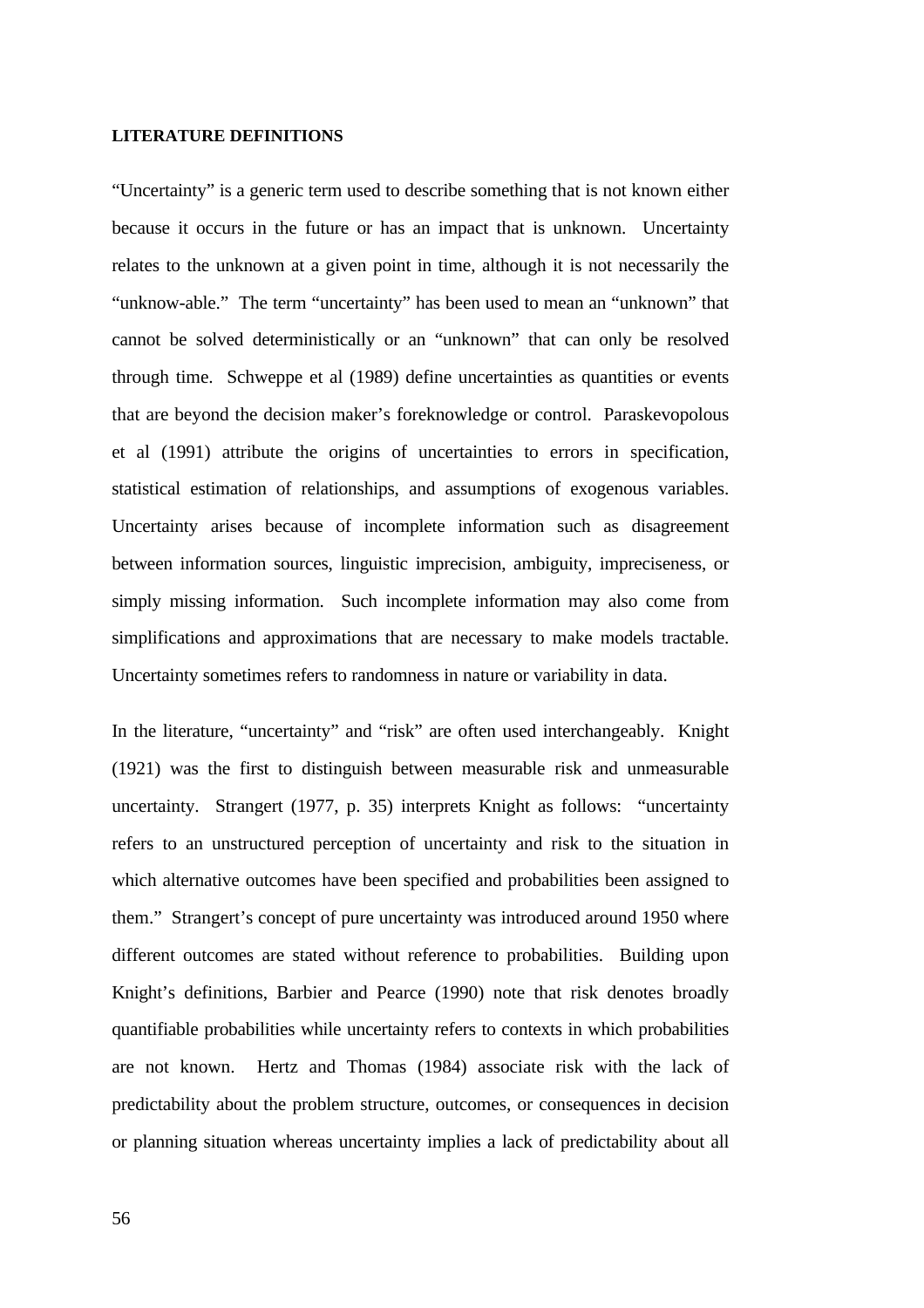elements of the problem structure. Chapman and Cooper (1983) consider risk to be the undesirable implication of uncertainty. Risk may also tend to focus on just bad outcomes, i.e., what can go wrong. Choobineh and Behrens (1992) consider uncertainty as the manifestation of unknown consequences of change and risk as the consequence of taking an action in the presence of uncertainty. From an engineering perspective, Merrill and Wood (1991) observe the causal relationship between uncertainty and risk: uncertainty refers to factors not under control and not known with certainty, whereas risk is a hazard because of uncertainty.

## **TYPES OF UNCERTAINTY**

Factors within an organisation's control are considered internal factors related to planning, while those outside are external. Hirst and Schweitzer (1990) describe *internal uncertainties* surrounding the type, availability, and costs of new generating facilities, availability and costs of existing generating facilities, availability and/or costs of power from life-extension projects, demand-side management capability, and the availability of renewable energy resources. *External uncertainties* apply to load growth, fuel prices, availability and costs of purchased power, actual savings from demand-side management, regulatory policies, inflation, interest rates, and environmental constraints.

Generation technologies with different lead times face demand forecasts with different levels of uncertainty, which Boyd and Thompson (1980) distinguish as "short term" and "long term." *Short-term uncertainties* apply to factors which cause demand to be uncertain on a time scale that is substantially shorter than the time necessary to build even the shortest lead time power plant. Long term forecasts are more uncertain due to the additional consideration of factors and interactions, giving inertia to a substantial component of demand. The latter type belongs to *long-term uncertainties*. The difference between the two types of uncertainties depends upon the extent to which uncertainty in demand changes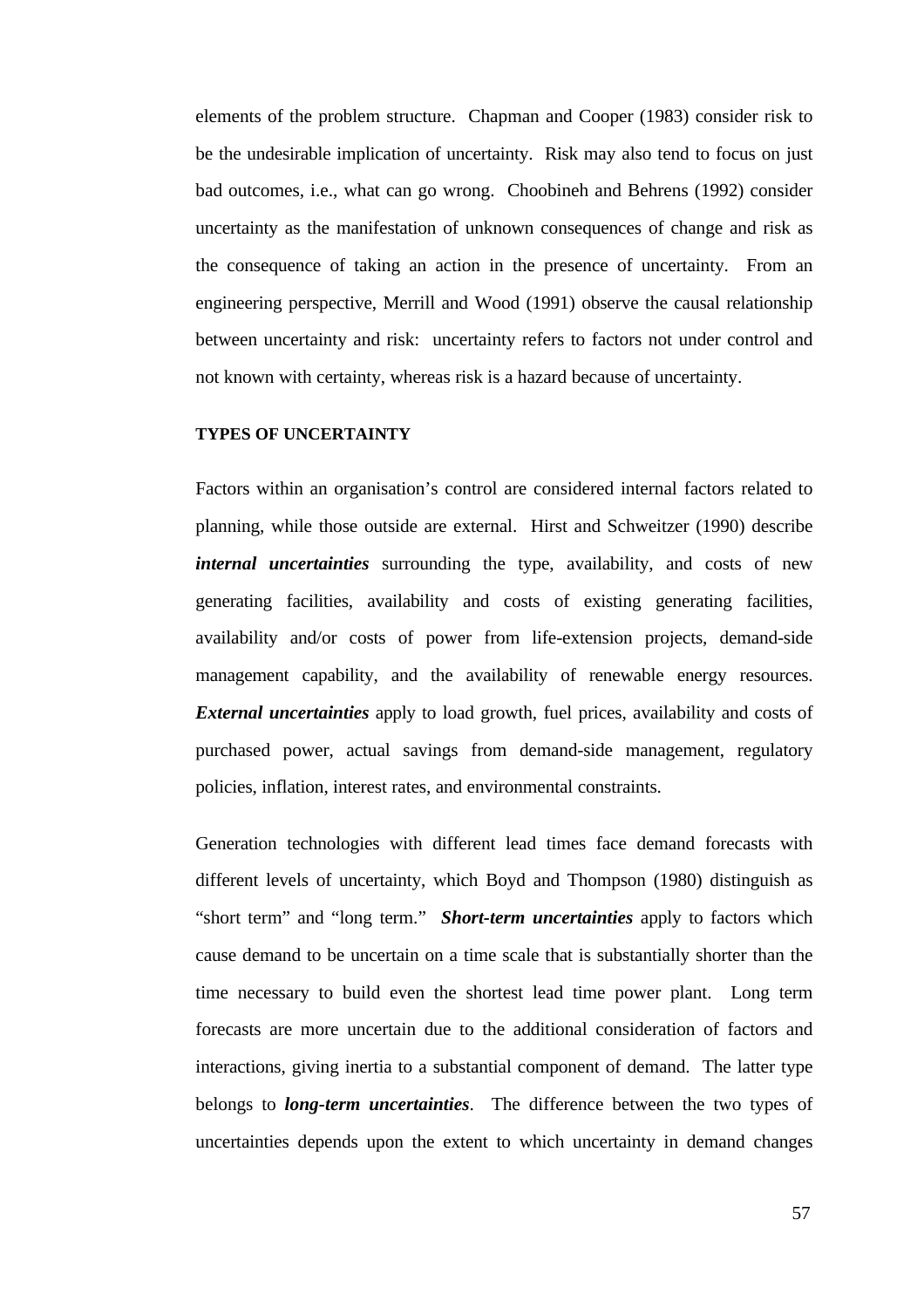during the time necessary to construct a power plant. Some performance indicators, such as reliability constraints, reserve margin, and loss of load probability should also be taken into account.

Not all factors are measurable, especially in relation to the way uncertainties are expressed. The International Energy Agency (IEA, 1987) classifies uncertainty into the quantifiable and the non-quantifiable. The *normal* and *quantifiable uncertainties* surround technological developments, facility lifetime and performance, retrofit or retirement of old plants, and the role of alternative energy. The *non-quantifiable uncertainties* have to do with environmental considerations, major accidents, political developments, and regulatory changes. The distinction between the two is sometimes attributed to the amount of foreknowledge and control (Merrill and Wood, 1991).

Barbier and Pearce (1990) discuss three types of uncertainties surrounding the Greenhouse Effect. The *scientific uncertainties* over precise atmospheric and geographical climatic responses are only resolved through advances in science. Nuclear decommissioning and other technological uncertainties fall into this category. *Forecasting uncertainties* are to do with predicting future changes and scale of their effects. *Time-lag uncertainties* are present in cause and effect cycles.

IEA (1987) suggests two types of uncertainty that surround the value of a variable. Whether it is due to *stochastic variability* or *lack of knowledge* or both, the result is that we cannot be certain of its value. Zadeh's fuzzy set theory, described in Dhar (1979), is concerned with ambiguity resulting from lack of knowledge. System imprecision due to unavailable information, imprecise data, or simply linguistic ambiguity gives rise to fuzziness. Choobineh and Behrens (1992) argue that the principal sources of uncertainty are often non-random in nature and relate to fuzziness rather than to data frequency.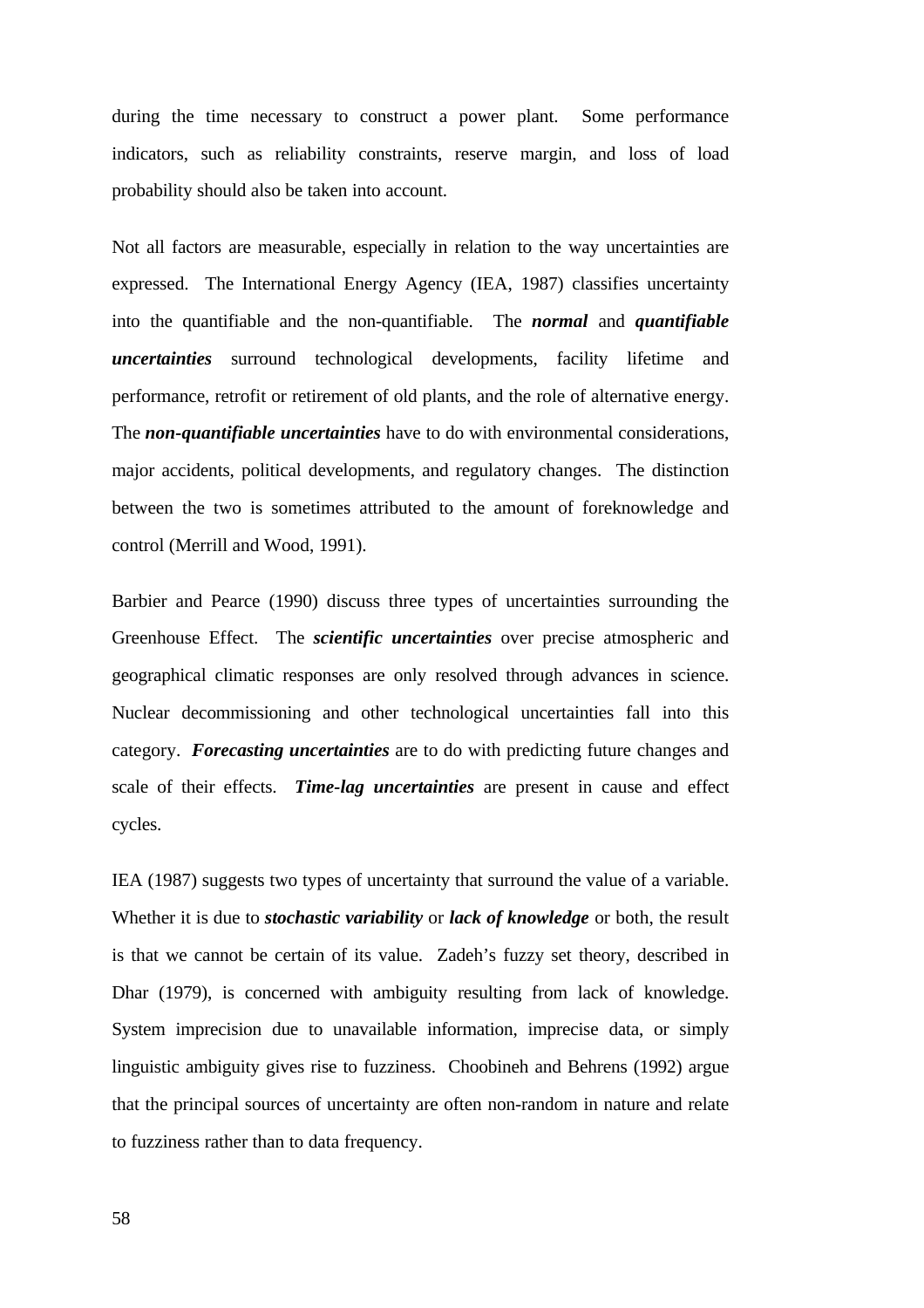Gerking (1987) distinguishes between sources of uncertainty and the changing impact of uncertainty over time. He lists four main sources of uncertainty: *statistical uncertainty* (associated with data collection and statistical regression), *interpretational uncertainty* (the ability of a model specification to accurately depict the essential causal relations of the socio-economic system to enable tracking the past and anticipating the future), *decisional uncertainty* (the potential for contemporary and future decisions to influence dependent variables), and *external uncertainty* (events that are beyond the control of the system being modelled and the decision makers.) Classification according to the changing impact of uncertainty over time is important in the modelling process. There are four types: *static uncertainty* (several alternatives are recognised as possible when there is no indication that the uncertainty may change over time or that it can be affected or diminished), *quasi-static uncertainty* (can be reduced in a negligible period of time relative to the decision alternatives), *dynamic uncertainty* (as time passes, certain developments of external inputs can be successfully removed from further discussion, i.e. resolution of uncertainty over time), and *unspecified uncertainty* (cannot be met with programmed planning measures.)

#### **THESIS DEFINITION AND CLASSIFICATION**

In this thesis, "uncertainty" refers to factors, that affect the outcomes of decisions but which are not known at time of planning. There are two kinds of factors: 1) variables that enter into the planning model, and as such, can be specified, approximated, or predicted beforehand although the actual "resolution of uncertainty" may be quite different from its estimate; 2) variables or events that do not enter into the planning model, and as such, cannot be predicted or even foreseen at all. For example, the restructuring of the UK ESI and its implications could not be foreseen two decades ago and therefore would not have been treated as an uncertainty at that time.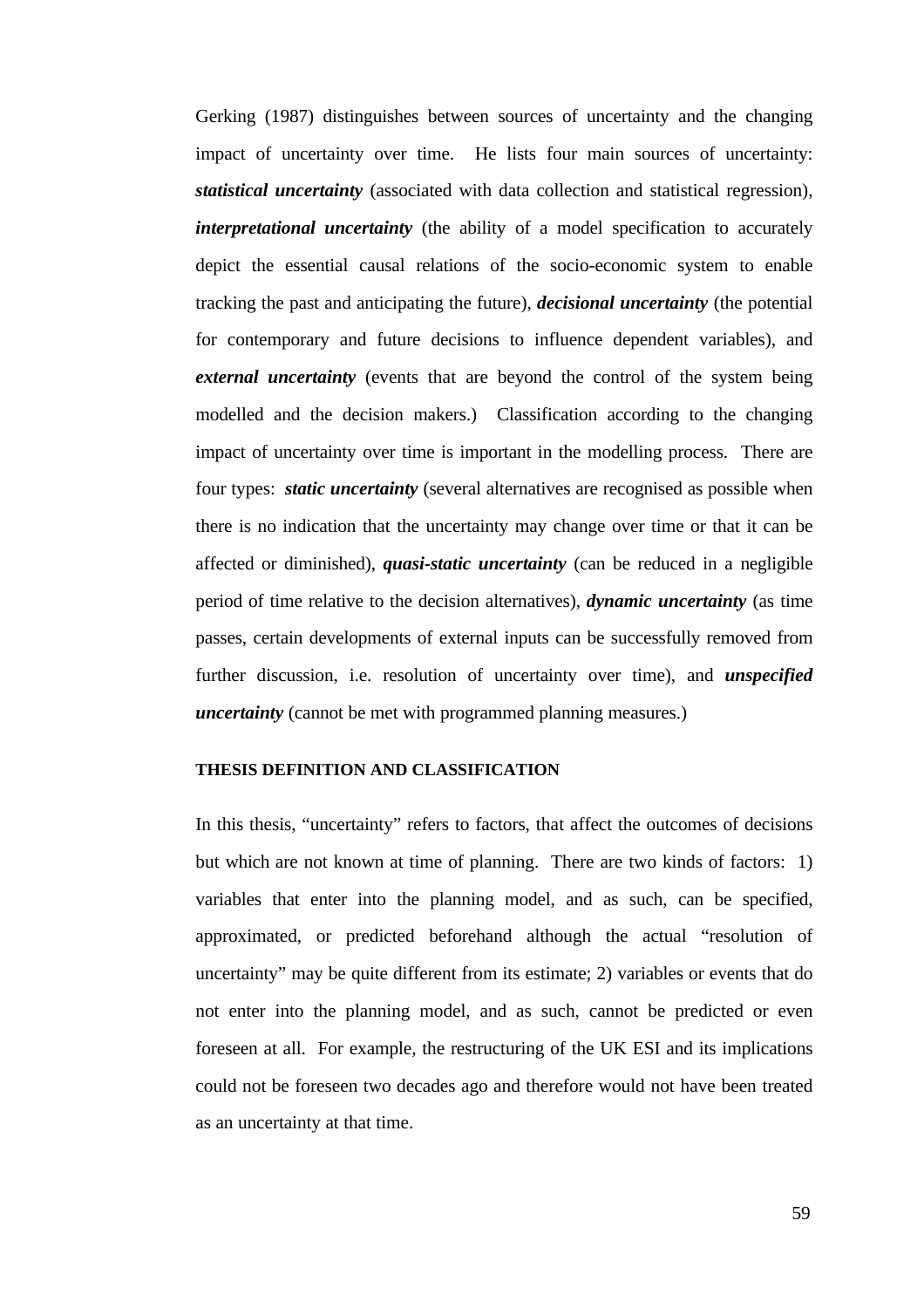This definition of uncertainty broadly captures the distinctions between types of uncertainty, as reviewed above.

We propose a more useful classification of uncertainty, by data, model, the user, and area of uncertainty, i.e. factors that affect capacity planning.

*Data uncertainty* refers to the availability and accuracy of data. For example, although pricing information is freely available in the UK power pool, individual plant details are often inaccessible due to commercial reasons. Data for modelling purposes is incomplete, insufficiently detailed, untimely, and possibly unreliable as there is no requirement to publish or supply such information. Furthermore, announcements of new plant may be strategically motivated as frequently these are followed by deferrals or cancellations. These market signal distortions present uncertainties in the data.

*Uncertainty in the model* concerns the "right" structure, techniques, etc. *Uncertainty in the user* refers to that hidden agenda the user has not communicated to the model builder, i.e. what the final decision maker has not told the developer of the planning model. It also refers to the gap between the model and the user, i.e. what is not captured by the model but desired by the user.

*Areas of uncertainty* are classified in the next section.

## **2.7 Areas of Uncertainty**

Factors that are important to capacity planning such as determinants of electricity prices (variables and alternatives) are listed in table 2.4. These factors differ in degree of sensitivity and uncertainty. For example, capital cost has a high impact on electricity prices, but for a well-known technology, it is highly predictable. In modelling uncertainty, it is not only important to focus on highly sensitive variables but also highly uncertain ones. Too many existing techniques focus on the former,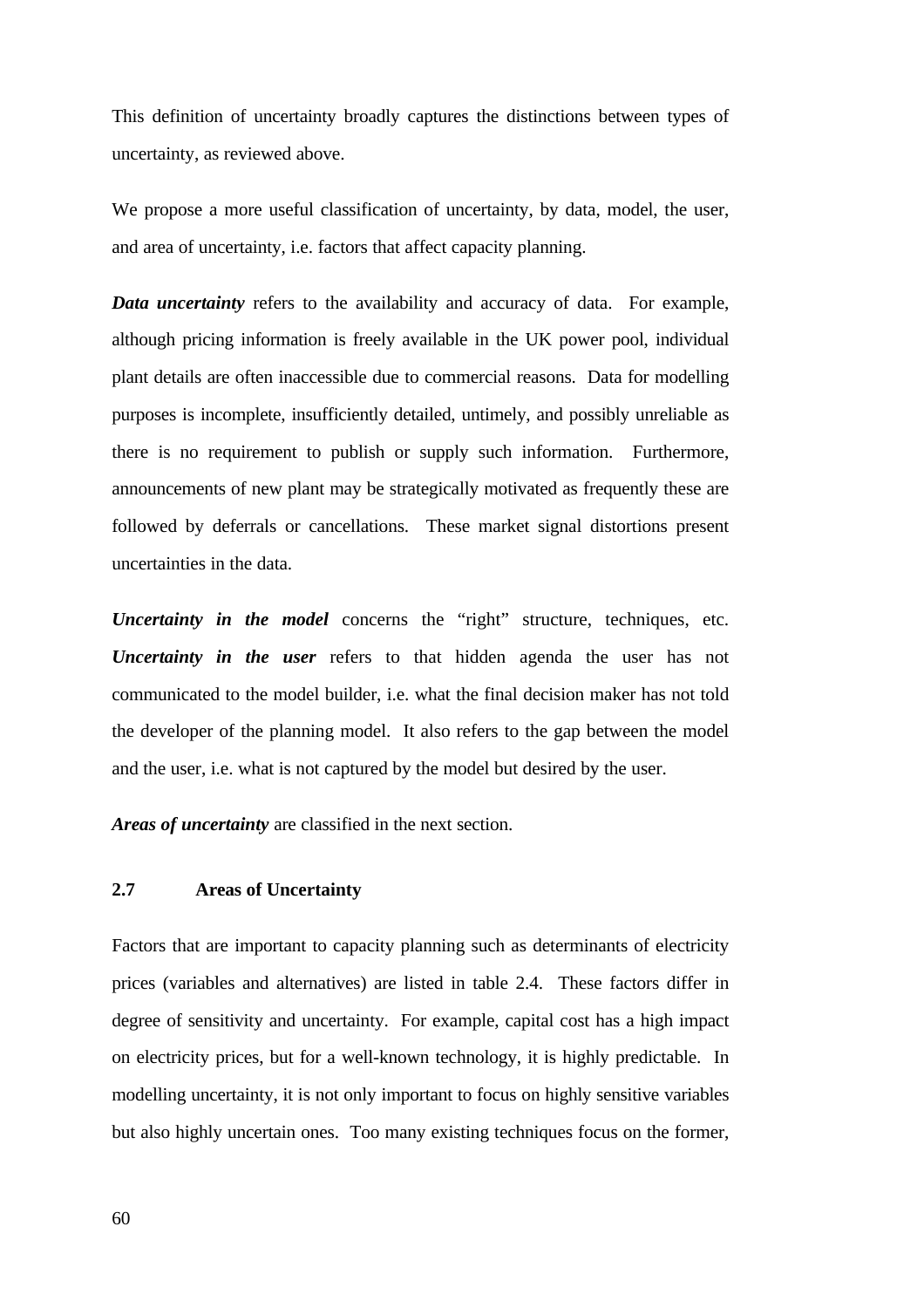as evident in Chapter 3. Here, we discuss those factors that have potentially high and uncertain impact. Relationships between factors are also important in the subsequent analysis of uncertainty albeit only briefly mentioned here.

| Variables (attributes)                      | <b>Alternatives</b>                     |  |  |
|---------------------------------------------|-----------------------------------------|--|--|
|                                             | (by type of fuel and technology)        |  |  |
| <b>DIRECT</b>                               | <b>FOSSIL FUEL</b>                      |  |  |
| Capacity size (total, unit)                 | - coal (lignite, anthracite; FBC, IGCC) |  |  |
| Heat rate (efficiency, conversion rate)     | - oil                                   |  |  |
| Discount rate                               | - natural gas (CCGT)                    |  |  |
| Life                                        | --diesel (OCGT)                         |  |  |
| Fuel cost                                   | - orimulsion                            |  |  |
| O&M cost (fixed, variable, escalation rate) |                                         |  |  |
| Capital cost (fixed, variable)              | NON-FOSSIL FUEL                         |  |  |
| FGD and other add-on capital equipment      | - nuclear (AGR, MAGNOX, PWR)            |  |  |
| Decommissioning (cost or provision)         | - renewables                            |  |  |
| Interest during construction                | -- hydroelectricity                     |  |  |
| Tax (corporate, carbon, etc)                | -- solar                                |  |  |
| Load factor (utilisation rate)              | -- wind                                 |  |  |
| Load duration curve (merit order)           | -- wave                                 |  |  |
| Emission factors (CO2, SO2, NOx)            | -- tidal                                |  |  |
| Non Fossil Fuel Obligation                  | -- geothermal                           |  |  |
| Nuclear Fuel Levy                           | -- biomass                              |  |  |
| Construction time (lead time, delays)       | -- waste incineration                   |  |  |
| Availability                                |                                         |  |  |
| Performance                                 | DEMAND SIDE MANAGEMENT                  |  |  |
| External costs (environmental, social)      | - time of use                           |  |  |
|                                             | - spot pricing                          |  |  |
| <b>INDIRECT</b>                             | - interruptible power supplies          |  |  |
| Accounting methods                          | - energy efficiency                     |  |  |
| Heath and safety                            | - conservation schemes                  |  |  |
| Regulatory                                  |                                         |  |  |
| Competition                                 | Import or export of power               |  |  |
| Environmental                               | Combined heat and power                 |  |  |
| <b>Public Attitudes</b>                     | Contractual options                     |  |  |

**Table 2.4 Important Factors in Capacity Planning**

The next sub-sections are grouped into factors that directly contribute to capacity planning (plant economics, demand, fuel, and technology) and indirect (financing requirements, market, regulatory, environment, public opinion) uncertainties. These areas of uncertainties are by no means exhaustive but provide an insight into their impacts on capacity planning.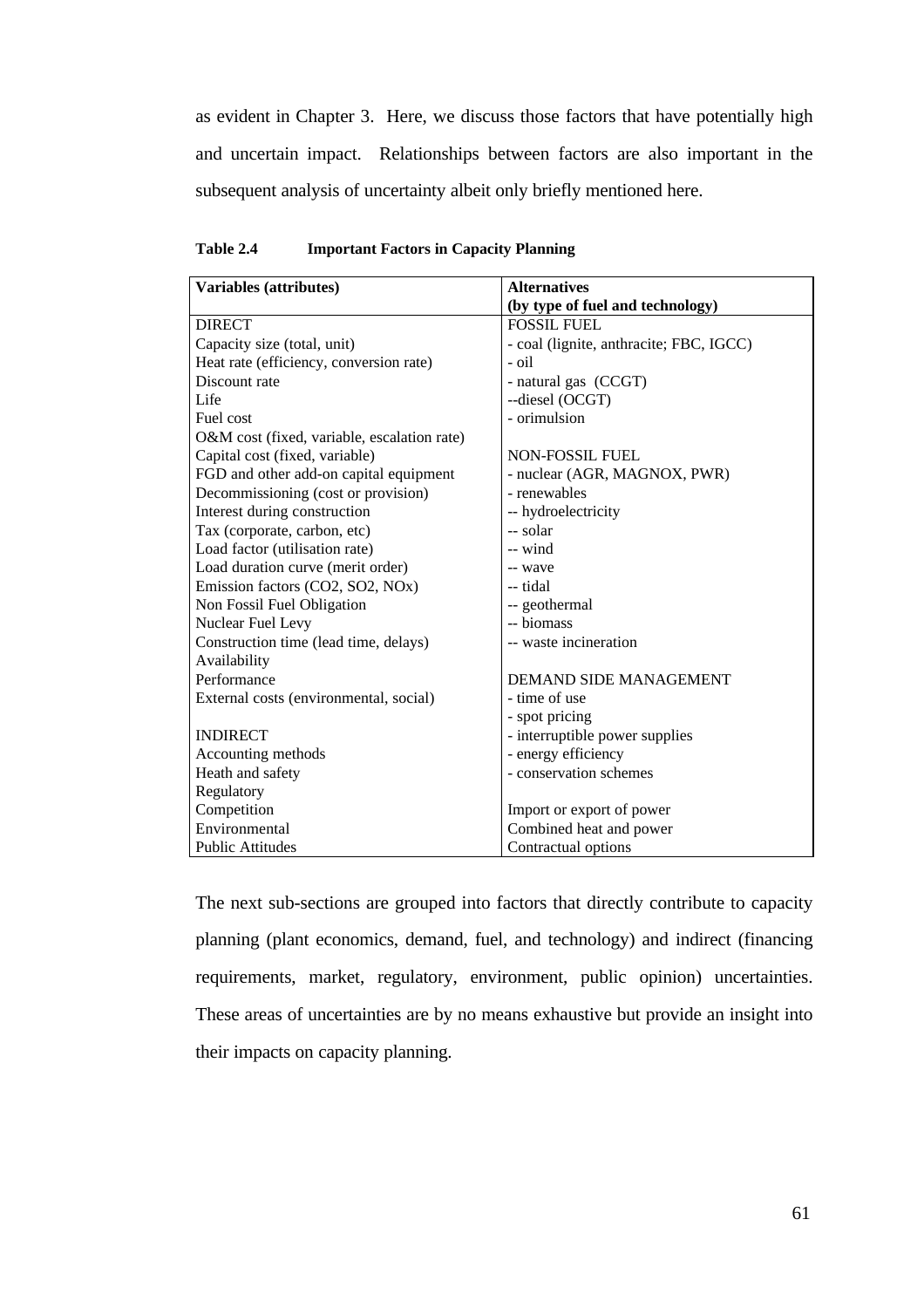## **2.7.1 Plant Economics**

Central to capacity planning are the components that directly determine the cost of electricity generation. Each major cost category contains fixed and variable components, with the variable element tied to utilisation. Fixed cost is composed mostly of capital cost incurred during the construction phase. Variable costs are the running costs due mainly to fuel and operations and maintenance (O&M). Within each type of plant or fuel, the range of technologies varies considerably. The final costs are also highly affected by load factor, life, plant efficiency, and discount rate. Factors that are highly variable and need to be considered include inflation rates, interest rates, technical and regulatory conditions in the electric utility environment, and the way they change over time.

Capital costs, which are committed years before a power plant begins operating, must be recovered during its lifetime. Capital costs are sensitive to discount rates and construction lead times.

Most technologies exhibit an inverse relationship between their capital and generation costs. Baseload plants have high capital cost and low generating cost as compared to peaking or peakload plants which have relatively low capital cost and high generating cost. Because demand fluctuates throughout the day and year, baseload plants are scheduled to supply the bulk of demand and peakload plants brought in to meet short-duration peaks in demand. The order in which the different plants are brought on-line depends on capital and operating costs as well as technical characteristics of plants. Those plants with high capital costs are also often difficult to switch on and off quickly, and therefore more suited for baseload. To meet the restrictions on certain emissions, the less polluting plants tend to get ordered first.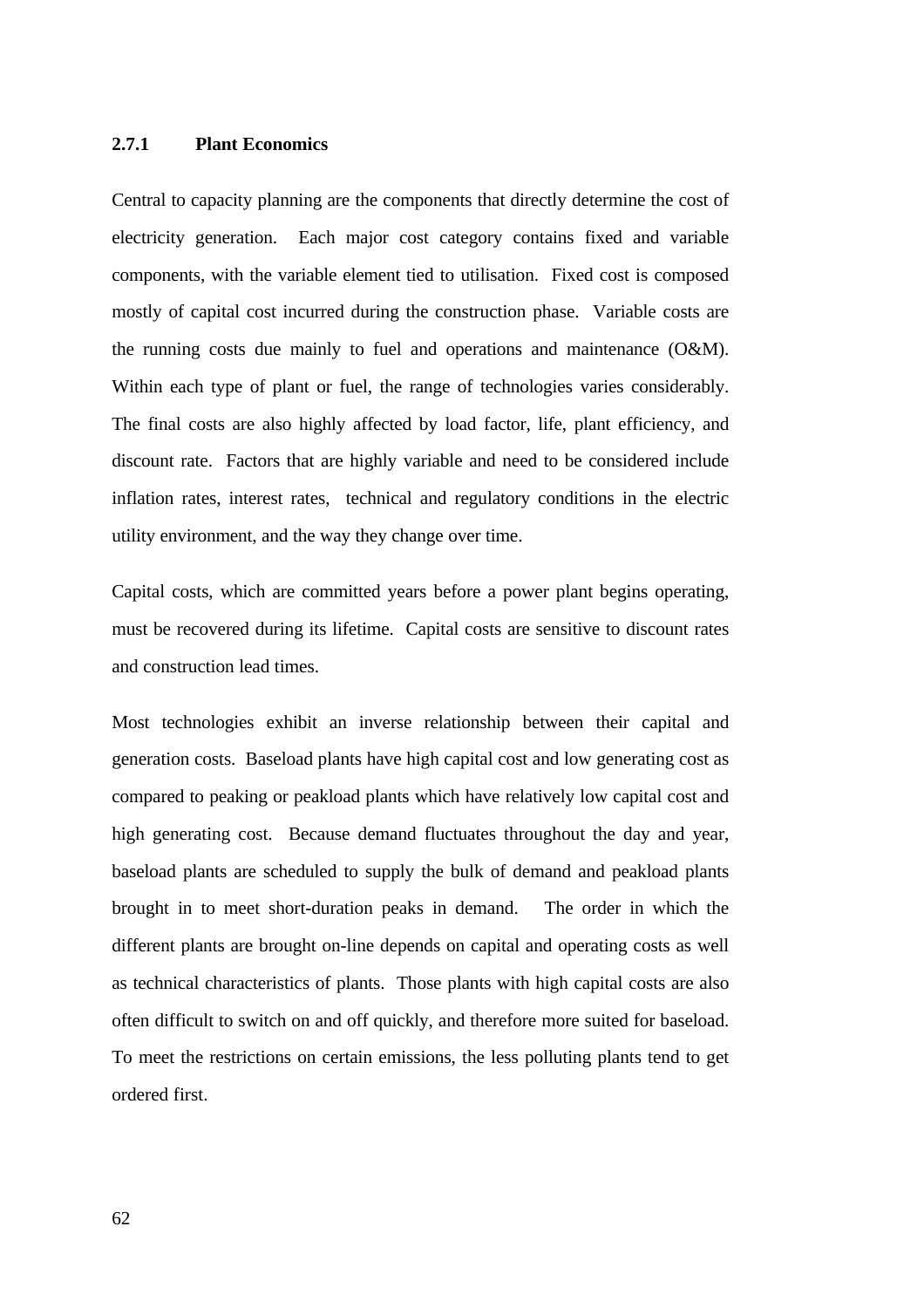Uncertainties in construction costs and lead times are a major source of concern because delays are common, often due to licensing complications, public intervention, financing difficulties, project miscalculation, accidents, or overcapacity. If additional funding is needed but not available, it could lead to the undesirable result of project abandonment. The longer the time to commission, the higher will be the interest during construction (interest on funds provided during construction period).

Many uncertainties arise during the long planning horizon. Peck et al (1988) mention the importance of assessing equipment life, which is affected by the cost of maintenance and new technologies. When certain fuels become less favourable because of poor environmental performance, unreliable supply, steep cost escalations, or competition from alternative technologies, the associated power plants will have to be retired early. Capital costs would then spread over a shorter lifespan thereby effectively increasing the generation cost. This is especially true of new untried technologies, where the initial learning curve is steep.

Power stations are function-specific infrastructure. Once the maximum useful life is reached, a plant must be decommissioned. Hopefully all of its capital and decommissioning costs can be recovered during its operating lifetime. Nuclear plants in particular have the burden of end of life uncertainty which translates into costs and risks of safety. These concerns are not easily converted into monetary units even though the common practice is to set aside a provision for decommissioning. Problems with radioactive waste, safe containment, dismantling, and reprocessing of spent fuel present uncertainties in the operation of nuclear plants. Together with the heavy burden of decommissioning costs, these uncertainties made the privatisation of the UK nuclear power industry too expensive and risky in 1990.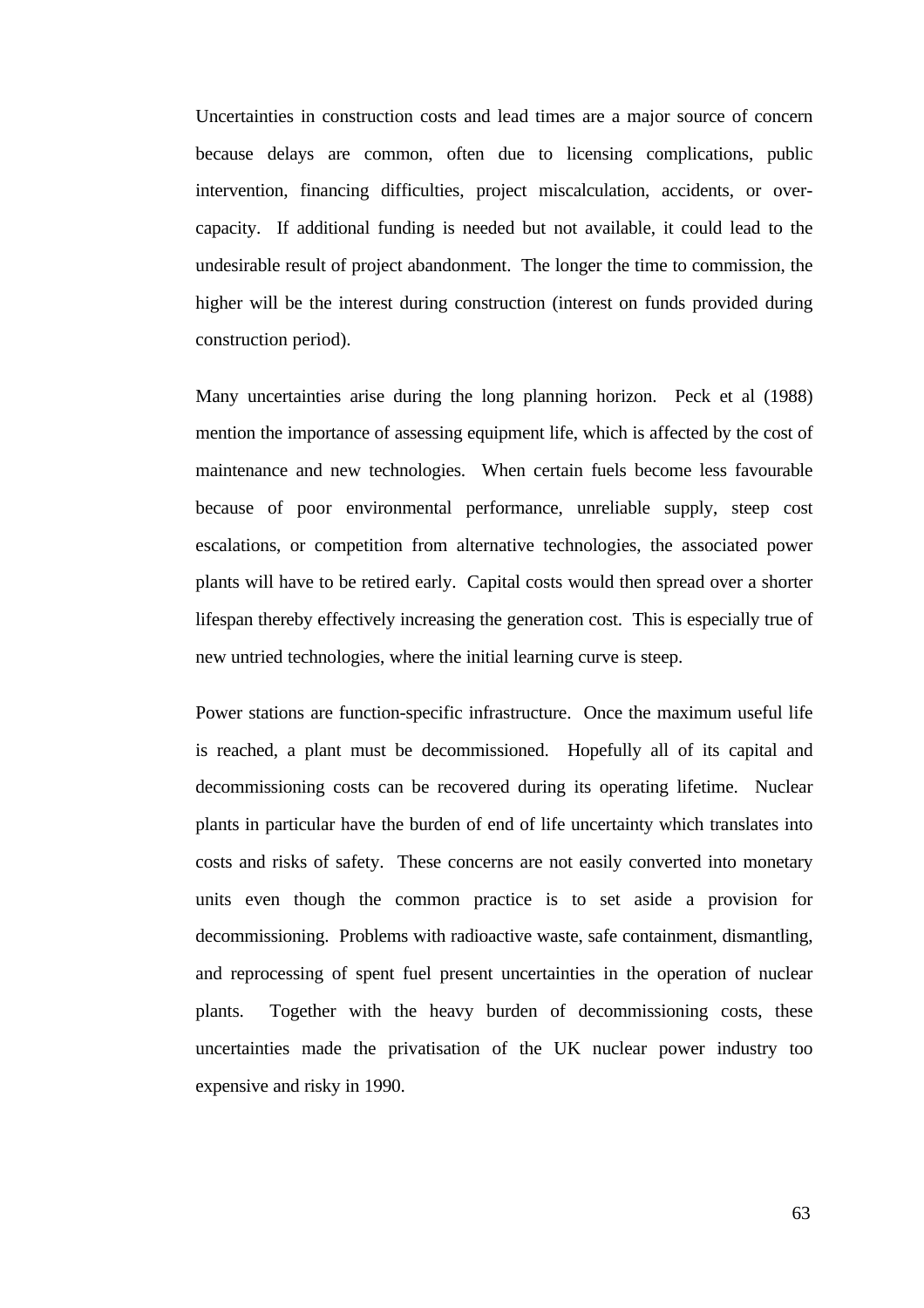The capital intensive and function-specific nature of power plants is offset by the lower costs achieved through economies of scale. In the past, the emphasis was on building big to achieve economies of scale; but against a background of fluctuating demand and unstable conditions, the downside risk is expensive. It is more difficult to achieve economies of scale in a fragmented industry. Such "big" commitments tie up capital in presence of rapidly changing technology and competitive forces. These commitments can be very costly over a long period of time. [For further discussion, see Merrill et al 1982, Krautmann and Solow 1988, and Hobbs and Maheshwari 1990.]

### **2.7.2 Fuel**

Uncertainties that affect fuel price and supply are important as fuel related costs make up the majority of the running costs of fossil fuel plants. National Power (1992) attributes 53% of their operating cost to fuel, while PowerGen (1992) claims close to 70%.Adverse shifts in relative fuel prices have a direct impact on running costs, possibly changing the technology mix and the merit order of power plants over time.

The oil shocks of the 1970's warned electricity generators of the risks of overdependence on a single fuel source. The uncertainty associated with fuel has to do with political and economic risks of the supplying countries. Price instability, supply and transportation interruptions , and disruption of strikes all contribute to uncertainty of supply (Merrill et al, 1982.) Even if self-sufficient in supply, domestic primary fuel suppliers are not insulated from price, as the privatised generators can choose to import from abroad. After several oil shocks and continued unrest in the oil-producing countries, the world's oil reserves are still concentrated in the politically unstable areas of the Middle East (65%) and South America (13%). Gas reserves are distributed unevenly as well, with 38% in the Soviet republics and 31% in the Middle East. Most countries have their own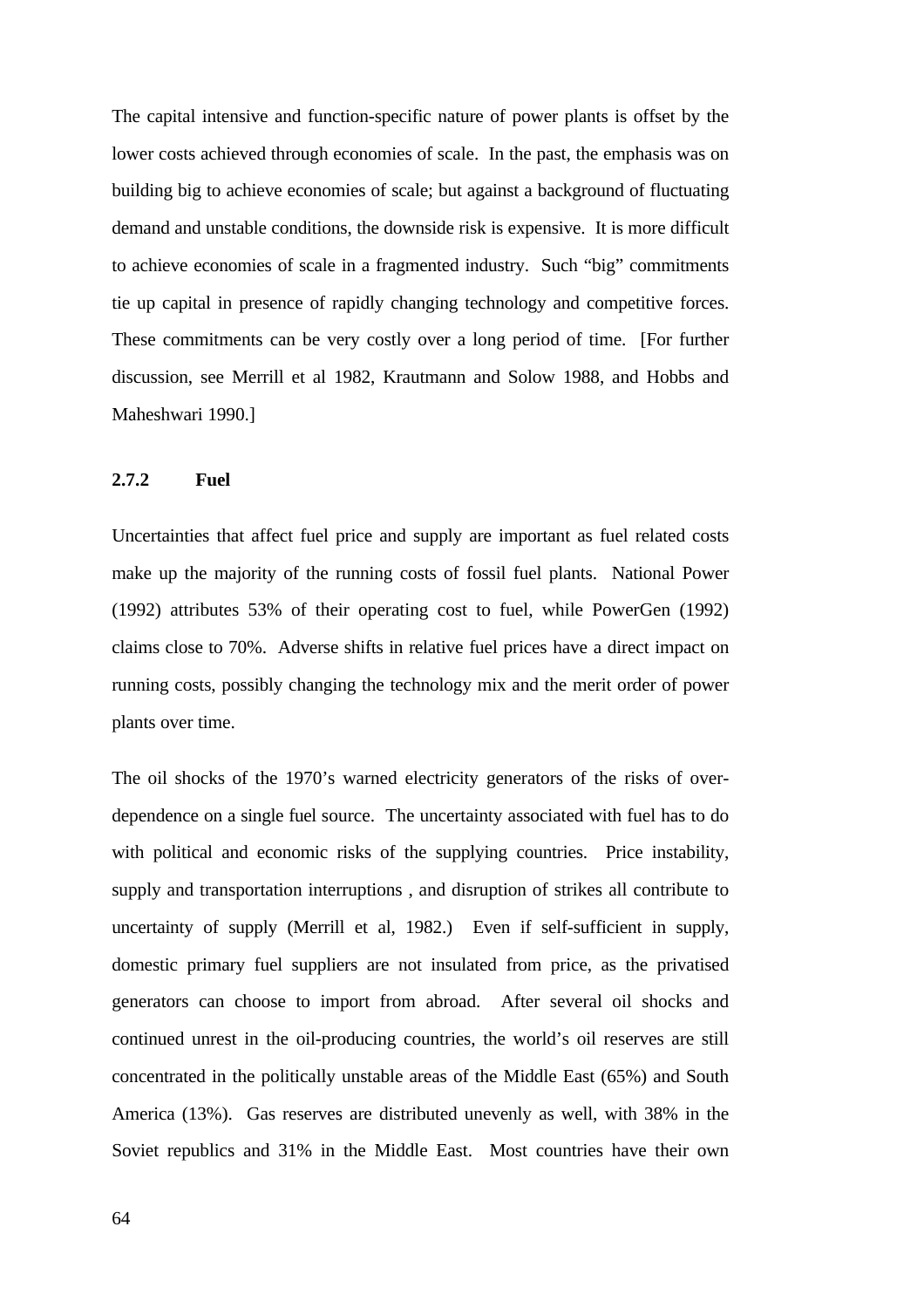reserves of coal with the majority in the USA (24%), Soviet republics (22%), and mainland China (15%). Secure fuel supplies are necessary for the reliable provision of electricity at stable and predictable prices. Unfortunately effort to maintain this through long-term contracts with fuel suppliers cannot prevent disruptions due to war, strike, embargoes, etc. Fuel diversity is a way to spread the risks and to avoid over-dependence on one country. Sizewell B, being the first PWR (Pressurised Water Reactor) to be built in the UK, was approved on grounds of fuel diversity.

Nuclear fuel cycle has its own uncertainties, particularly in the back-end. Reprocessing of spent fuel is a highly controversial issue, as the risks of fuel transportation present a fear of possible nuclear weapon proliferation. These concerns show that fuel cost and availability are not the only determinants of technology choice.

The volatility of fuel price as illustrated in Stoll (1989) makes it difficult to predict accurately. Oil prices quadrupled in 1974, doubled in 1979, and plummeted by one-half from 1982 to 1986. Natural gas, as a derivative of oil, followed similar patterns.

One way to reduce fuel-related uncertainty is to maximise the accuracy of supplyside forecasts. However, experience (Balson and Barrager 1979 and Energy Business Review 1991) shows that accuracy varies greatly among the different types of fuels, as follows.

*Forecasts for hydro-electric power supply and consumption are by far the most accurate.* This is probably due to the "counting element." That is, sites are identified and schemes are planned for many years ahead. But this may no longer hold if adverse shifts in weather patterns are expected from global warming.

*Nuclear power forecasts are highly unreliable* for several reasons. Many are politically motivated. There are great political and social uncertainties. Costs of R&D, operations, and especially dismantling and decommissioning are either badly estimated or ignored.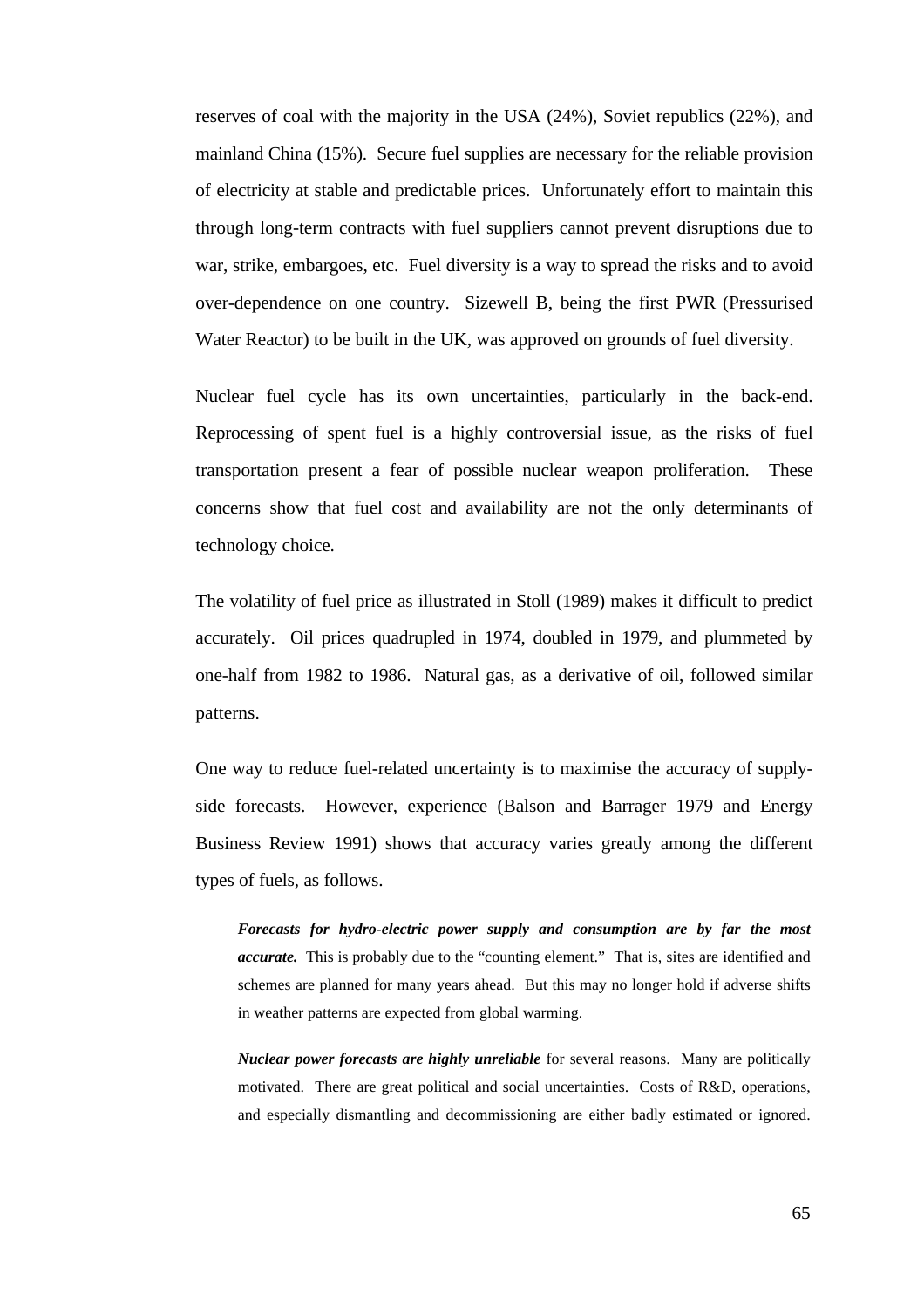Little is allowed for environmental problems and the NIMBY (Not In My Back Yard syndrome) attitude that prevails.

*Forecasts for natural gas are also unreliable.* Until gas discoveries are made, these supplies are simply not included. Similarly with Liquid Natural Gas (LNG) imports, unless contracts have been signed, it is considered too speculative to include it. These event-driven uncertainties cause great discrepancies in forecasts.

*Forecasts for coal vary.* In the fifties and the sixties, the picture for Europe was over optimistic due to the failure to anticipate the high cost of production in Germany and the UK. There was also a panic response to the oil crises of 1973 and 1974. Increased use of coal in the future depends on the successful development and acceptance of clean fuel technologies.

*Estimates of future oil prices must be guided* by careful economic and geological analysis as they are *highly uncertain and subjective*. The uncertainties are dependent on reserves, recovery costs, world demand, and politics at the national and international levels. As a result, the forecasts are revised almost as soon as new reserves are discovered.

In general, uncertainty in supply forecasts is associated with uncertainties in technological, environmental, political, and economic forecasts. Traditional forecasting methods are strong in analysing and using historic trends but weak in predicting event-based "shocks" to the system. As seen from the above discussions, forecasting methods can no longer rely on historic relationships between electricity consumption and economic and demographic factors such as prices, GNP, population, growth, and weather, because the relationships are not clear or stable.

### **2.7.3 Electricity Demand**

Demand uncertainty is one of the major determinants of future capacity need. The demand for electricity varies throughout the day, the week, and the year. Since electricity cannot be stored, there must be sufficient capacity to generate the power demanded at any time. The traditional appoach of fitting plans to demand forecasts relies on the accuracy of predicting the shape and growth of demand.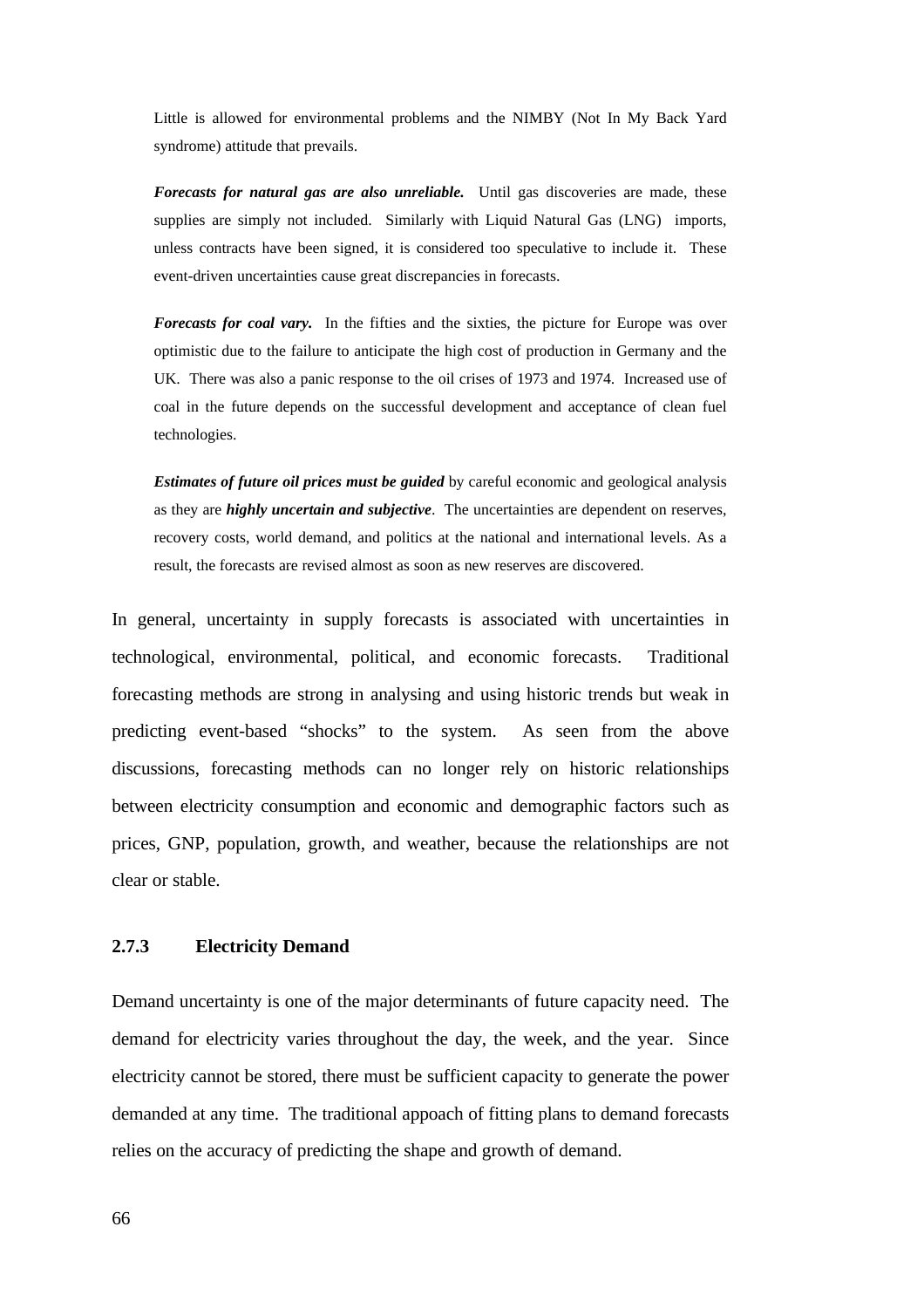At the macro-level, electricity demand growth has been closely correlated with GNP growth. Other factors that affect uncertainties in demand are given in Henderson et al (1988) as follows: the relationship between peak load and economic activity, the price of electricity, technology, specific incentives, usage, the fundamental growth of demand, forecasts, and baseline projections of supply and demand.

Other aspects of demand uncertainty (Schroeder et al, 1981) include the demographic bulge, i.e. whether the next generation will have greater or less electricity consumption. Demand is also greatly influenced by new technologies, so-called phantom appliances, the electricity intensities of which are difficult to predict. The strength and persistence of the energy conservation movement may counter the effects of greater energy consumption.

Forecasts of long-term electricity demand are translated into load distribution curves and more commonly shaped into load duration curves which are useful in "merit ordering". Load distribution curves map daily demand against time, e.g. hours of the day, days of the week, months of the year, etc. Load duration curves are aggregated and averaged from load distribution curves and are represented as percentage of demand (or load) against percentage of time. The short-term scheduling of plants to operate depends on their controllability. Some plants are better at following the rises and falls of demand. Load demand changes are difficult to adapt to because of the long lead times in construction. These issues relating to uncertainty of load growth and shape, and their impacts are discussed in Stoll (1989) and Ford (1985).

## **2.7.4 Technology**

The choice of technology, i.e. type of plant, is determined by the type of fuel used and technical performance characteristics like heat rate, emission factors, operating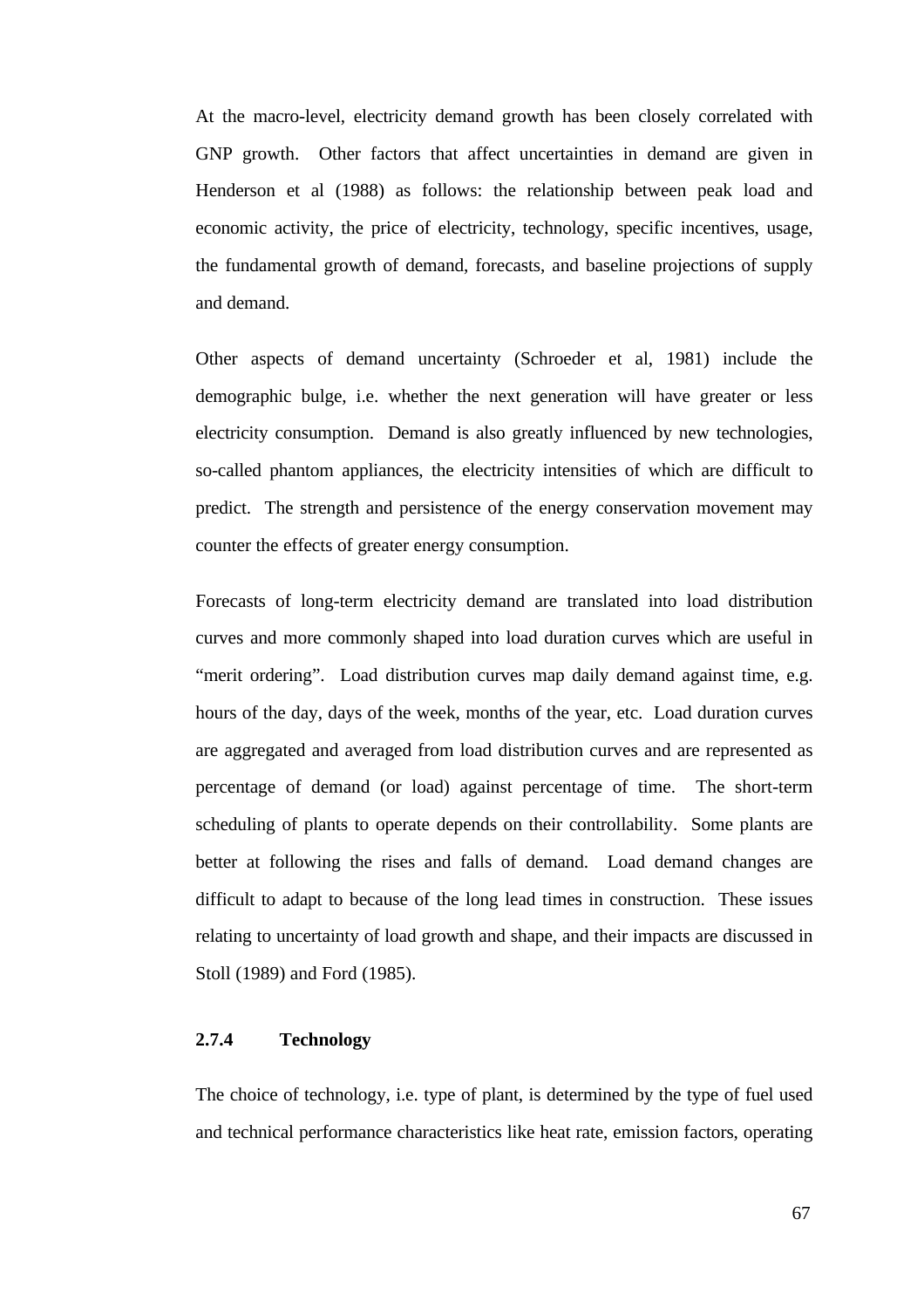life, and black-start capability. Table 2.5 lists the benefits and costs of the main technologies.

Plants with greater thermal efficiency, lower emission levels, better designs, and improved cost-effectiveness are able to cope with the tougher environmental standards today. New coal-fired technology, such as AFBC (Atomospheric Fluidised Bed Combustion), PFBC (Pressurised Fluidised Bed Combustion), and IGCC (Integrated Gasification Combined Cycle) as described in OECD/NEA (1989) outperform existing coal-fired plant. Advanced nuclear reactor technologies promise potential improvements in simplicity, safety, and economy. AWCR (Advanced Water-Cooled Reactor) and HTGR (High-Temperature Gas Cooled Reactor) demonstrate greater reliance on passive safety features and increased use of modularisation to reduce construction costs and schedule. Moreover, their designs are the results of optimisation in plant size, multi-unit sizing, standardisation of design and component, and improvement in construction efficiency. Modularity, instead of economies of scale, is one way of coping with the uncertainties in electricity demand and fuel supply (Hirst 1990, Ford 1985).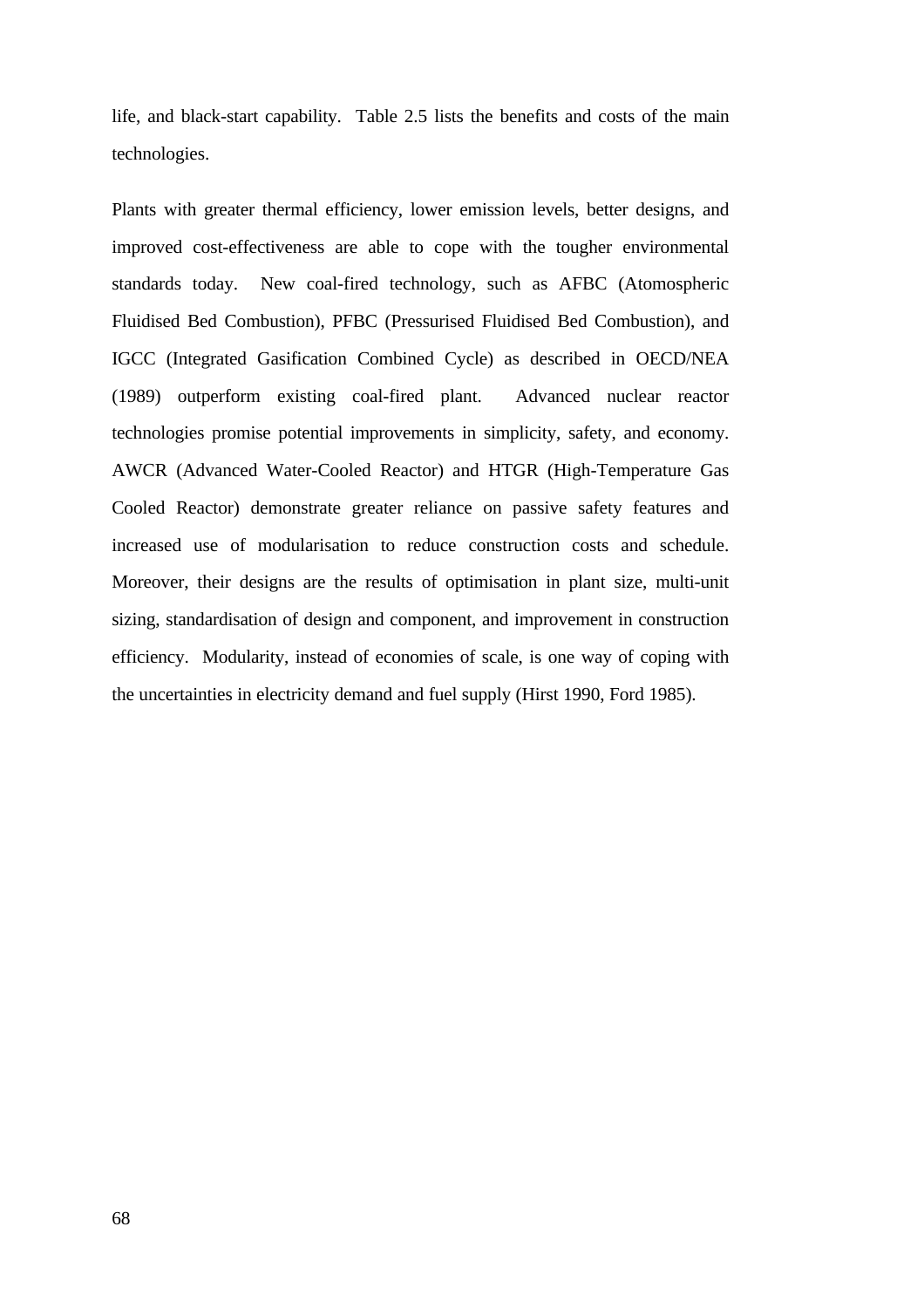| Fuel/                                                                                                   | <b>Benefits</b>                                                                                                                                                                                                                                                                                   | <b>Costs</b>                                                                                                                                                                                                                                                                                                                                                                            |
|---------------------------------------------------------------------------------------------------------|---------------------------------------------------------------------------------------------------------------------------------------------------------------------------------------------------------------------------------------------------------------------------------------------------|-----------------------------------------------------------------------------------------------------------------------------------------------------------------------------------------------------------------------------------------------------------------------------------------------------------------------------------------------------------------------------------------|
| <b>Technology</b>                                                                                       |                                                                                                                                                                                                                                                                                                   |                                                                                                                                                                                                                                                                                                                                                                                         |
| nuclear                                                                                                 | • does not contribute to the<br>greenhouse effect except to a<br>minimum extent during manufacture<br>of its fuel<br>• long-lasting uranium supply                                                                                                                                                | • public concern about health and<br>safety<br>• cost-effectiveness questionable<br>• eventual profitability very sensitive<br>to delays in construction<br>• reactor performance<br>· least flexible of energy options, high<br>capital cost with long lead times and<br>great infrastructure requirements<br>• reprocessing, nuclear proliferation<br>· long-lived radioactive wastes |
| coal                                                                                                    | • abundant and secure supply,<br>especially domestically (in the U.K.)<br>• relatively cheap if used at baseload                                                                                                                                                                                  | • most environmentally destructive in<br>mining and combustion<br>· emission control expensive and<br>cause further problems of waste<br>disposal                                                                                                                                                                                                                                       |
| natural gas                                                                                             | • high thermal efficiency<br>• modular<br>• short payback period (short<br>construction time)<br>• low emissions                                                                                                                                                                                  | · concern about long-term resource<br>availability<br>· transport difficulties<br>• supplies concentrated in the Soviet<br>Republics and other politically<br>unstable areas                                                                                                                                                                                                            |
| orimulsion                                                                                              | • transportable over long distances<br>• high combustion efficiency<br>• 15 to 20 year long-term contracts<br>adjustable to coal prices<br>• not affected by oil prices<br>• can make use of old oil fired<br>stations or new coal plants<br>• carbon dioxide is 20% lower than<br>coal emissions | • high sulphur content<br>• FGD needed<br>• greater particulate emission<br>problem than heavy fuel oil<br>• dependence of few suppliers                                                                                                                                                                                                                                                |
| energy efficiency<br>(and other<br>demand-side<br>alternatives)                                         | • most flexible of options<br>• most publicly acceptable<br>• most environmentally benign                                                                                                                                                                                                         | • require education and promotion<br>• need incentives<br>• efficient devices to be sold                                                                                                                                                                                                                                                                                                |
| renewables<br>(energy from<br>wind, solar,<br>biomass, tidal,<br>geothermal,<br>waste-<br>incineration) | • independence from finite sources<br>• availability in small sizes and quick<br>installations<br>• relatively low environmental impact<br>• low operating costs<br>· wide geographic dispersion<br>• tremendous diversity                                                                        | • low power density<br>• periodicity of supply (intermittent<br>output)<br>• high capital cost<br>• intensive manpower requirements<br>• require subsidies or preferential<br>treatment to be commercially viable<br>• many techniques require further<br>development to improve efficiency,<br>reliability, and cost                                                                   |

## **Table 2.5 Fuel/Technology Comparisons**

Technological obsolescence is a crucial concern when planning horizons are long, during which time changes in regulation and environmental standards are expected.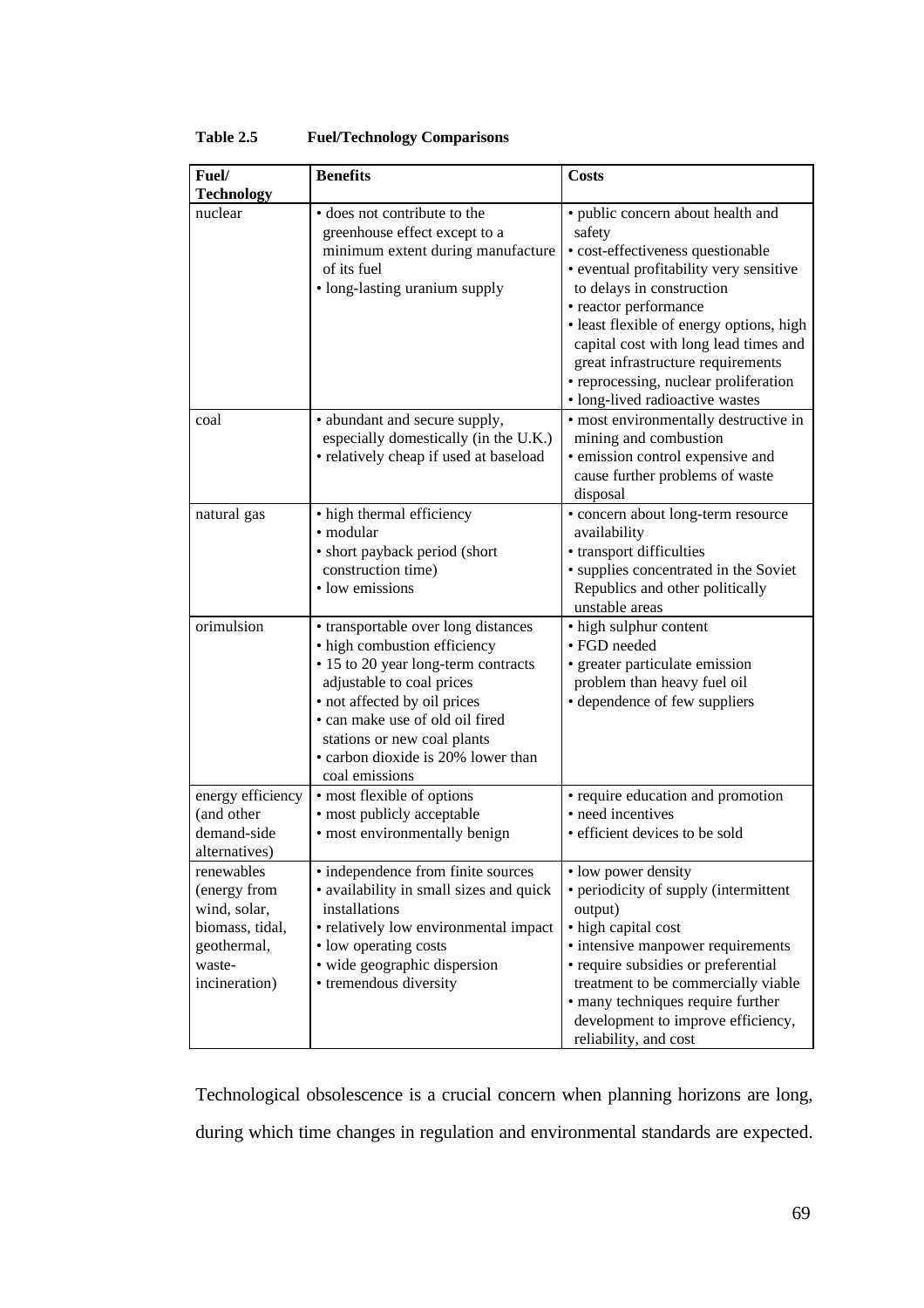On the other hand, the newest and latest technologies take years before their cost effectiveness and fuel efficiency are fully accepted. New installations usually have lower load factors in the first two years, reducing the electricity output and revenue income. Any new installation will always carry this performance uncertainty. Even technology that has been accepted in other countries has to undergo much investigation and understanding before being adopted domestically. Rigorous technical tests and policy analysis are required for each new technology.

As mentioned earlier, nuclear power has considerable uncertainties surrounding the back-end of the fuel cycle, e.g. decommissioning, waste treatment, and containment. In addition to these scientific uncertainties, nuclear power also faces regulatory uncertainty in the UK, as the government's decisions on various issues concerning Nuclear Electric are still pending at time of writing. A favourable decision to the nuclear industry could result in building of new pressurised water reactors which will come into service in early next century. If not, a large amount of nuclear capacity may need to be retired, unless the industry can bear the enormous costs through other means. If Nuclear Electric is privatised, it could diversify its plant mix, e.g. build non-nuclear plant. The 1998 expiry of the Non Fossil Fuel Obligation (NFFO) and the Fossil Fuel Levy (FFL), which subsidise the nuclear industry as well as renewable energy, also causes financial concern as it is uncertain whether the European Commission will allow the extension of these subsidies. Prospects for future investment in nuclear power stations will be determined by their ability to compete successfully in the market.

Technology choice is not restricted to supply-side only. Demand-side alternatives, such as time-of-use pricing, dynamic and spot pricing, improved energy efficiency, and conservation programmes, are attractive because they could provide a viable solution to the environmental problems in the long run. However, demand-side management (DSM), as the US experience shows, requires considerable marketing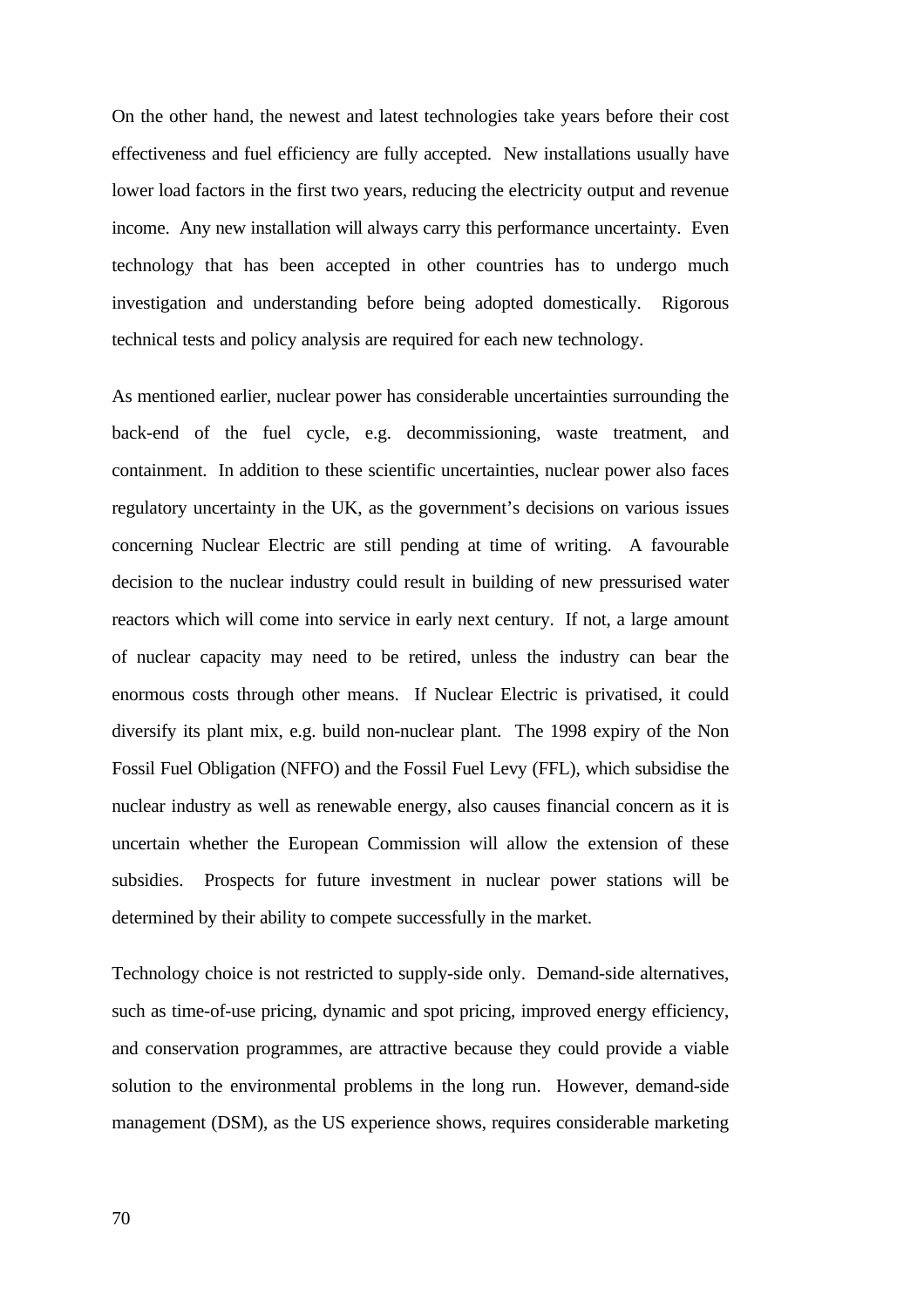effort and consumer education. [For energy efficiency, see McInnes and Unterwurzacher 1991, Greenhalgh 1990; for demand-side management, see Hirst 1990b, Hayes 1989, Sim 1991, Gellings et al 1985; for other references on this topic, see Henderson et al 1988, Hobbs and Maheshwari 1990, Berrie and McGlade 1991.]

## **2.7.5 Financing Requirements**

By the time a new power station is ready to commence operation, it has already incurred substantial costs in the form of construction borrowings and accumulated debt. In a climate of economic and regulatory uncertainty, interest rates and exchange rates have a significant impact on financing costs of capital intensive projects. The uncertainties surrounding the cost and availability of new debt and equity capital are discussed in Merrill and Schweppe (1984).

Free competition eliminates the long-term guarantee of sales. Not surprisingly, in a privatised industry like the UK ESI, uncertainty in demand, fuel prices, competition, and the power pool induce risk averse investment behaviour which translates to higher discount rates for capital investment. These impacts have shifted investment to less capital intensive technologies. Discount rates are used to calculate tomorrow's costs and benefits into today's terms, reflecting market perception of risks and returns. The choice is not as apparent as in the public sector where a uniform discount rate was set to value projects but not to reflect business risk.

Uncertain revenue requirements make financial planning difficult and may prevent utilities from recovering all of their costs. Economic instability and inflation produce higher than expected interest rates and unprecedented cost increases in new facilities. Long lead times and regulatory delays are exacerbated by the inability to recover work in progress. [Other financial concerns are mentioned in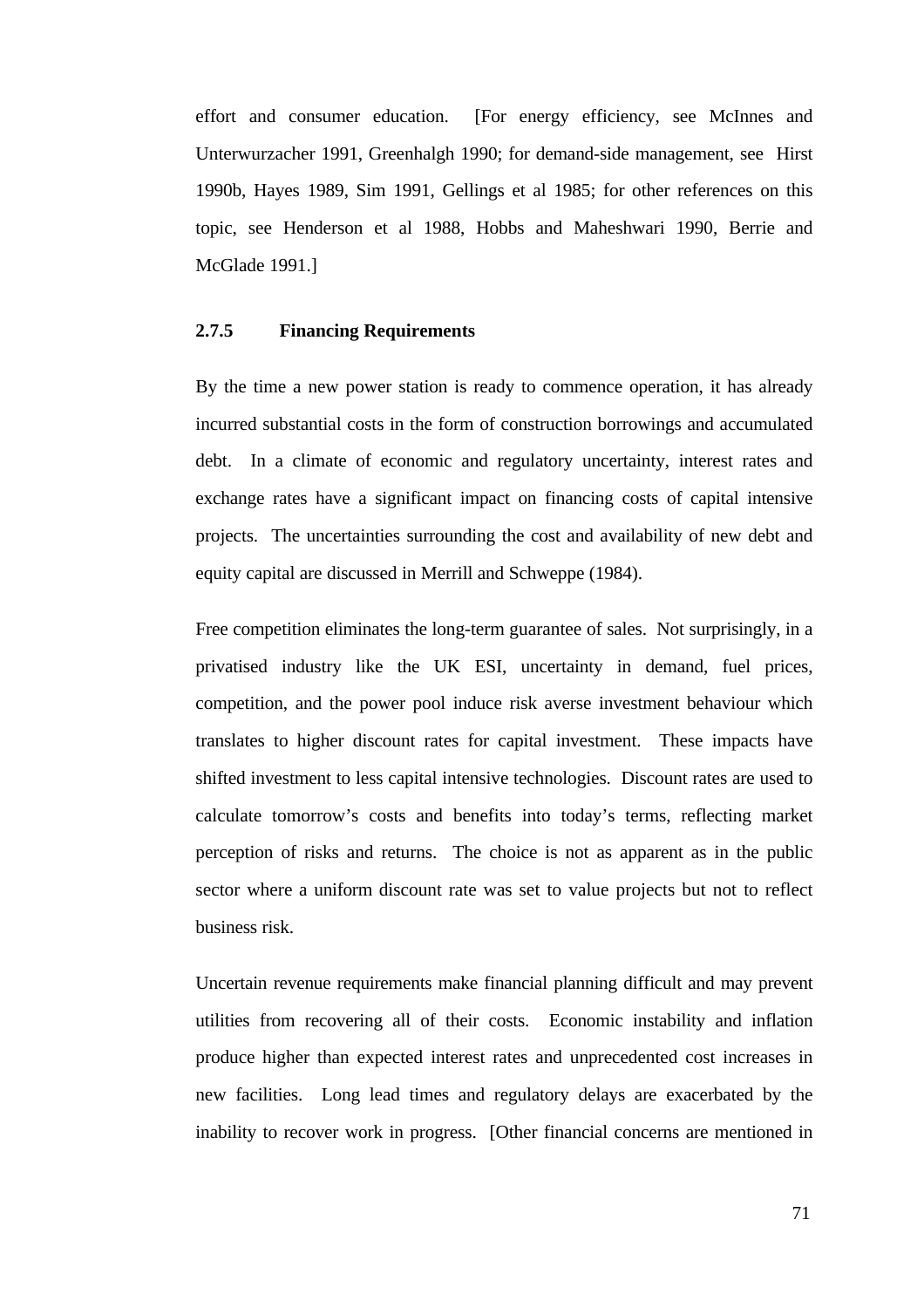Hobbs and Maheshwari 1990, Jones and Woite 1990, Bunn et al 1991, and Merrill et al 1982.]

# **2.7.6 Market**

Shortly before privatisation, UBS Phillips and Drew (1990) foresaw increased market risk for the newly privatised companies. In a privatised industry, the possibility of business failure is real. Competition should give rise to more efficient electricity markets, implying tighter reliability standards and reducing the spread between cost and price. Deregulation also opens the markets to new entrants, thus increasing the competition and eroding the profit margin. These privatisation effects are discussed in Bunn et al (1991), Berrie and McGlade (1991), and UBS Phillips and Drew (1991).

Pool price volatility concerns all participants in this industry as the trading of electricity effectively replaces the previous dependence on a stable monopolistic system of load scheduling. Competitive elements introduce tremendous uncertainty to pool price expectations. A combination of lower declared availability of plant (OFFER, 1992) has led not only to higher capacity payments and higher pool prices but also increases in uplifts, resulting in very high, short duration price spikes. Immediate demand responses to such high prices coupled by feedback from other elements send rippling effects throughout the system. Supply side disruptions such as plant retirement and reduced plant availability contribute to increases in capacity payments, which in turn raise prices. The time difference between bidding and trading causes discrepancies between provisional prices published one day ahead and final settlement prices.

Unleashing the free market forces in the new UK ESI brings about market uncertainties that are short-term in nature. Reacting to short-term needs runs the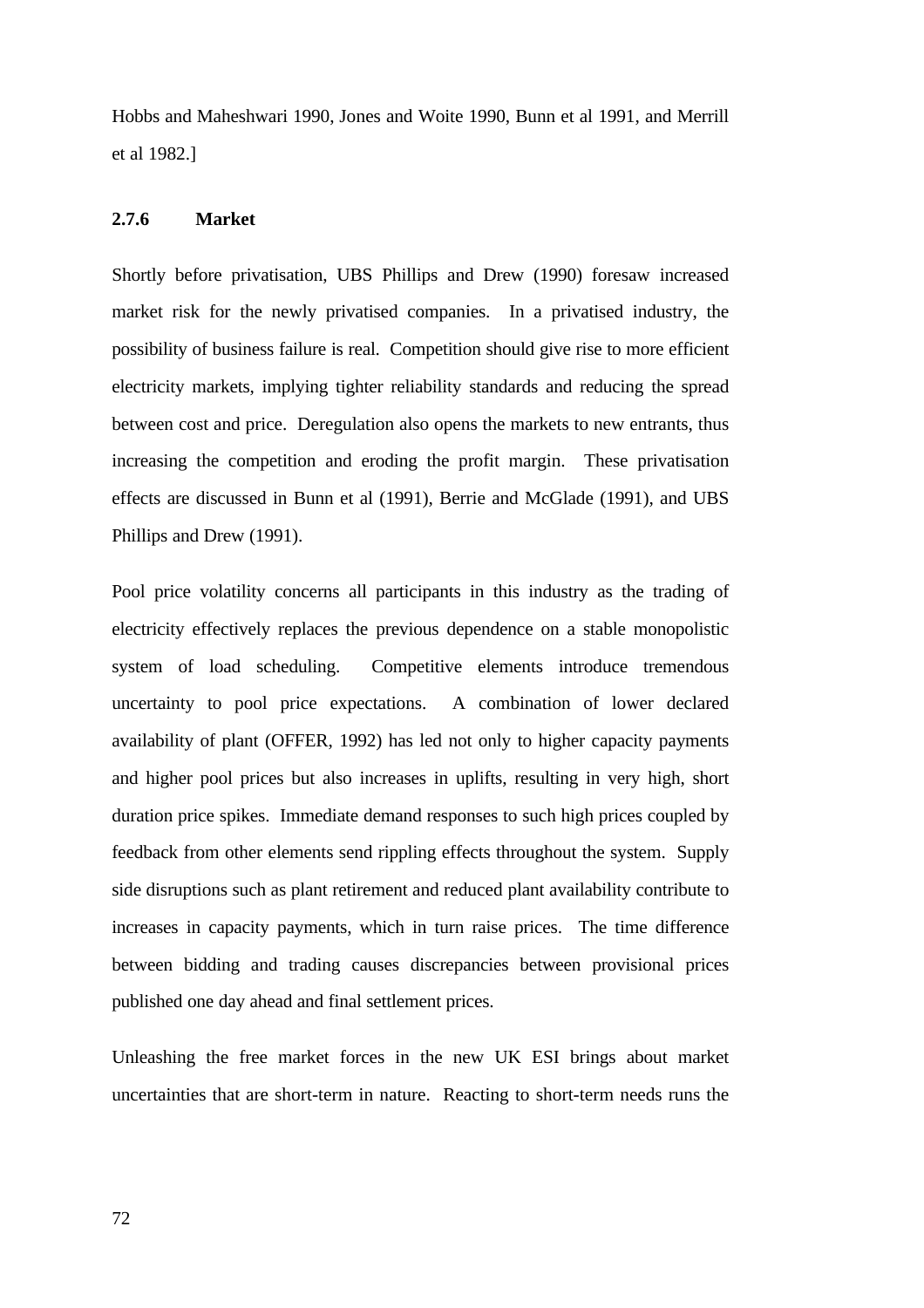risk of jeopardising long-term interests. This is one reason why different types of uncertainties in capacity planning cannot be addressed in isolation.

New entrants and the expiry of fuel-supply contracts threaten the dominant players in the UK ESI. As the independent generators commit their CCGT orders to back to back contracts, they too wonder: how the dominant generators will behave, how the pool prices will change, whether transmission charges will be revised to favour projects in the South and disadvantage those in the North, what new environmental restraints or taxes will be imposed, and what changes to expect in generation capacity (including nuclear capacity). Too much capacity in a short time could deter the orderly investment at the beginning of the next century. There is also a concern about the overall risk of poor business performance, hostile takeovers, and further deregulation of the industry, such as through forced sell-offs.

# **2.7.7 Political and Regulatory**

The power planning life cycle begins from the first stage of feasibility analysis and submission of proposal. Approvals depend on the site selected, the type of plant proposed, and other factors which are subject to many uncertainties. The long planning horizons of the electricity industry, e.g. 30 to 40 years, mean that industry life cycles are much longer than the length of a government in office. Political uncertainty relates to the uncertain implications of changes in the government or policy legislation.

In the UK, UBS Phillips and Drew (1991) along with many other analysts predicted that the 1992 general election could have a major effect on the industry and the value of the firms. UBS Phillips and Drew (1990) warned of a political risk, stemming from the changes that could be made to the industry if political ideology or sentiment were to change or if new legislation were to be introduced by either the UK or EC. Paribas (1990) cited some political considerations of a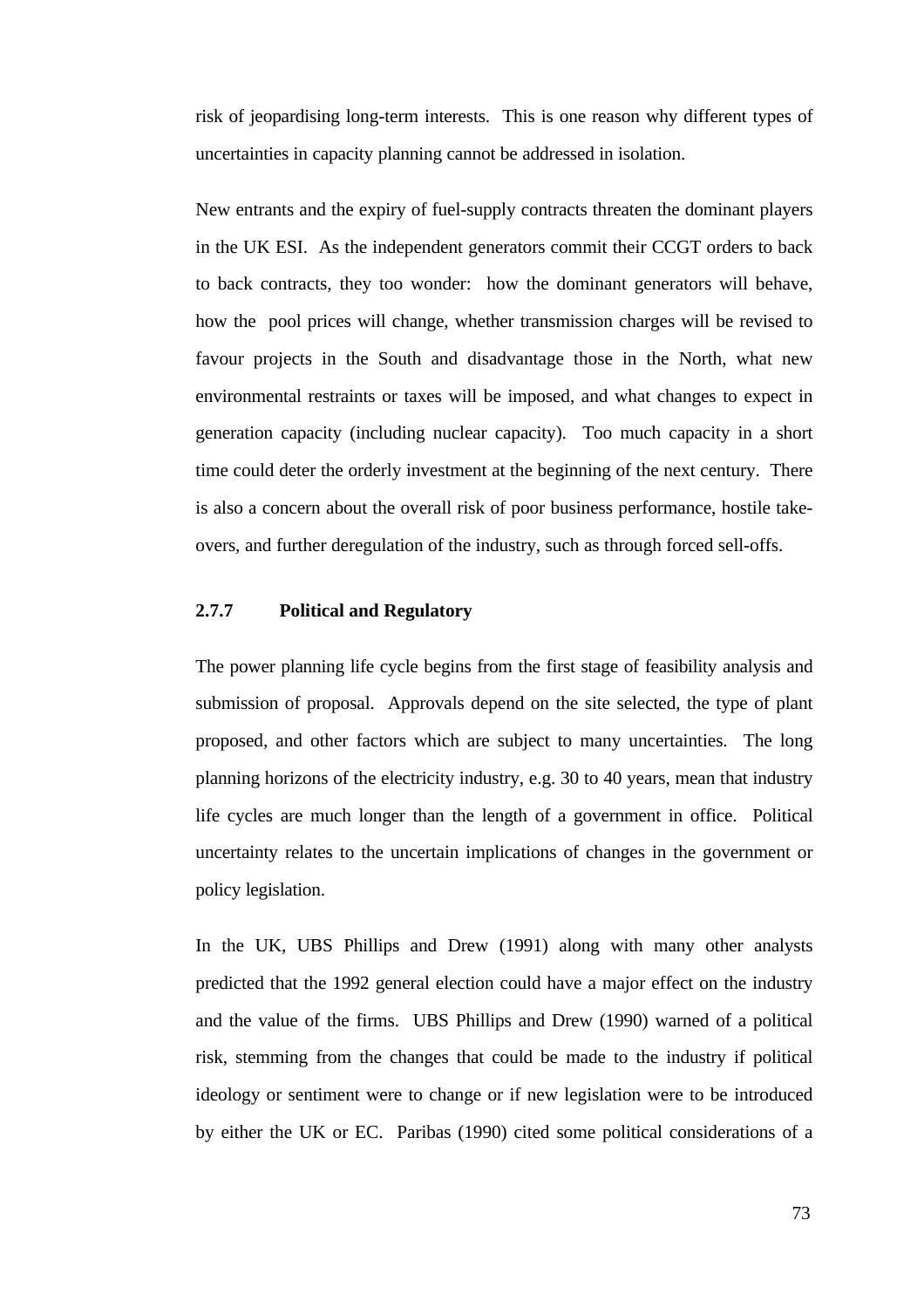possible Labour government and how they would affect the status of conservation, British Coal, nuclear policy, payment for renewables, the status of National Grid, and the role of the regulator OFFER.

Regulatory uncertainty refers to the legislative changes that can impact at the firm level. Governments have a wide variety of policy instruments they can use to bring about change. Munasinghe (1990) lists a few: physical controls, technical methods, direct investments or investment-inducing policies, education and promotion, pricing taxes, subsidies and other financial incentives, reforms in market organisation, and regulatory framework and institutional restructuring. The future shape of the regulatory environment (Schroeder et al, 1981) depends on the speed of approval processes, local versus national balance of regulatory control, and emphasis on environmental matters.

Some of the regulatory impacts on the actions of the US electric utilities are discussed in Baughman and Kamat (1980): unanticipated delays in licensing or construction, uncertainty of business environment due to increasing government influence in energy markets, and new policy instruments.

The impacts of privatisation are far reaching. Bunn et al (1991) distinguish between two types of effects: the transfer of ownership from the public to the private sector and the competitive structure of the market. The former can be analysed according to the rate of return implications, price implications, capital structure or debt implications, and corporate tax implications. The latter (competitive market structure) has been analysed through the power pool incentives to invest, regulatory measures, uncertainty and risk in the new markets, and competitive strategies of the new players.

An independent regulator tries to mitigate anti-competitive behaviour or excess monopolistic returns accruing to any dominant player. However, considerable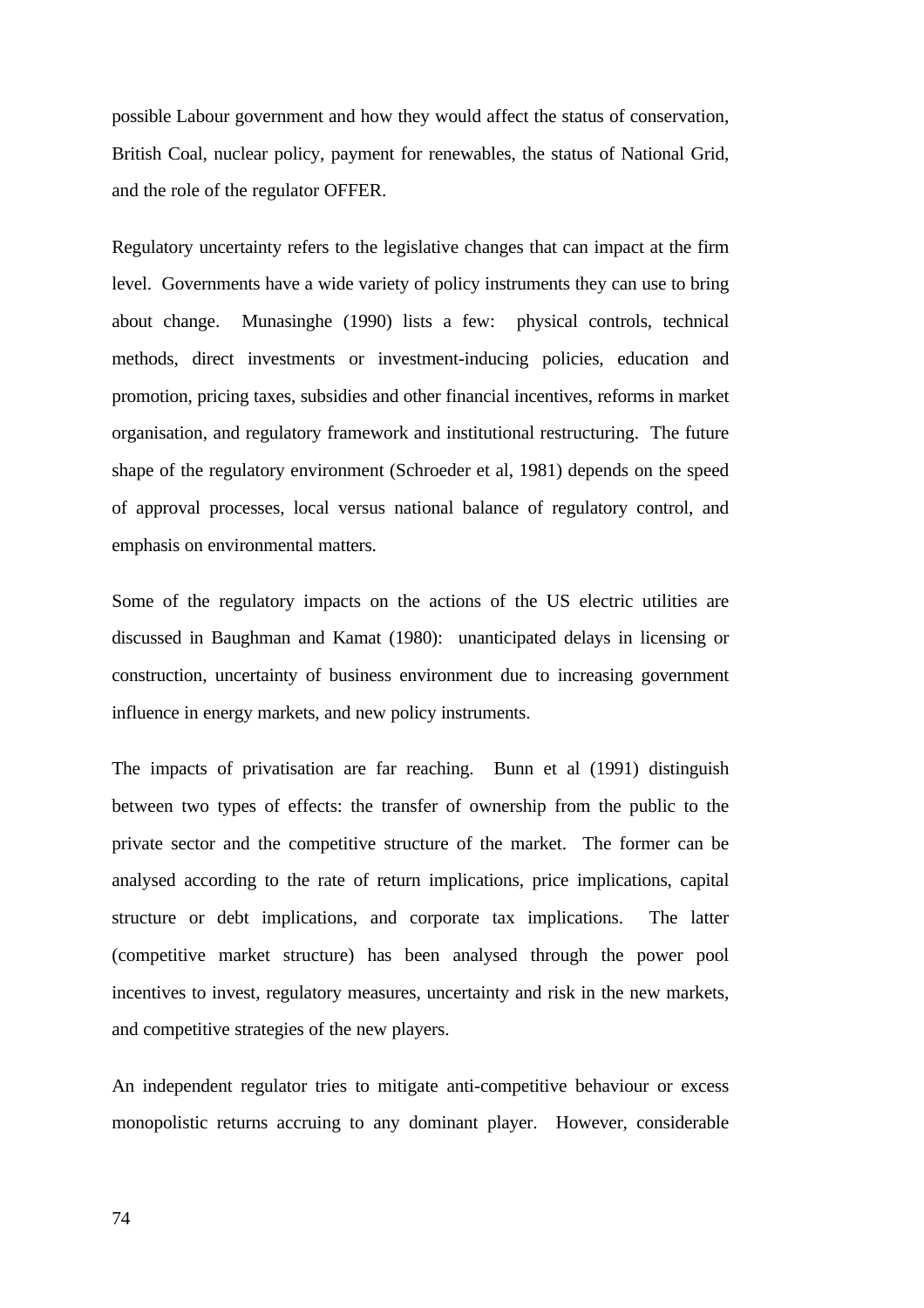uncertainty surrounds what the regulator will do. UBS Phillips and Drew (1992) analyse the effects of changing the pool rules, the possible referral of the generators to the Mergers and Monopolies Commission and the valuation of the generating companies.

### **2.7.8 Environment**

Increasingly, energy and the environment are perceived as directly linked. Four key areas to focus future concerns were recommended in a symposium (Helsinki, 1991) on electricity and the environment: 1) energy and electricity supply and demand, implications for the global environment; 2) energy sources and technologies for electricity generation; 3) comparative environmental and health effects of different energy sources for electricity generation; 4) incorporation of environmental and health impacts into policy planning and decision making for the electricity sector. The symposium proposed that the electricity utility companies take a longer planning perspective than just the 7-10 years for construction, in view of the time scale of many health and environmental impacts, such as the irreversible damage to ecosystems and the effects of radiation.

The International Panel on Climate Change (IPCC) warned the world of a global warming of the earth. If not retarded or stopped, the "greenhouse effect" (Leggett, 1990) will cause a rise in sea levels, higher global temperatures, and changes in precipitation and seasonal patterns. Although the exact impact and time frame are not certain, it is known that the largest contribution comes from energy production and use. In the UK, for instance, the burning of fossil fuels in electricity production accounts for 34% of carbon dioxide released, 72% of sulphur dioxide, and 28% of nitrous oxides (Department of Energy, 1992.)

Fossil-fuel burning gives off carbon dioxide, the main greenhouse gas. Reduction will require market incentives or legislative measures, since there are no technical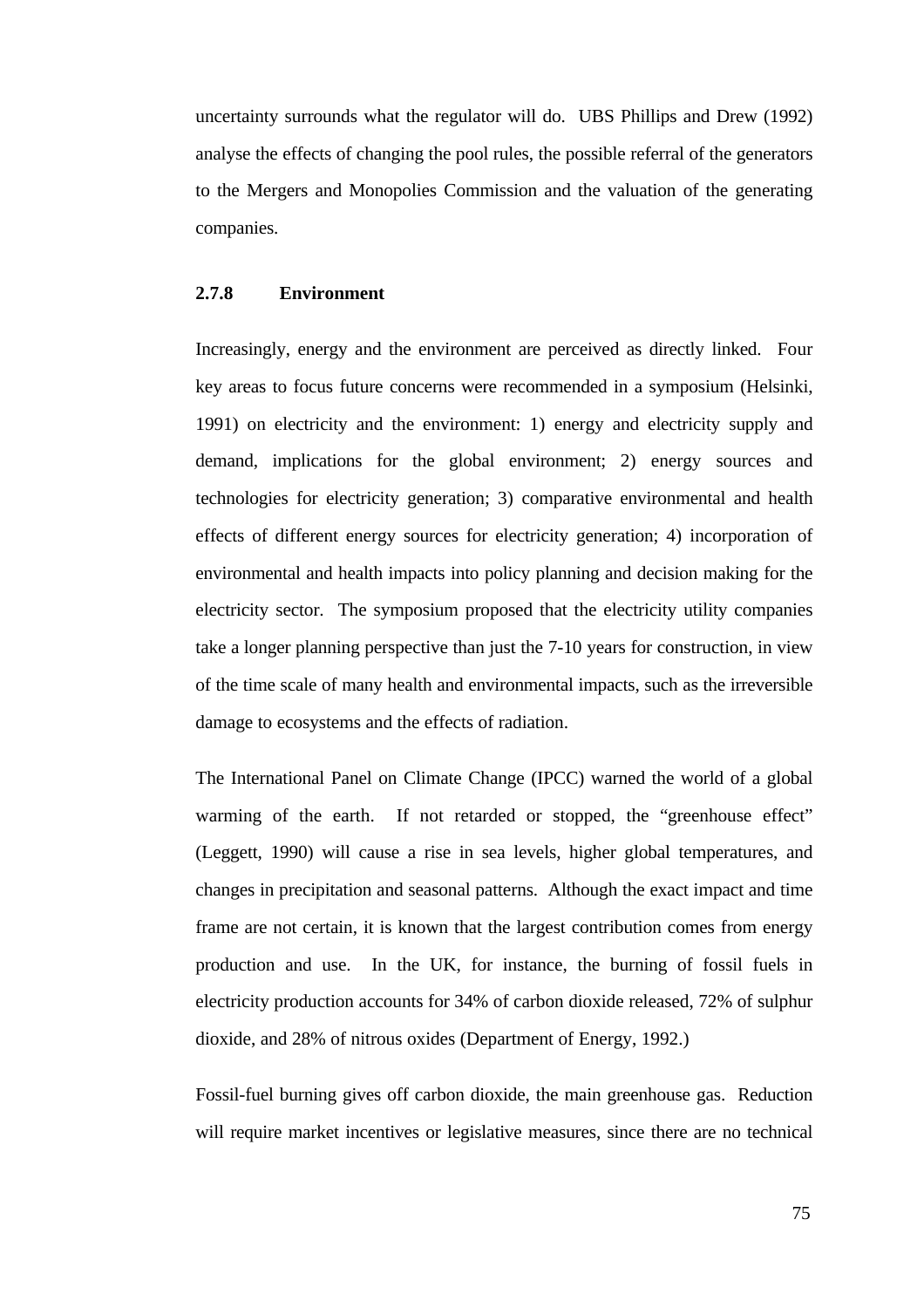means to reduce CO2 in fuel combustion other than using fuel with less carbon content or improving thermal efficiencies of plants. A carbon-energy tax has been proposed by the European Commission to encourage energy efficiency and fuel switching. If implemented, this would raise the price of electricity generated by coal and oil, and to a lesser extent, gas. [The effects of a carbon tax are discussed in Grubb (1989), Hoeller and Wallin (1991), Cline (1992), and Kaufmann (1991).]

With the exception of CFCs and carbon dioxide, most emissions are difficult to measure. The projection of future emissions is even more uncertain as atmospheric concentrations of some gases are more sensitive to emission rates than others due to the different lifetimes in the atmosphere. The mechanisms and rate of removal are uncertain. The impact of control measures is uncertain as it depends on time. Much scientific uncertainty surrounds the impacts and timing of climatic changes. The irreversibility of these effects implies that legislation should be passed now to reduce or stop such emissions which will impact on a generator's future plans.

Recent UK legislation, following EC directives, requires power stations to reduce  $SO_2$  emissions to 60% below 1980 levels by the year 2003 and that the NO<sub>x</sub> emissions must be 30% lower than in 1980 by the year 1998. A government White Paper on environment has set the target of 1000 MW to be generated from renewables by the year 2000 and to provide 24% of the UK energy by 2025. This target adds to the growing list of objectives that planners must consider. The UK has conditionally complied to the IPCC target to stabilise CO<sub>2</sub> emissions at 1990 levels by 2005. These legislative requirements affect all power producers directly.

To meet the sulphur emission target, utilities use fuels with lower sulphur content or fit desulphurisation equipment. Desulphurisation and denitrification equipment is so expensive that it is only cost effective if installed on the newer and larger plants to allow for economies of scale and longer operating time. Capital cost of flue gas desulphurisation equipment (FGD) on Europe's largest coal-fired power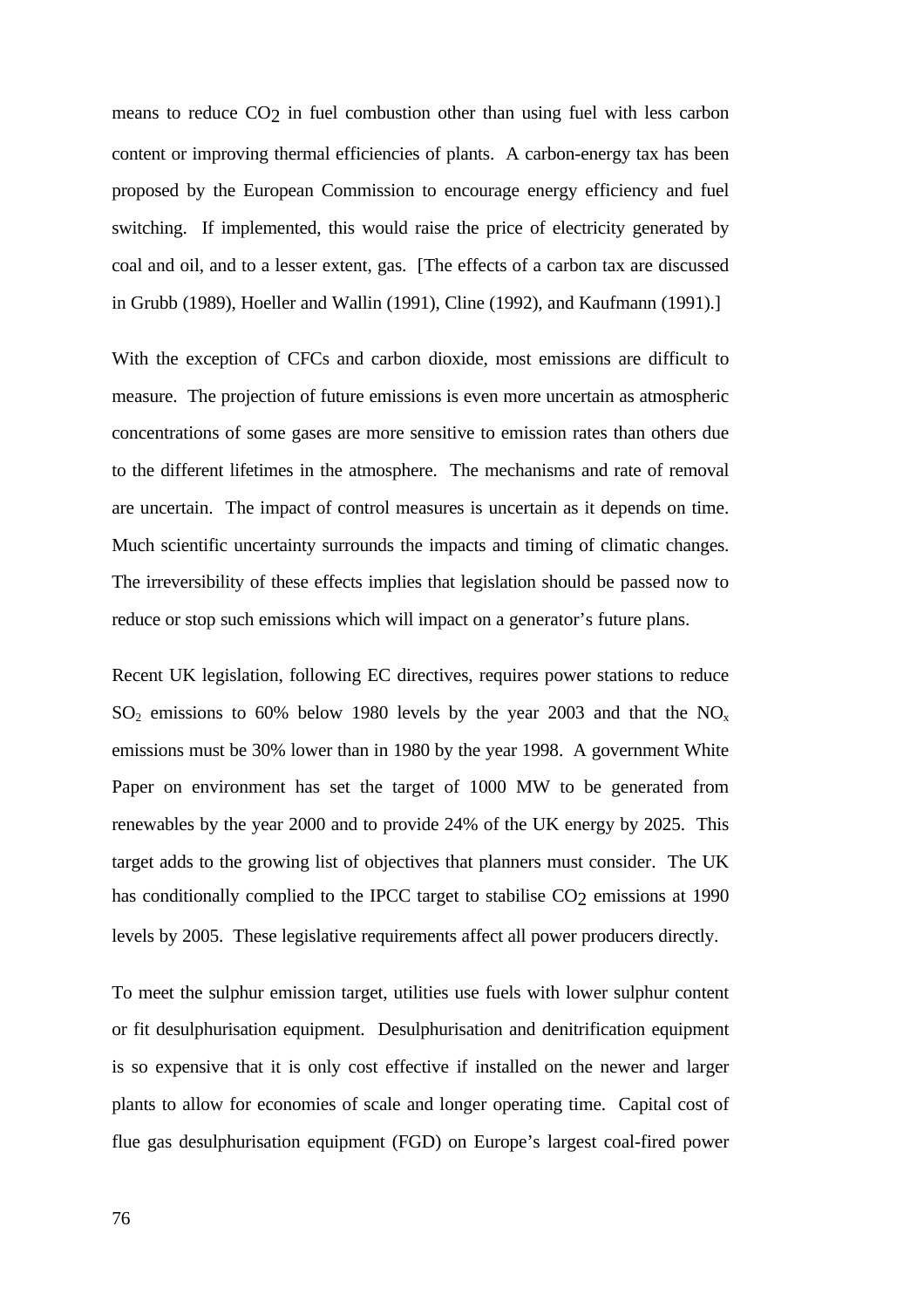station Drax (National Power, 1992) is around £700 million. On a per kilowatt basis, it is equivalent to £373/kW, a significant proportion of the total capital cost of the plant.

Environmental externalities, such as those side effects of electricity generation described above, have not been traditionally included in electricity prices. As environmental costs may be internalised universally through pollution taxes or other policy instruments, Ottinger et al (1991) urge electricity producers to anticipate for self-interest although accounting for such externalities is still fairly new with significant uncertainties to be reviewed for each externality. In support of this, Markandya (1990) suggests to identify and account for the main sources of electricity (oil, gas, coal, hydropower, nuclear) and their effect on the environment.

In the past, negative environmental aspects of power generation have been overlooked in times of electricity shortage. However, expectations of overcapacity in the UK ESI combined with stricter environmental laws impel power generating companies to re-evaluate the options they have to meet the interests of reliability, profitability, and the environment.

## **2.7.9 Public**

In some countries, like the US, public opinion has frequently interfered with the business of power generation itself. Foley and Prepdall (1990) cite public sensitivity to new industrial development, e.g. site selection, transmission lines, electromagnetic fields, and public health. People are concerned about health and safety, aesthetics (as a power station is considered visual pollution to the countryside), environmental pollution, etc. Berrie and McGlade (1991) discuss consumer reaction to price and the quality of supply.

Nuclear power is probably the energy source that is most influenced and dictated by public opinion (Evans and Hope, 1984), but it was not until the 1970's that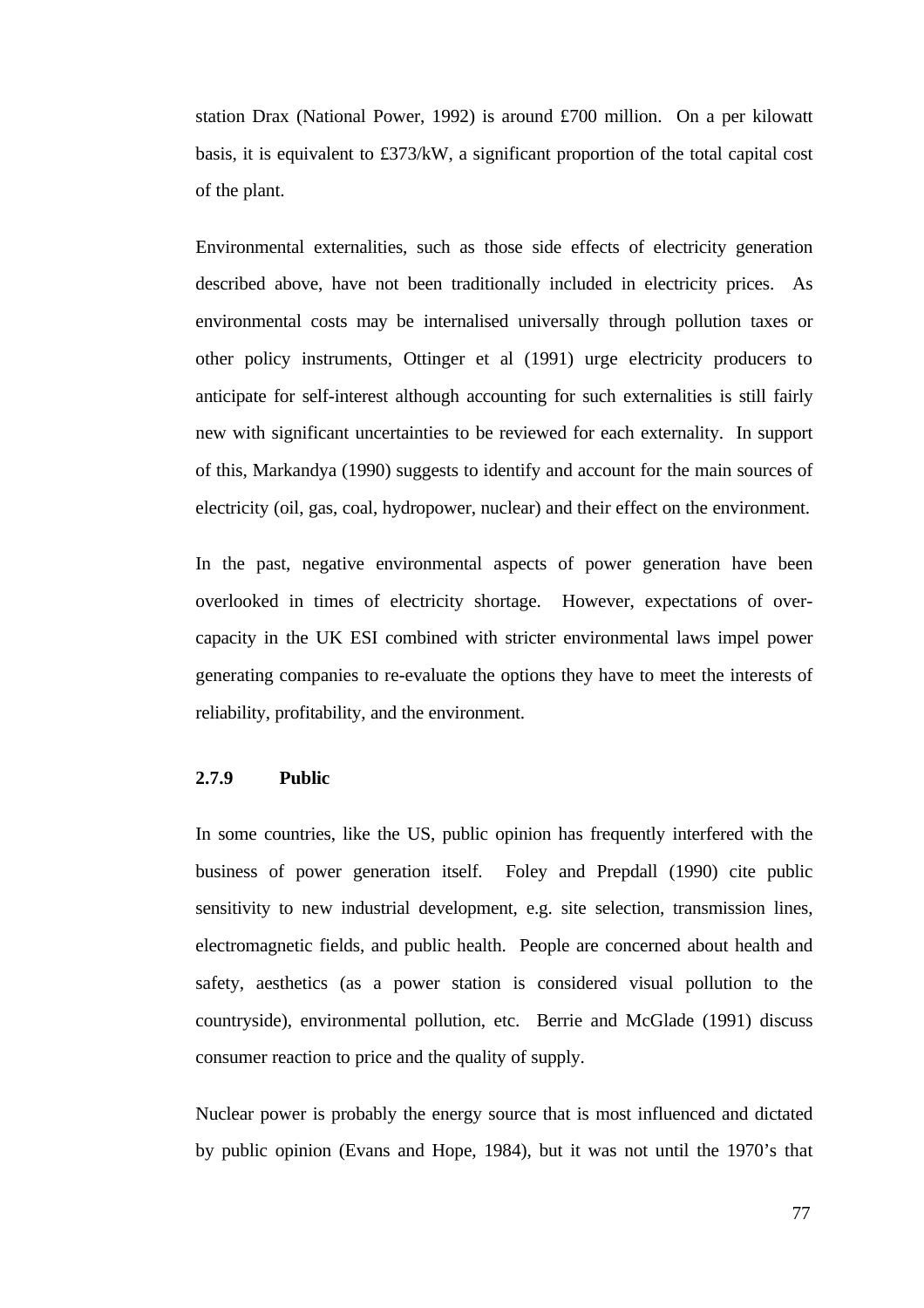opponents of nuclear power began to delay the development of this industry. The professional response was that nuclear power was cheap and safe and that no other energy source could meet the increasing demands forecasted for world economic growth. In spite of this reassurance, nuclear accidents and adverse public reaction have caused cancellations in construction and curtailed future investment.

British Nuclear Fuels Limited (BNFL) opinion polls regularly show that two out of every three people believe the risks associated with nuclear power outweigh the benefits. Public opinion is powerful enough to put a ten-year moratorium on further nuclear construction in Switzerland and a phasing-out of nuclear power in Sweden. A recent survey (Nuclear Forum, 1992) shows that the more people know about radiation the more likely they are to be in favour of nuclear power.

# **2.8 Conclusions**

This chapter has listed and explained the areas of uncertainties in electricity generation important in capacity planning. These uncertainties have also been viewed from a modelling perspective, i.e. types of uncertainty. Emerging from this discussion are the difficulties of capacity planning in presence of these uncertainties. These uncertainties and complexities are summarised in table 2.6.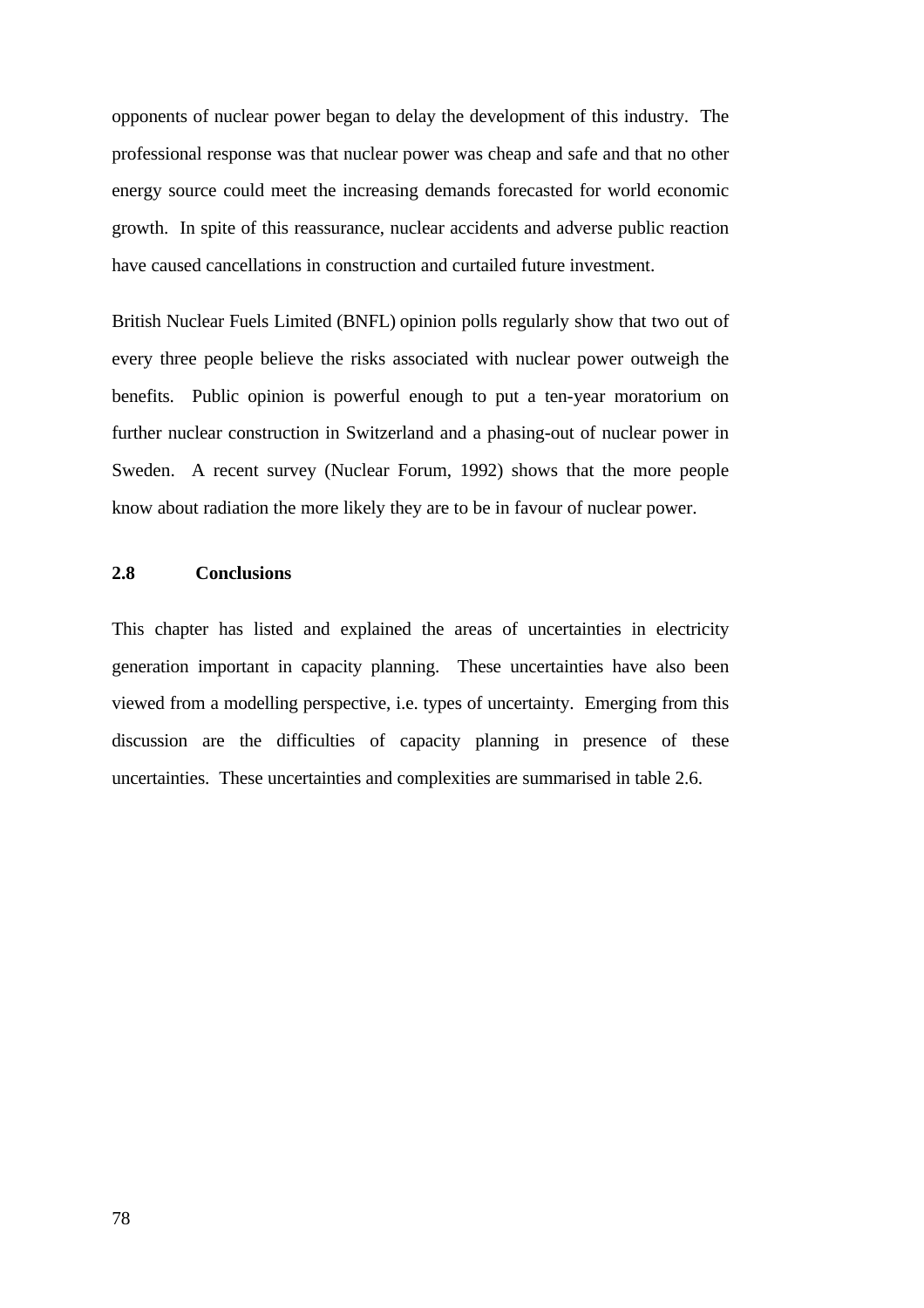| <b>Areas of Uncertainty</b>                                                                                 | <b>Types of Uncertainty</b>                                 | <b>Complexity, Completeness</b>                                      |
|-------------------------------------------------------------------------------------------------------------|-------------------------------------------------------------|----------------------------------------------------------------------|
|                                                                                                             |                                                             |                                                                      |
| • plant economics: capital, running<br>costs                                                                | • internal, external<br>(controllable,                      | • technical characteristics<br>of plants                             |
| • fuel: price, supply                                                                                       | uncontrollable)<br>• operational, strategic                 | • levels of detail                                                   |
| • demand: shape, growth                                                                                     | • short-term, long-term                                     | • dependence of factors                                              |
| • technology: performance, side<br>effects, competitors                                                     | · quantifiable,                                             | • business risk                                                      |
| • financing requirements: financing                                                                         | unquantifiable<br>(measurable, intangibles)                 | • strategic focus                                                    |
| mechanisms, interest rates, revenue<br>requirements                                                         | • risk, non-risk uncertainty                                | • types of decisions:<br>technology choice,<br>capacity size, timing |
| • market: volatilities of the pool,                                                                         | • stochastic variability,                                   |                                                                      |
| competition                                                                                                 | fuzziness                                                   | • multiple perspectives:<br>regulator, private sector                |
| • political/regulatory: changing<br>legislation, approval and licensing,<br>timing and impact of new policy | · statistical,<br>interpretational,<br>decisional, external | firm, consumer,<br>shareholder                                       |
| instruments                                                                                                 | · static, quasi-static,                                     | · multiple criteria:<br>reliability, plant                           |
| • environment: scientific uncertainty<br>in energy-environment interface,                                   | dynamic, unspecified                                        | availability, efficiency,<br>minimum cost, highest                   |
| internalising externalities through<br>new requirements                                                     | · scientific, forecasting,<br>time lag                      | profitability, public<br>acceptance, environment                     |
| · public: opposition as cause for<br>delay, image of firm                                                   | · data availability,<br>accuracy, detail                    |                                                                      |

#### **Table 2.6 Model Requirements for Capacity Planning**

The uncertainties discussed in this chapter do not exist in isolation. The public's concern for the environment has often led to legislative action. New requirements translate into new technologies, and these in turn fuel the competition. Competitive forces spark off further uncertainties in the market. The enumeration and discussion of uncertainties in power generation pose a big question: *how do we deal with these uncertainties in electricity planning?* We propose two approaches to answer this question.

The first is the obvious and classic approach of *modelling*, ingrained in the engineering culture of electricity industries. In Part One of this thesis, we review